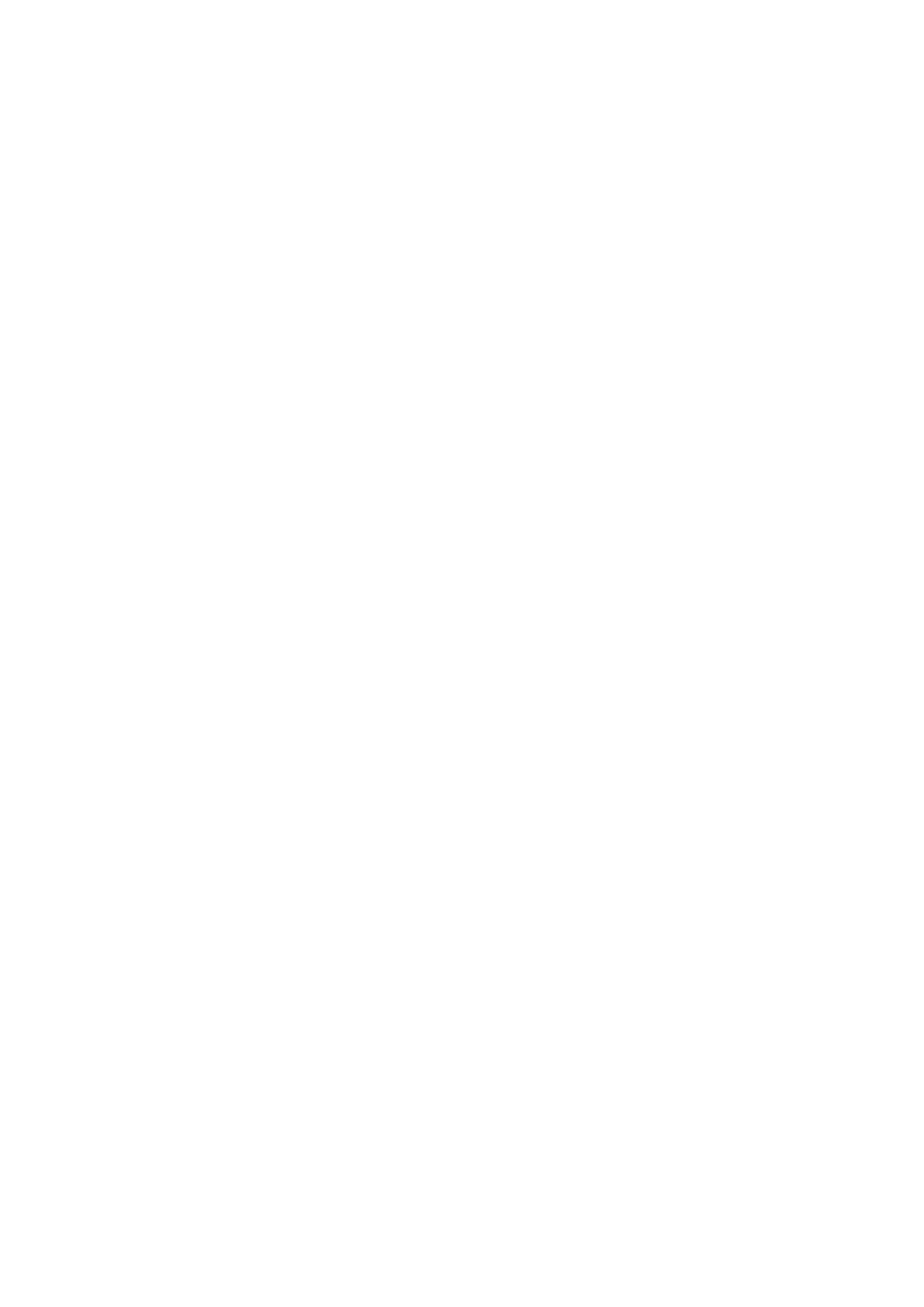

# **Governance and Controlled Functions Rules 2012**

**QFCRA Rules 2012-4**

made under the *Financial Services Regulations*

# **Contents**

Page

| <b>Chapter 1</b> | <b>General</b>                                                                 | 1 |
|------------------|--------------------------------------------------------------------------------|---|
| 1.1.1            | Name of rules                                                                  | 1 |
| 1.1.2            | Commencement                                                                   |   |
| 1.1.3            | Application of CTRL                                                            | 1 |
| 1.1.4            | Glossary                                                                       | 1 |
| <b>Chapter 2</b> | Governance principles and the roles of<br>governing body and senior management | 3 |
| <b>Part 2.1</b>  | <b>Governance principles</b>                                                   | 3 |
| 2.1.1            | Principle 1-role of governing body                                             | 3 |
| 2.1.2            | Principle 2-role of senior management                                          | 4 |
| 2.1.3            | Principle 3—knowledge, skills and expertise                                    | 4 |
| 2.1.4            | Principle 4-review                                                             | 4 |
|                  |                                                                                |   |

| VZ<br>Controlled Functions and Internal Governance Rules 2012 | contents 1 |
|---------------------------------------------------------------|------------|
|---------------------------------------------------------------|------------|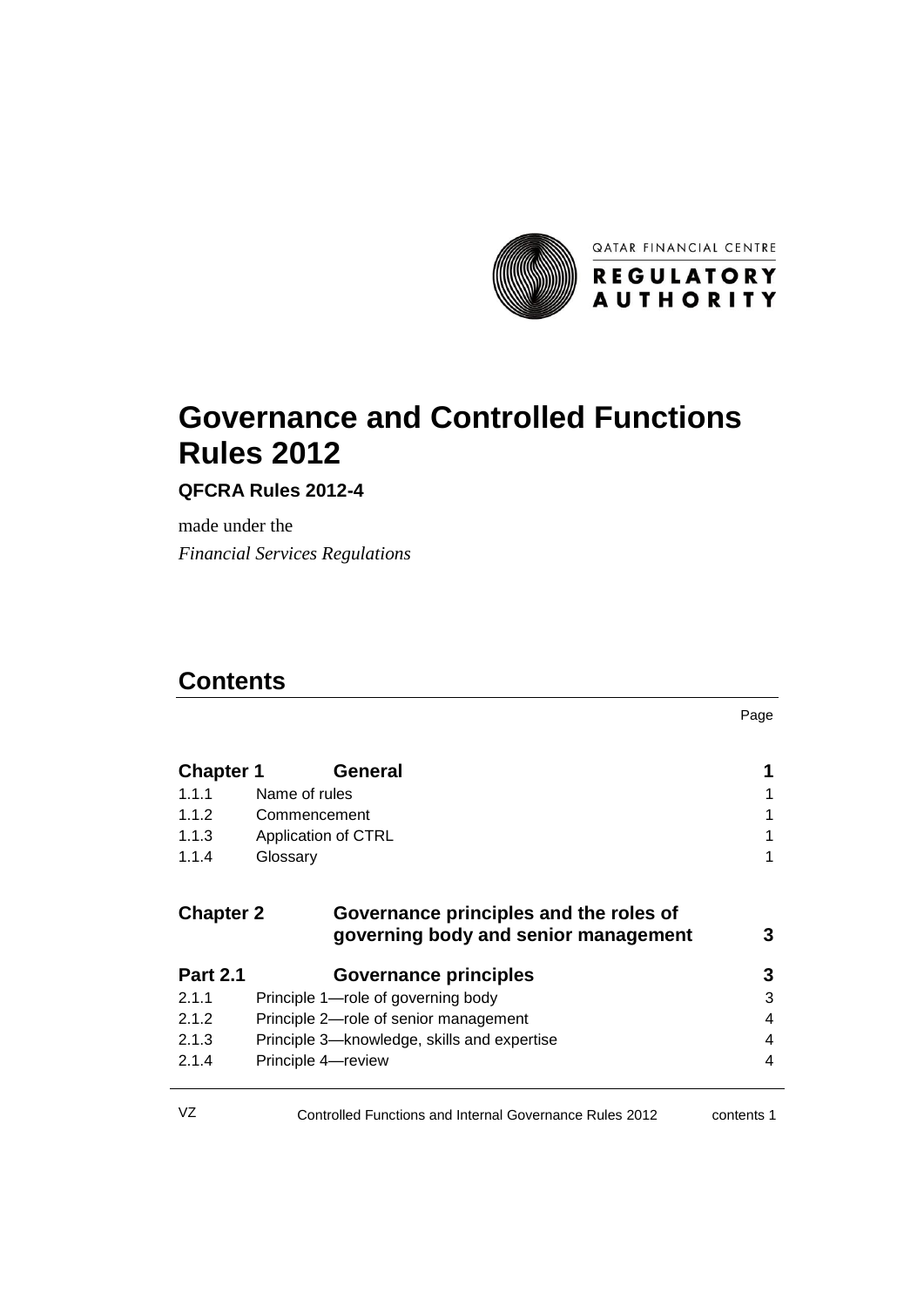|                  |                                                                                    | page           |
|------------------|------------------------------------------------------------------------------------|----------------|
| <b>Part 2.2</b>  | <b>Governing bodies</b>                                                            | 5              |
| 2.2.1            | What is a firm's governing body?                                                   | 5              |
| 2.2.2            | Governing body's role                                                              | 6              |
| 2.2.3            | Obligation to approve and update plans                                             | $\overline{7}$ |
| 2.2.4            | Obligation to approve risk management and internal controls                        |                |
|                  | framework                                                                          | $\overline{7}$ |
| 2.2.5            | Obligation to allocate responsibilities                                            | $\overline{7}$ |
| 2.2.6            | Obligation relating to appointment of individuals for certain functions            | 8              |
| 2.2.7            | Obligation to establish remuneration policy                                        | 8              |
| 2.2.8            | Obligation to have business continuity procedures                                  | 11             |
| 2.2.9            | Obligation relating to conflicts of interest                                       | 11             |
| 2.2.10           | Obligation relating to periodic review                                             | 12             |
| <b>Part 2.3</b>  | <b>Senior management</b>                                                           | 13             |
| 2.3.1            | What is a firm's senior management?                                                | 13             |
| 2.3.2            | Senior management's role                                                           | 14             |
| 2.3.3            | Duties of individuals towards firm                                                 | 14             |
| 2.3.4            | Obligation relating to independence                                                | 15             |
| 2.3.5            | Obligation relating to employees                                                   | 16             |
| 2.3.6            | Obligation relating to documentation                                               | 16             |
| <b>Chapter 3</b> | <b>Controlled functions</b>                                                        | 17             |
|                  |                                                                                    |                |
| <b>Part 3.1</b>  | <b>Controlled functions-definitions</b>                                            | 17             |
| 3.1.1            | What functions are controlled functions?                                           | 17             |
| 3.1.2            | What is the non-executive governance function?                                     | 18             |
| 3.1.3            | What is the executive governance function?                                         | 18             |
| 3.1.4            | What is the senior executive function?                                             | 18             |
| 3.1.5            | What is the <i>finance function</i> ?                                              | 19             |
| 3.1.6            | What is the senior management function?                                            | 19             |
| 3.1.7            | What is the MLRO function?                                                         | 19             |
| 3.1.8            | What is the risk management function?                                              | 19             |
| 3.1.9<br>3.1.10  | What is the compliance oversight function?<br>What is the internal audit function? | 20             |
|                  | What is the <i>actuarial function</i> ?                                            | 20<br>21       |
| 3.1.11<br>3.1.12 |                                                                                    | 21             |
|                  | What is the customer facing function?                                              |                |
| <b>Part 3.2</b>  | <b>Controlled functions-firms' obligations</b>                                     | 22             |
| 3.2.1            | Senior executive function                                                          | 22             |

contents 2 Controlled Functions and Internal Governance Rules 2012 VZ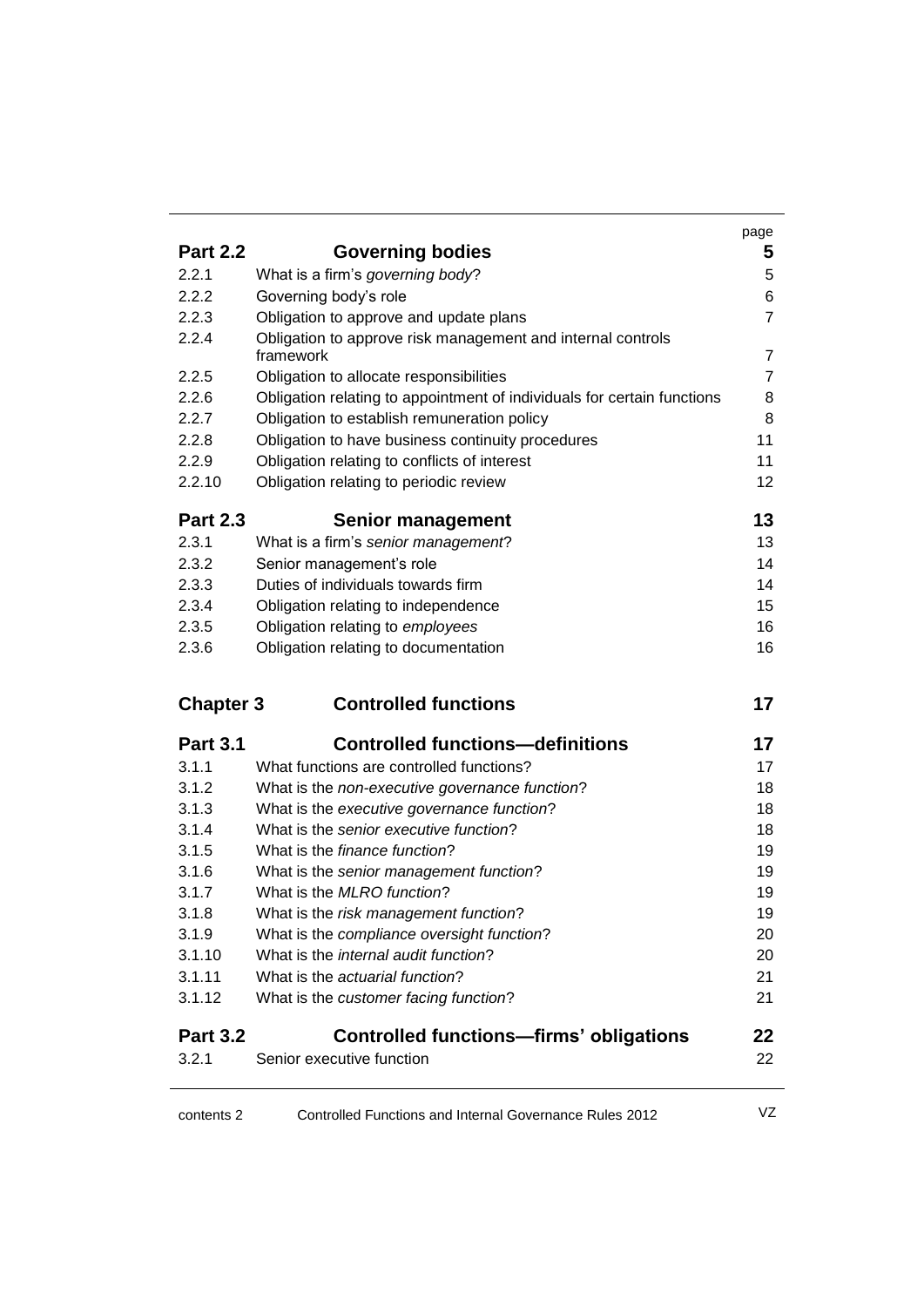|                                                        |                                                                   | page     |
|--------------------------------------------------------|-------------------------------------------------------------------|----------|
| 3.2.2                                                  | Finance function                                                  | 22       |
| 3.2.3                                                  | Risk management function                                          | 22       |
| 3.2.4                                                  | Compliance oversight function                                     | 23       |
| 3.2.5                                                  | Internal audit function                                           | 23       |
| 3.2.6                                                  | Actuarial function                                                | 24       |
| 3.2.7                                                  | Temporary exercise of customer facing function                    | 25       |
| 3.2.8<br>3.2.9                                         | Exercise of 2 or more controlled functions by the same individual | 26<br>27 |
|                                                        | Performing controlled functions within a group                    |          |
| <b>Chapter 4</b>                                       | <b>Risk management and internal controls</b>                      |          |
|                                                        | framework                                                         | 28       |
| <b>Part 4.1</b>                                        | <b>Composition of framework</b>                                   | 28       |
| Division 4.1.A                                         | <b>Internal control functions</b>                                 | 28       |
| 4.1.1                                                  | What makes up the risk management and internal controls           |          |
|                                                        | framework?                                                        | 28       |
| <b>Division 4.1.B</b>                                  | <b>Risk management function</b>                                   | 28       |
| 4.1.2                                                  | Authorised firms to have risk management function                 | 28       |
| 4.1.3                                                  | What makes up an authorised firm's risk management function?      | 29       |
| 4.1.4                                                  | Risk management strategy                                          | 29       |
| Division 4.1.C<br><b>Compliance oversight function</b> |                                                                   | 32       |
| 4.1.5                                                  | Authorised firms to have compliance oversight function            | 32       |
| 4.1.6                                                  | What makes up an authorised firm's compliance oversight function? | 32       |
| Division 4.1.D                                         | Internal audit function                                           | 33       |
| 4.1.7                                                  | Which authorised firms must have internal audit function?         | 33       |
| 4.1.8                                                  | What makes up an authorised firm's internal audit function?       | 34       |
| 4.1.9                                                  | Authority of internal auditor                                     | 35       |
| Division 4.1.E                                         | <b>Actuarial function</b>                                         | 36       |
| 4.1.10                                                 | Application-div 4.1.E                                             | 36       |
| 4.1.11                                                 | Certain insurers to have actuarial function                       | 36       |
| 4.1.12                                                 | What makes up an authorised firm's actuarial function?            | 36       |
| 4.1.13                                                 | Insurer to give notice before removal of approved actuary         | 37       |
| 4.1.14                                                 | Insurer to give notice if appointment of approved actuary ends    | 37       |
| 4.1.15                                                 | Insurer to appoint actuary if vacancy arises                      | 38       |
| 4.1.16                                                 | Authority of insurer's approved actuary                           | 38       |
| 4.1.17                                                 | Regulatory Authority may appoint actuary in certain circumstances | 38       |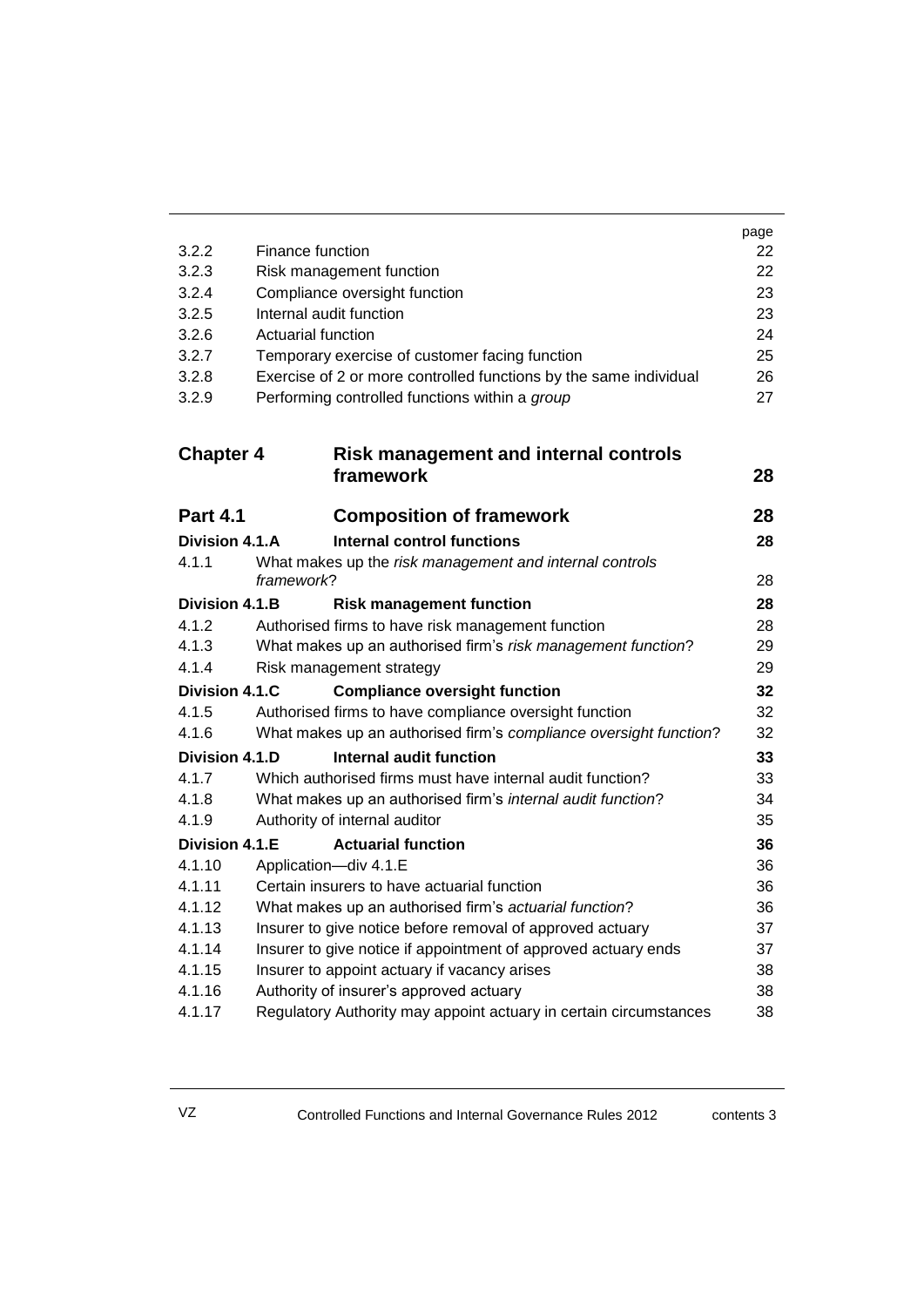|                  |                                                                  | page |
|------------------|------------------------------------------------------------------|------|
| <b>Part 4.2</b>  | <b>Reporting</b>                                                 | 40   |
| 4.2.1            | Reports about internal control functions                         | 40   |
| 4.2.2            | Direct access to governing body by certain individuals           | 40   |
| <b>Chapter 5</b> | Outsourcing                                                      | 42   |
| <b>Part 5.1</b>  | <b>Outsourcing generally</b>                                     | 42   |
| 5.1.1            | Application of ch 5                                              | 42   |
| 5.1.2            | Obligation to have outsourcing policy                            | 42   |
| 5.1.3            | Responsibility for outsourced functions                          | 43   |
| 5.1.4            | Outsourcing arrangements                                         | 43   |
| 5.1.5            | Review of outsourcing of controlled functions                    | 44   |
| <b>Part 5.2</b>  | <b>Material outsourcing arrangements</b>                         | 45   |
| 5.2.1            | Due skill in material outsourcing arrangements                   | 45   |
| 5.2.2            | Written agreement required for material outsourcing arrangements | 46   |
| 5.2.3            | Regulatory Authority to be notified of certain matters           | 47   |
| 5.2.4            | Additional information about material outsourcing arrangements   | 47   |
| 5.2.5            | Contingency arrangements                                         | 47   |

### **Glossary 48**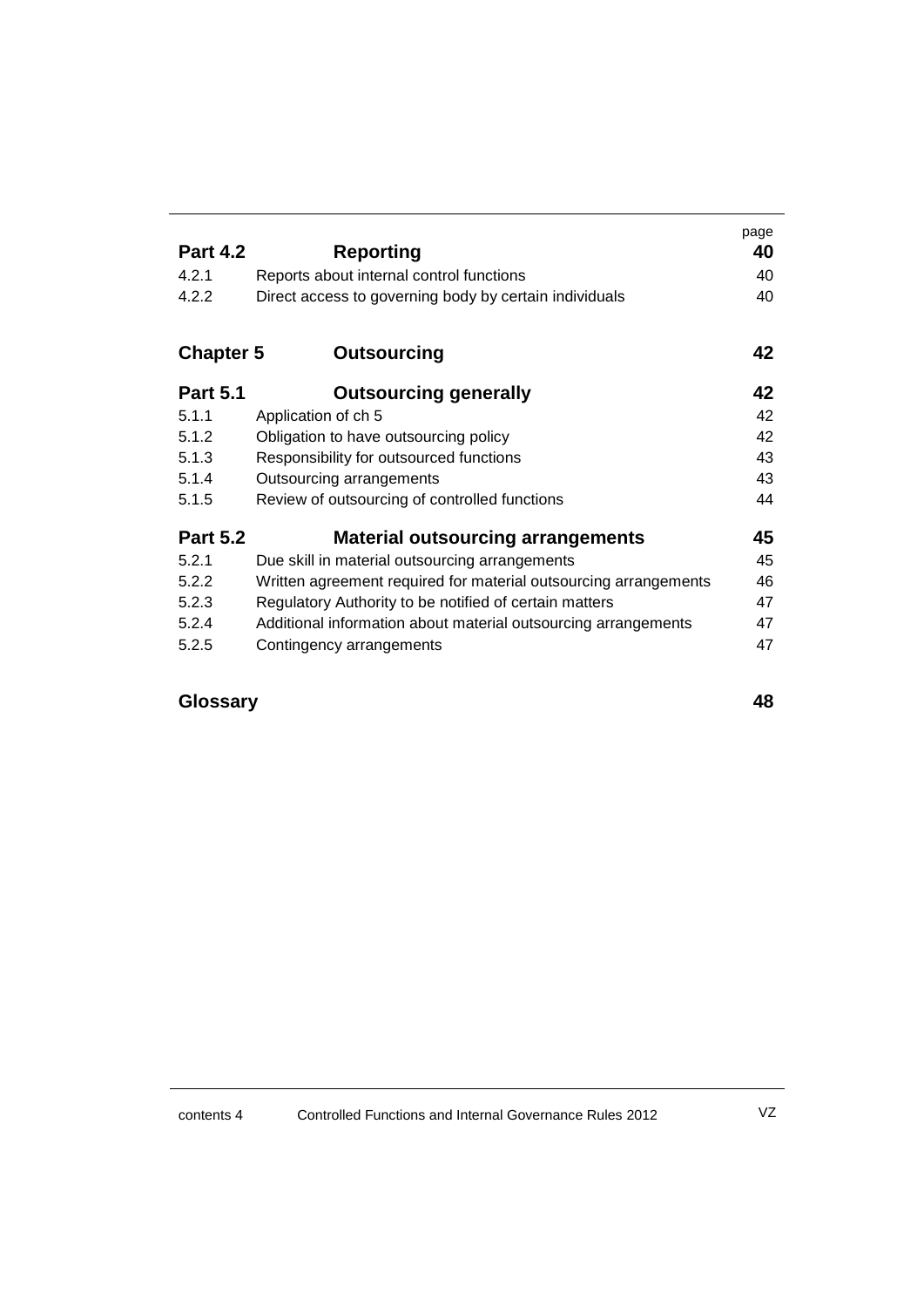# **Chapter 1 General**

#### **1.1.1 Name of rules**

These rules are the *Governance and Controlled Functions Rules 2012* (or CTRL).

#### **1.1.2 Commencement**

These rules commence on 1 July 2013.

*Note* There are also references to 1 January 2014 in r 3.2.3 and r 3.2.5 and in the notes following r 3.1.8, r 3.1.10, r 4.1.2 and r 4.1.7.

#### **1.1.3 Application of CTRL**

- (1) These rules apply to an authorised firm in relation to the carrying on of a regulated activity in or from the QFC.
- (2) These rules also apply to—
	- (a) an authorised firm's management structures, policies, procedures and controls outside the QFC to the extent that they relate to a regulated activity carried on in or from the QFC; and
	- (b) every function exercised by or on behalf of an authorised firm outside the QFC (including any outsourced function) to the extent that the function relates to the carrying on of a regulated activity in or from the QFC.
- (3) Subrules (1) and (2) are subject to any provision of these rules to the contrary.
	- *Note* Division 4.1.E (Actuarial function) applies only to certain QFC insurers—see r 4.1.10.

#### **1.1.4 Glossary**

The glossary at the end of these rules is part of these rules.

*Note 1* There are also relevant definitions in the *INAP* glossary. To assist the reader, the fact that a definition in that glossary applies to an expression used in these rules is usually indicated by the expression, where used in these rules, being in italics (not bold italics).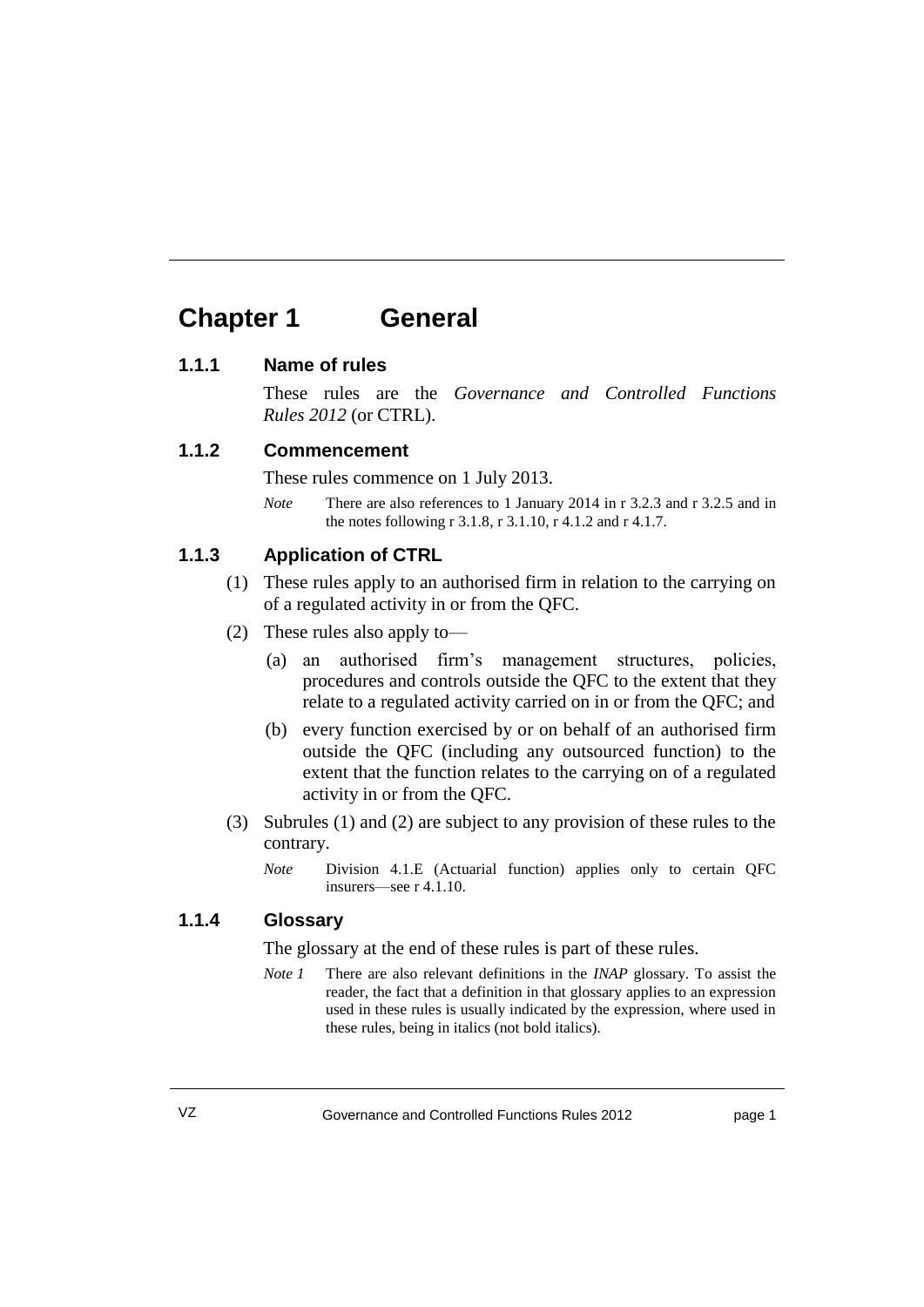| Note 2 | By contrast, an expression defined in the glossary to these rules is not in<br>italics where used in these rules.                                                                                |
|--------|--------------------------------------------------------------------------------------------------------------------------------------------------------------------------------------------------|
| Note 3 | For the application of definitions, see <i>INAP</i> , r 2.1.8 (Application of<br>definitions).                                                                                                   |
| Note 4 | A note in or to these rules is explanatory and is not part of the rules (see<br>$INAP$ , r 2.1.6 (1) and r 2.1.7).                                                                               |
| Note 5 | However, examples and guidance are part of these rules (see <i>INAP</i> ,<br>$r$ 2.1.4 (1) (b) and (2)).                                                                                         |
| Note 6 | An example is not exhaustive, and may extend, but does not limit, the<br>meaning of these rules or the particular provision of these rules to which<br>it relates (see <i>INAP</i> , $r$ 2.1.5). |

*Note* 7 For the effect of guidance, see FSR, art 17 (4).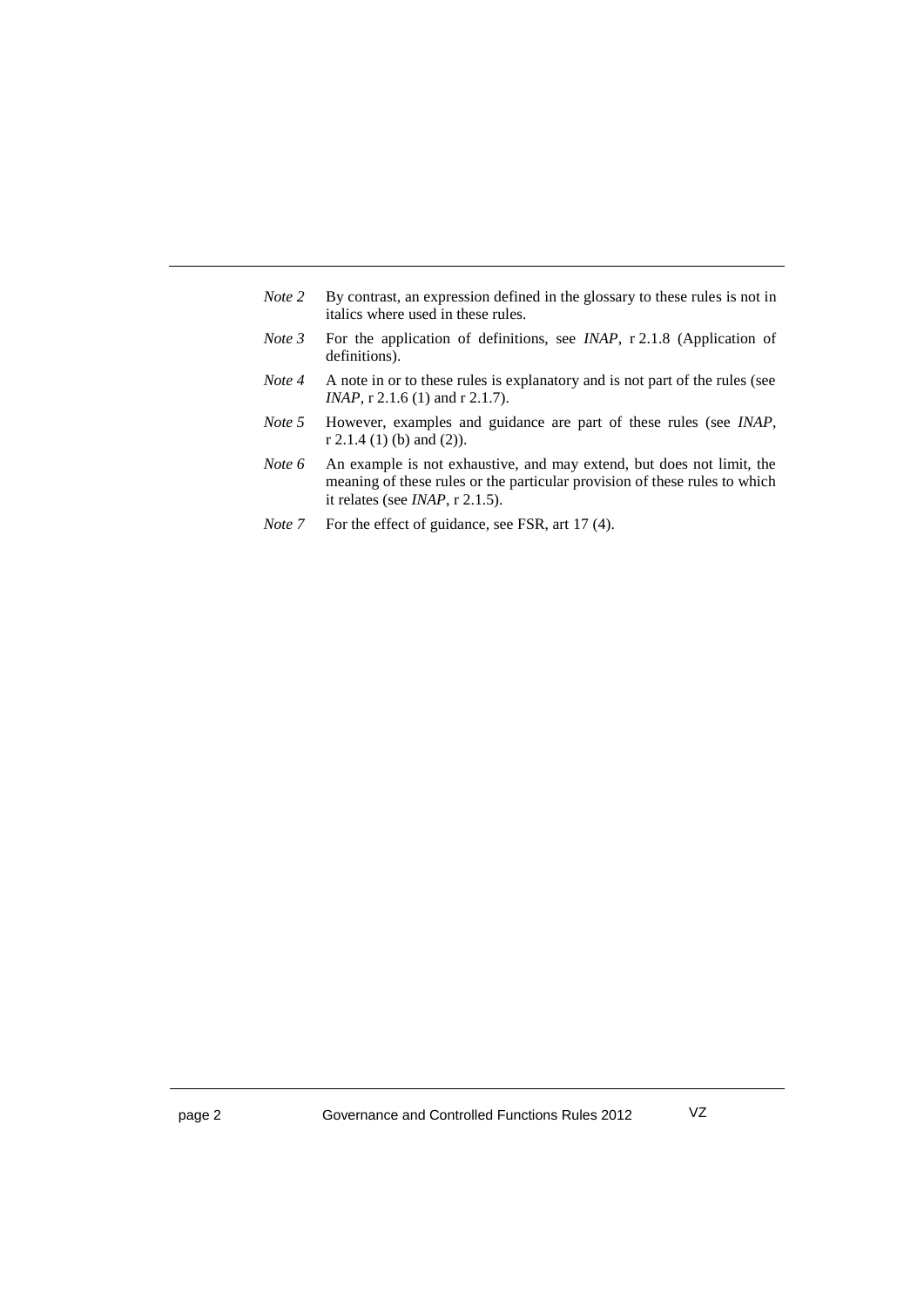# **Chapter 2 Governance principles and the roles of governing body and senior management**

#### **Notes for ch 2**

- 1 Chapter 2, together with chapters 3 and 4, aims to ensure that authorised firms maintain a culture that promotes effective corporate governance that underpins the transparency and integrity of the financial sector in the QFC, minimises the risk of reputational damage and promotes business conduct in accordance with best international standards.
- 2 Effective corporate governance also strengthens the protection of a firm's depositors, policyholders, clients and other stakeholders.

### **Part 2.1 Governance principles**

#### **2.1.1 Principle 1—role of governing body**

- (1) The board of directors of an authorised firm that is a *company* must approve a corporate governance framework for the firm—
	- (a) that is appropriate to the nature, scale and complexity of the firm's business; and
	- (b) that is ultimately responsible for ensuring that the firm carries out the firm's obligations under these rules.
- (2) In the case of any other firm, the firm's membership, committee of management or other body (whatever it is called) described in its constitutional document must approve a corporate governance framework for the firm—
	- (a) that is appropriate to the nature, scale and complexity of the firm's business; and
	- (b) that is ultimately responsible for ensuring that the firm carries out the firm's obligations under these rules.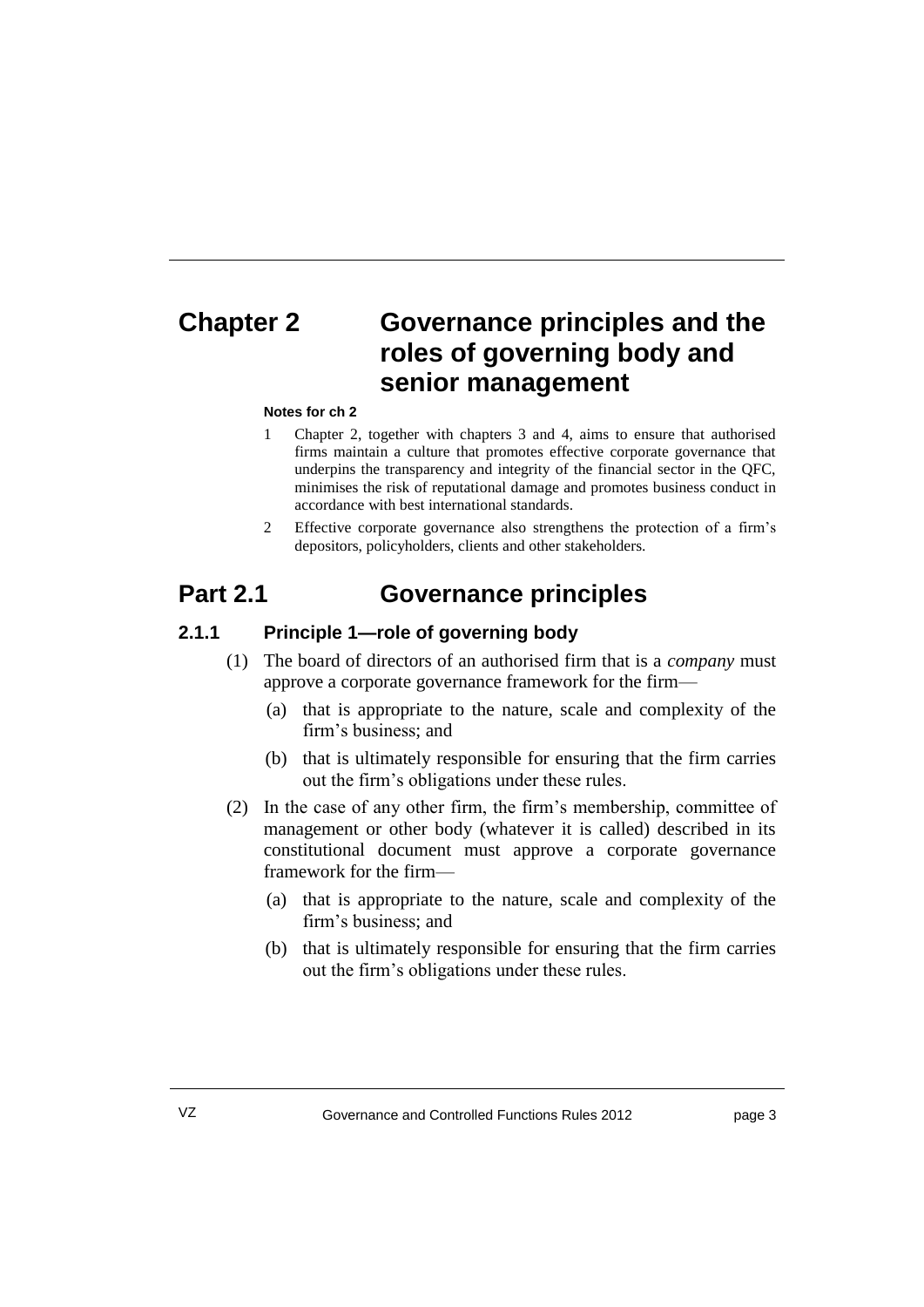### **2.1.2 Principle 2—role of senior management**

The senior management of an authorised firm must ensure that the corporate governance framework is effectively implemented and maintained throughout the firm's business.

### **2.1.3 Principle 3—knowledge, skills and expertise**

The governing body and senior management of an authorised firm must have an appropriate mix of knowledge, skills and expertise to ensure effective management of the firm commensurate with the nature, scale and complexity of its business.

#### **Guidance**

- 1 For a firm that is a *company*, the Regulatory Authority's view is that nonexecutive directors should represent the majority of the board.
- 2 Additional guidance can be found in the Regulatory Authority's publication 'A Guide to Corporate Governance for QFC Authorised Firms'.

#### **2.1.4 Principle 4—review**

The governing body of an authorised firm must ensure that the firm reviews its corporate governance framework and risk management and internal controls framework appropriately and with sufficient frequency to ensure that—

- (a) the frameworks remain effective; and
- (b) the functions within the frameworks remain independent; and
- (c) any necessary corrective action is taken.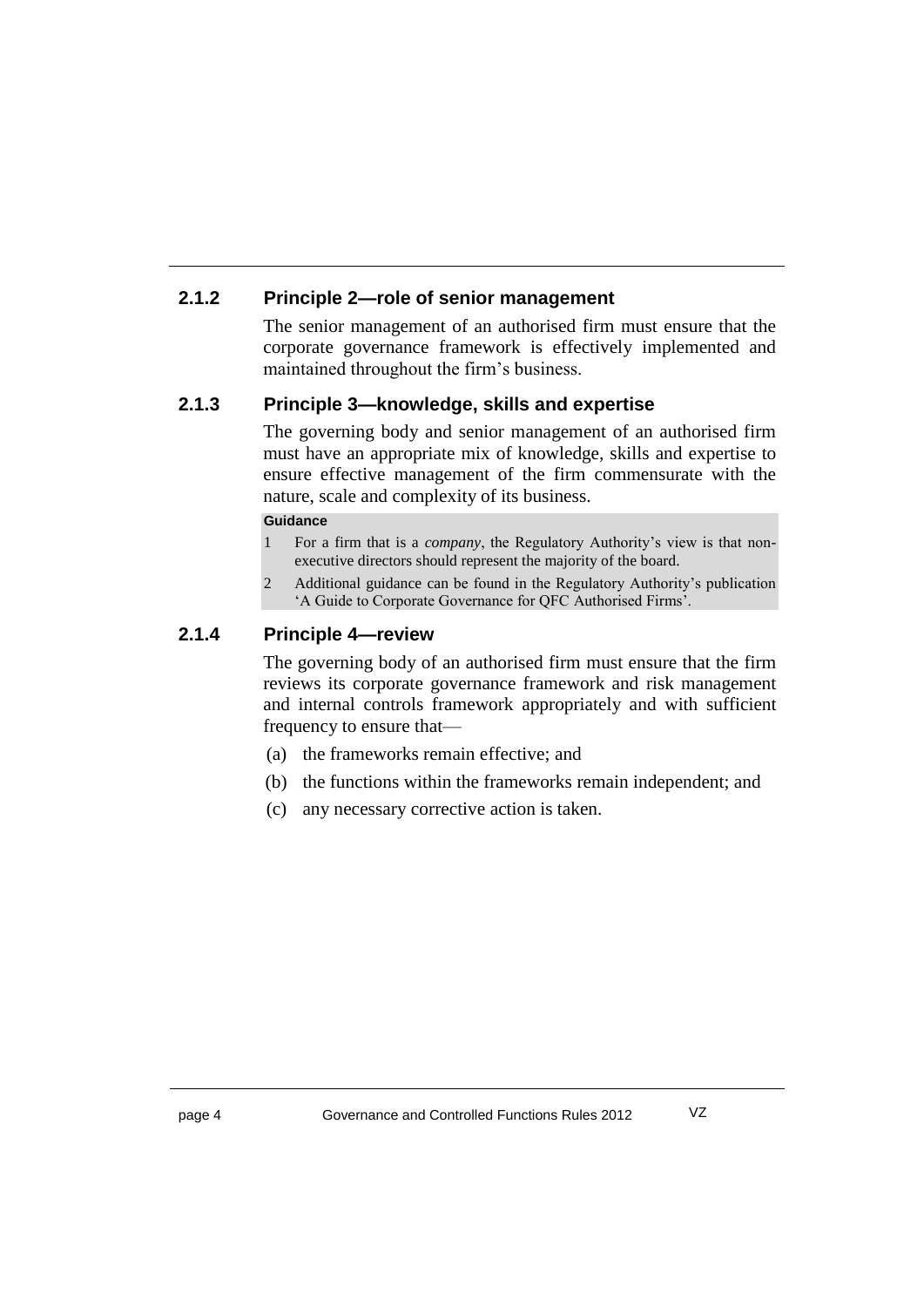# **Part 2.2 Governing bodies**

#### **2.2.1 What is a firm's** *governing body***?**

For these rules, an authorised firm's *governing body* is—

- (a) in the case of a firm that is a *QFC entity* or a partnership constituted under the Partnership Regulations 2007—its board of directors or the body (whatever it is called) that, under the firm's constitutional document, has the responsibility of overseeing the firm's business in or from the QFC; and
- (b) in the case of a firm that is a *branch*
	- (i) that part of the board of directors of the firm that has the responsibility of overseeing the firm's business in or from the QFC; or
	- (ii) if the firm does not have that part of the board described in subparagraph (i)—that part of the firm's membership, committee of management or other body (whatever it is called) that has the responsibility of overseeing the firm's business in or from the QFC; or
	- (iii) if the firm does not have the board or body described in subparagraphs (i) and (ii)—the person or persons delegated by the board, membership, committee or other body with the responsibility of overseeing the firm's business in or from the QFC.
- *Note 1 QFC entity* is defined in *INAP* as a *company* incorporated under the Companies Regulations 2005 or a *limited liability partnership* incorporated under the Limited Liability Partnership Regulations 2005.
- *Note 2* A firm that is a *branch* is the local office in the QFC of a *company* or *limited liability partnership* incorporated in a jurisdiction outside the QFC.

#### **Guidance**

This rule draws a distinction (for some purposes) between—

 a firm incorporated as a *company* or a *limited liability partnership* in the QFC; and

a firm that is incorporated outside the QFC (a *branch*).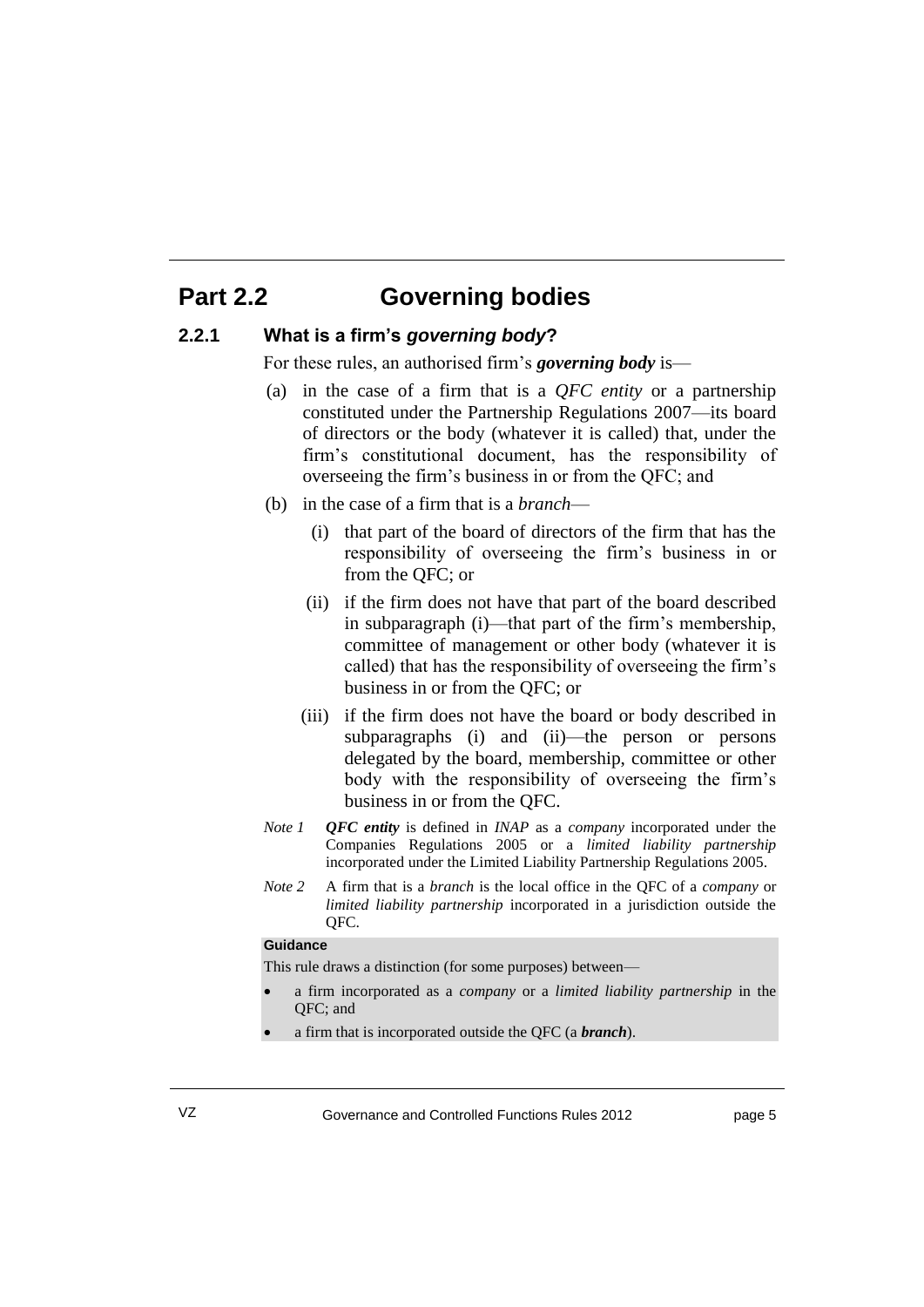In the case of a branch that is a *company*, the firm's board (which might be in Bahrain, London or New York) remains ultimately responsible for the oversight of the firm, but many policy decisions may be made by a part, or a delegate, of the firm's board. These rules recognise that firms choose to allocate their responsibilities and undertake their business in different ways; these rules therefore place the responsibility for certain kinds of oversight on the firm's board or the part or delegate of the board.

#### **2.2.2 Governing body's role**

- (1) The governing body of an authorised firm must—
	- (a) approve the corporate governance framework through which the firm is managed and controlled; and
	- (b) ensure the firm's financial soundness and maintain transparency and disclosure; and
	- (c) be mindful of the legitimate interests of depositors, policyholders, clients and other stakeholders when making decisions; and
	- (d) consider how it can best perform its role, including whether to create 1 or more committees to make recommendations to the body on matters required to be decided by it.
		- *Note* Additional guidance about the creation of committees can be found in the Regulatory Authority's publication 'A Guide to Corporate Governance for QFC Authorised Firms'.
- (2) The *corporate governance framework* of an authorised firm is made up of the structures, policies, procedures and controls of the firm. **Guidance**
	- 1 The corporate governance framework deals with the relationships between a firm's board, its senior management, depositors, policyholders, clients and other stakeholders. It includes the firm's objectives and the means of achieving them, and the risk management and internal controls framework. Other important aspects of corporate governance are the separation of functions within the firm and the accountabilities for the internal control functions.
	- 2 The corporate governance framework includes at the minimum the firm's objectives and the corporate governance obligations in these rules, the Companies Regulations 2005, and other regulations, rules and guidance applicable to firms.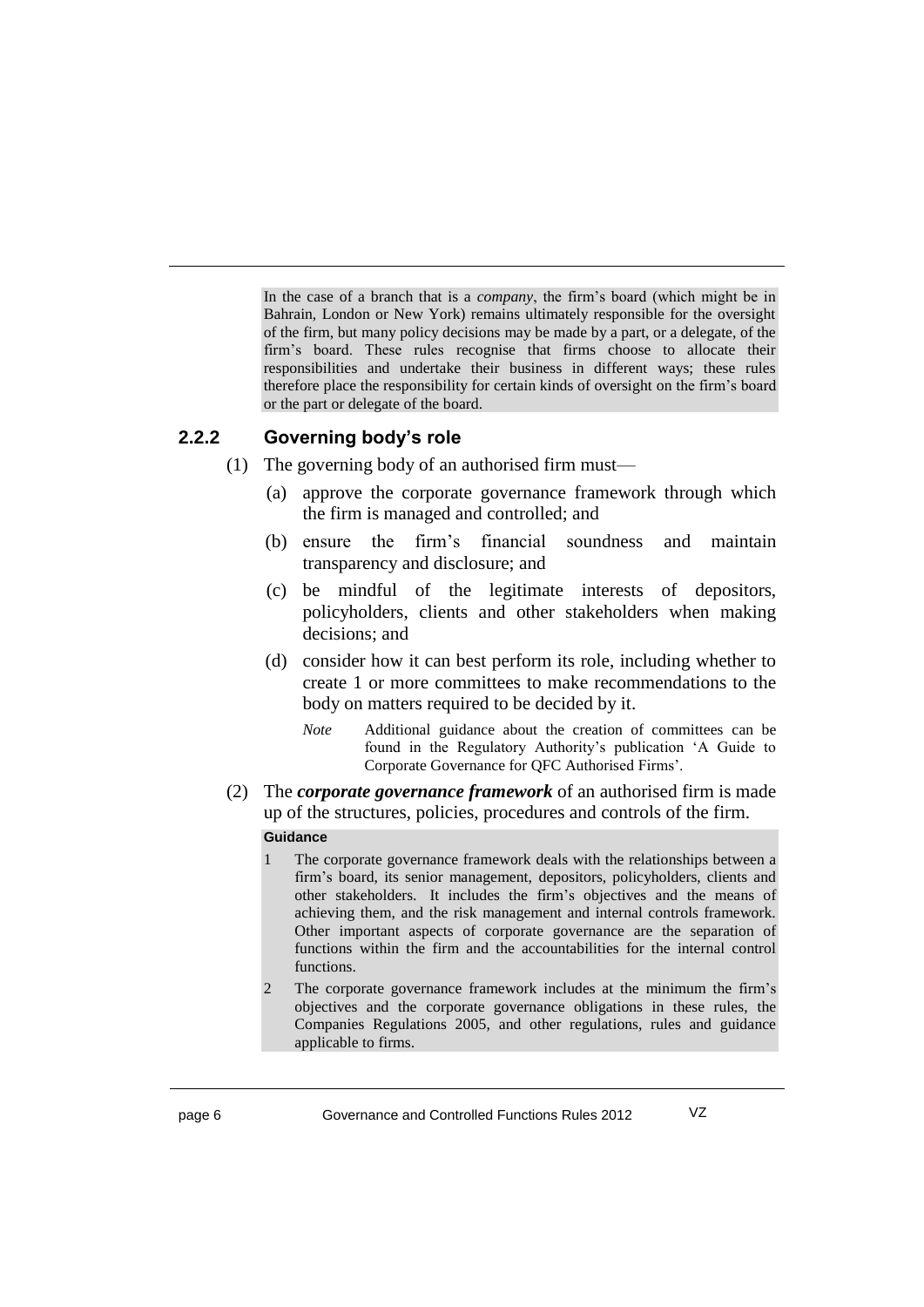#### **2.2.3 Obligation to approve and update plans**

- (1) An authorised firm's governing body—
	- (a) must approve strategic and business plans appropriate to the nature, scale and complexity of the firm's business; and
	- (b) must update the plans regularly to take account of changes in the business environment.
- (2) The plans may be combined in 1 document.

*Note Document* is defined in the glossary.

#### **2.2.4 Obligation to approve risk management and internal controls framework**

An authorised firm's governing body must approve the firm's risk management and internal controls framework.

*Note* A firm's risk management and internal controls framework is made up of its risk management, compliance oversight, internal audit and actuarial functions (see r 4.1.1).

#### **2.2.5 Obligation to allocate responsibilities**

- (1) An authorised firm's governing body must take reasonable care to maintain a clear and appropriate allocation of responsibilities between the body and the firm's senior management.
- (2) The allocation must be in writing and must state whether each significant responsibility is a responsibility of the governing body or senior management.
- (3) The body must determine which of the firm's functions or controlled functions (other than the internal control functions) report to the body or a committee of the body.
	- *Note* Under r 4.2.2, the individuals exercising the internal control functions have direct access and reporting to the firm's governing body, the chair of the body, or any relevant committee of the body.
- (4) The allocation—
	- (a) must consider whether the individuals who make up the firm's senior management ought to be ordinarily resident in Qatar to adequately exercise their functions; and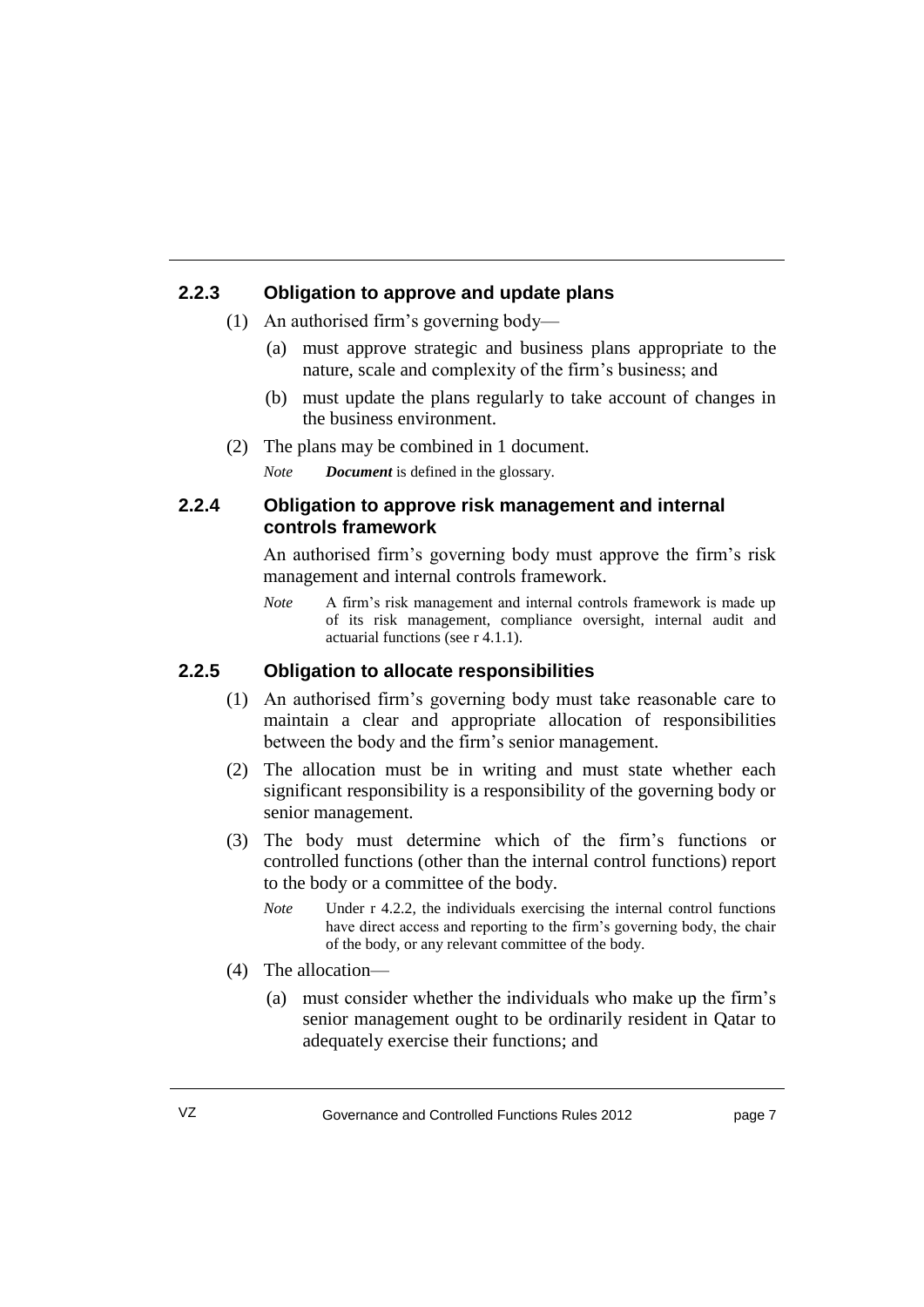(b) must ensure that the firm's business can be adequately managed by the body and the senior management.

#### **2.2.6 Obligation relating to appointment of individuals for certain functions**

- (1) The governing body, relevant committee of the governing body or chair of the governing body must decide the appointment, performance assessment, remuneration, disciplining and dismissal of the individual approved to exercise the senior executive function.
- (2) The governing body, chair of the governing body or governing body's audit committee must decide the appointment, performance assessment, remuneration, disciplining and dismissal of an internal auditor for the firm.
- (3) Any decision regarding the appointment, performance assessment, remuneration, disciplining and dismissal of an individual approved to exercise the risk management function, compliance oversight function or actuarial function for a firm may be made by—
	- (a) the firm's governing body or the relevant committee of the governing body; or
	- (b) its senior management after consultation with the governing body or the relevant committee of the governing body.

### **2.2.7 Obligation to establish remuneration policy**

- (1) An authorised firm's governing body must establish and maintain for itself and the whole firm a remuneration policy appropriate to the nature, scale and complexity of the firm's business.
	- *Note 1* The requirement to establish a remuneration policy commences on 1 July 2013 and the policy will not apply to any bonus for the 2012 calendar year (even if the bonus is received on or after 1 July 2013).
	- *Note 2* Appropriate records must be kept of remuneration policies and procedures—see GENE, r 6.1.1.
- (2) The policy must set out the objectives and structure of the firm's remuneration arrangements, including—
	- (a) the objectives and structure of any performance-based component; and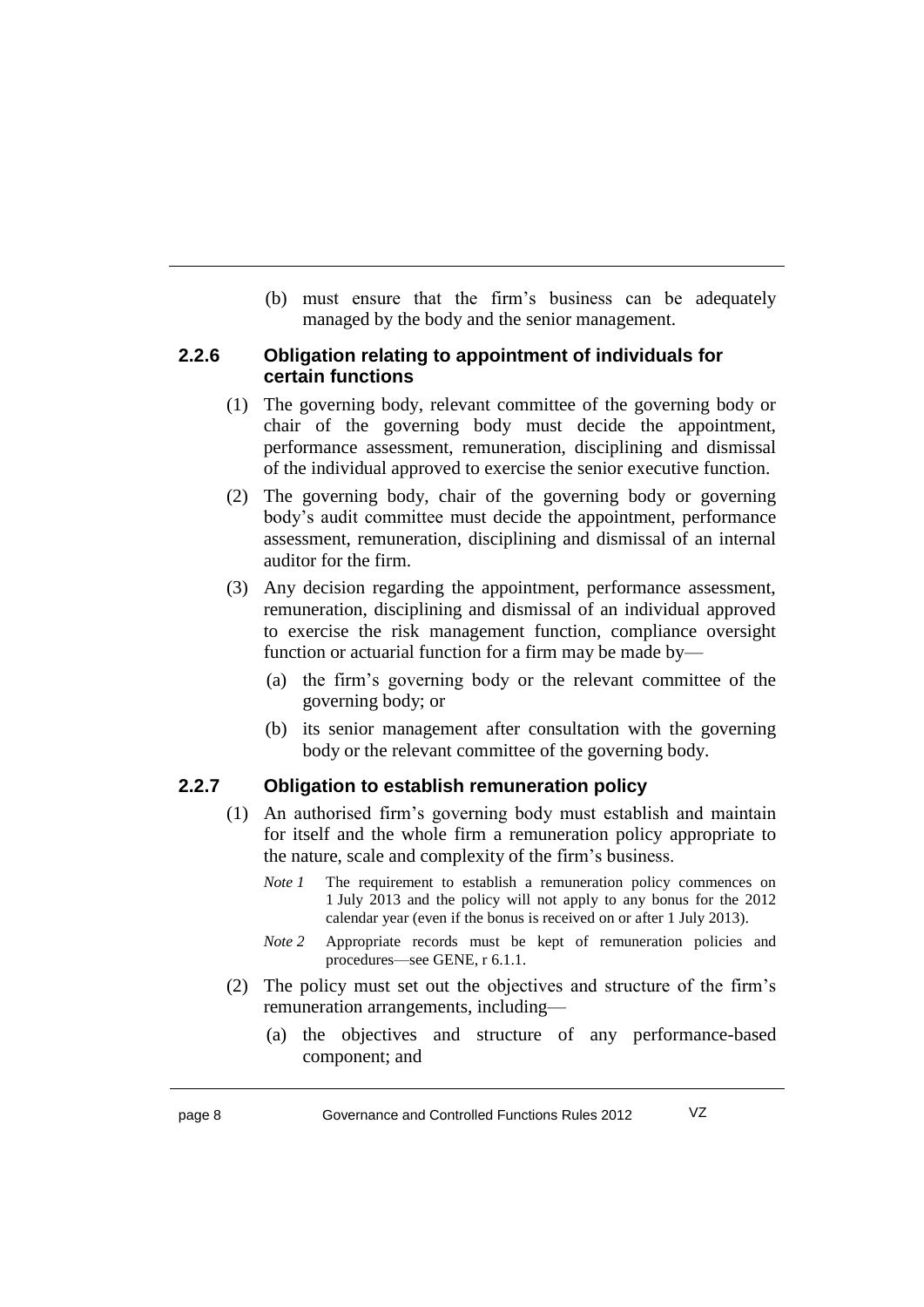- (b) performance measures that are in line with the firm's risk management strategy; and
- (c) eligibility for, and timing of, payments that comply with subrules (3) to (5) and that take into account the timeframes within which risks associated with the performance are likely to materialise; and
- (d) forms and mix of remuneration that are consistent with sound risk management and performance-based rewards.

#### **Examples**

- 1 fixed and variable components
- 2 cash and equity-related benefits
- 3 termination payments.
- (3) The policy must permit a performance-based component of a person's remuneration (or the remuneration of a class of persons)—
	- (a) to be deferred or reduced (including reduced to zero) if necessary—
		- (i) to protect the firm's financial soundness (for example, in circumstances of subdued or negative financial performance of the firm); or
		- (ii) to respond to significant unexpected or unintended consequences of the firm's activities; and
	- (b) to be returned if the firm is later satisfied that—
		- (i) the person failed to meet the performance measures for the function; or
		- (ii) the person's excessive risk-taking contributed in a material way to the firm's negative financial performance.
- (4) The policy must prohibit a person who has received from the firm any equity or equity-linked deferred remuneration from hedging his or her economic exposures to the resultant equity price risk before the equity or equity-linked remuneration is—
	- (a) fully vested; and
	- (b) able to be sold for cash by the person.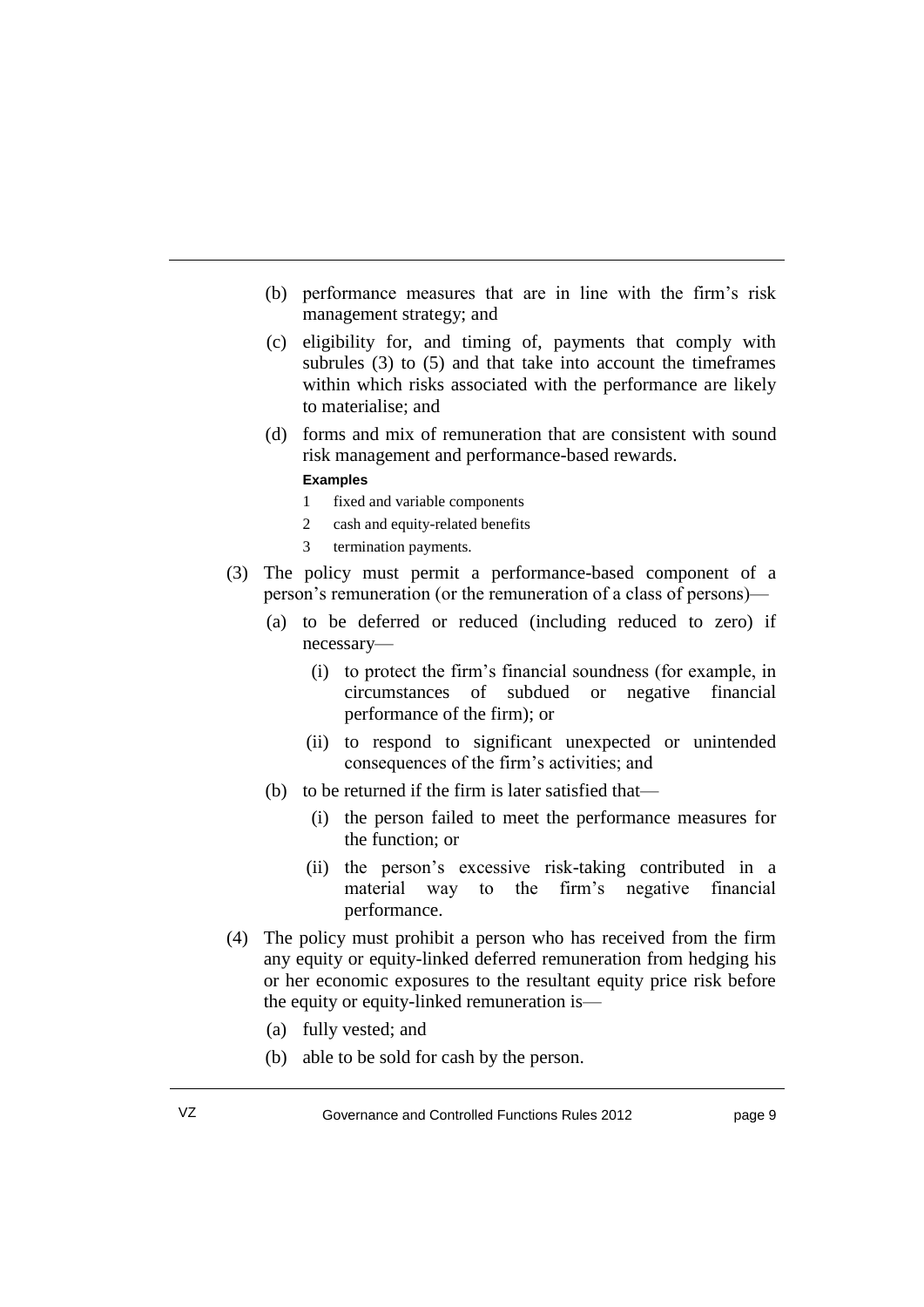- (5) A remuneration package offered by the firm, including any performance-based component—
	- (a) must encourage behaviour that supports—
		- (i) the firm's long-term financial soundness; and
		- (ii) the firm's risk management strategy; and
	- (b) must align remuneration with prudent risk-taking; and
	- (c) must incorporate adjustments to reflect—
		- (i) the outcomes of the firm's activities; and
		- (ii) the risks related to those activities, taking account of the cost of the associated capital; and
		- (iii) the time necessary for the outcomes of those activities to be reliably measured.
- (6) The governing body must periodically review the firm's remuneration policy.

#### **Guidance**

- 1 Guaranteed bonuses should generally not be offered because such bonuses are not consistent with sound risk management and performance-based rewards.
- 2 Remuneration payments must be linked to performance over time and designed in a way that does not reward failure.
- 3 Any period of deferral of payment to a person must take into account the timeframe within which risks associated with the person's performance may materialise (for example, the cost of capital required to support the risks taken and associated uncertainties in the timing and likelihood of future revenues and expenses).
- 4 The application of any deferral of payment may vary depending on
	- the level of seniority or responsibility of the persons eligible for the payment; and
	- the nature of risks to which the firm is exposed; and
	- any other relevant matters.
- 5 Nothing in rule 2.2.7 prevents a firm from adopting the remuneration policy of a member of the firm's *group* provided that
	- the policy is approved by the firm's governing body; and
	- the policy complies with that rule.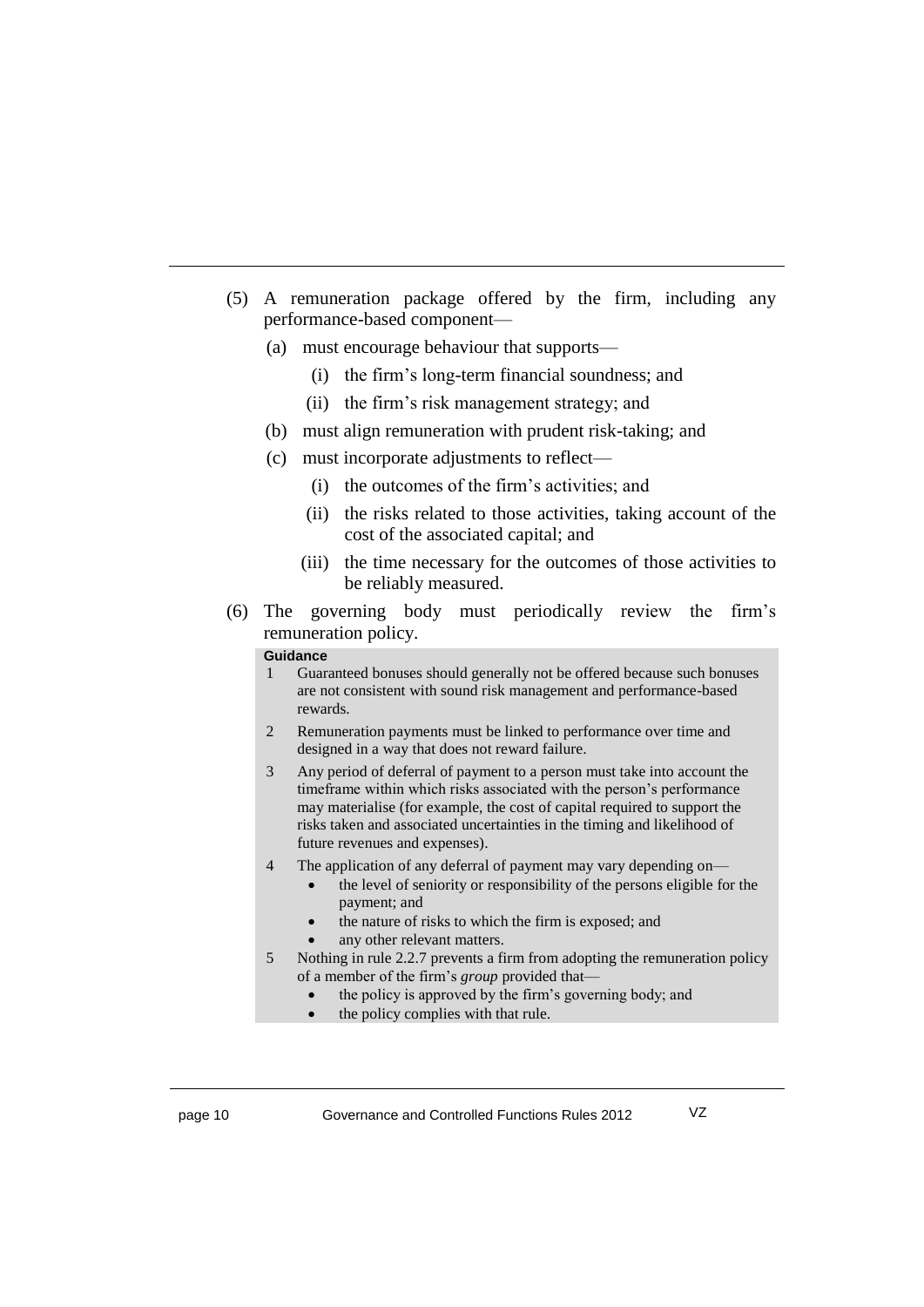### **2.2.8 Obligation to have business continuity procedures**

- (1) An authorised firm's governing body must establish procedures to ensure, so far as practicable, that the firm can continue to fulfil its obligations under the law applicable in the QFC in the event of an interruption.
- (2) The body must keep the procedures under review and must ensure that they are tested at such intervals determined by the body.
- (3) The interval between testings must be appropriate to the nature, scale and complexity of the firm's business but must not be longer than 18 months.
- (4) The Regulatory Authority may direct the firm to test its procedures at any time and in a way that the authority considers appropriate.

#### **2.2.9 Obligation relating to conflicts of interest**

- (1) An authorised firm's governing body must ensure that each part of the firm's corporate governance framework and risk management and internal controls framework is designed—
	- (a) to avoid conflicts of interest in relation to the framework (or, if this is not possible, to mitigate such conflicts); and
	- (b) to effectively deal with any conflict of interest.
- (2) The framework must require that—
	- (a) any such conflict of interest that arises must be reported—
		- (i) to the senior management of the firm, or, if the firm is a branch, to the body that is responsible for the branch; and
		- (ii) if it is not addressed within a reasonable time by the senior management, to the firm's governing body; and
	- (b) every 6 months, the senior management must give to the firm's governing body a written summary of all conflicts of interest addressed by the senior management during the period.
- (3) In this rule and rule 2.2.10, a reference to a firm's governing body is a reference to the board, membership, committee, body (whatever it is called) or person (however it might be delegated) that has responsibility for the firm's corporate governance framework and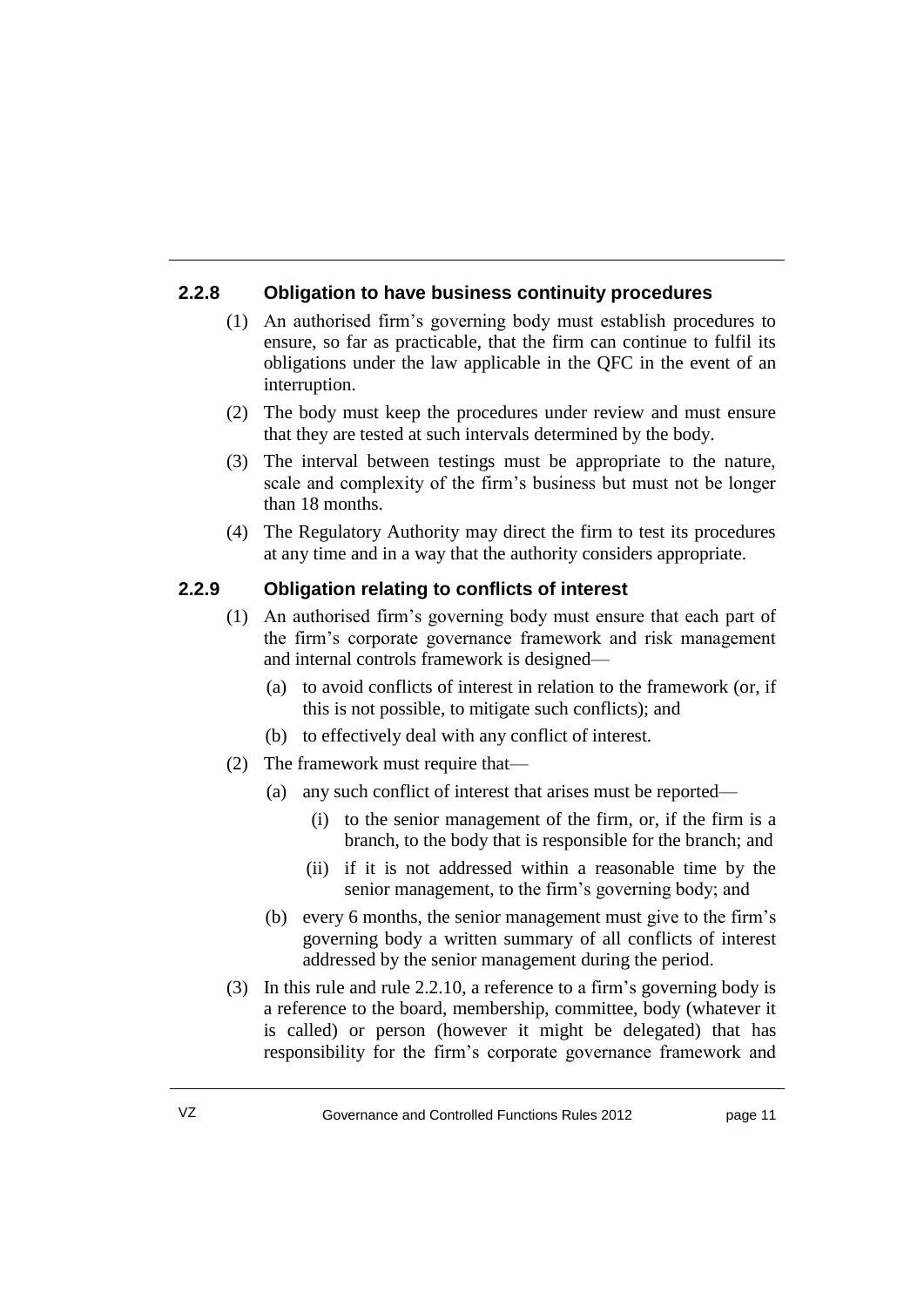risk management and internal controls framework in relation to conflicts of interest and periodic review.

#### **Examples for subrule (3)**

For a firm that is part of a *group*, the governing body that might have responsibility for conflicts of interest might be—

- a committee that has carriage for the place in which the firm is located; or
- the individual approved to exercise the senior executive function for the firm; or
- any other body or person that has such responsibility under the firm's governance arrangements.

#### **Guidance**

A conflict of interest involving a member of the firm's governing body is to be dealt with under the governing body's own conflicts policy, governance manual or terms of reference.

#### **2.2.10 Obligation relating to periodic review**

- (1) An authorised firm's governing body must ensure that the firm's corporate governance framework and risk management and internal controls framework are reviewed at least once every 3 years by—
	- (a) the firm's internal auditor; or
	- (b) an independent and objective external reviewer.
- (2) The person who carries out the review must report in writing to the body within 30 days after the review is completed.
- (3) The firm must give a copy of the report to the Regulatory Authority within 30 days after the firm's governing body receives the report.
- (4) The authority may direct an authorised firm to carry out more frequent reviews than are required by subrule (1).

*Note* For the use of the term 'governing body' in this rule, see r 2.2.9 (3).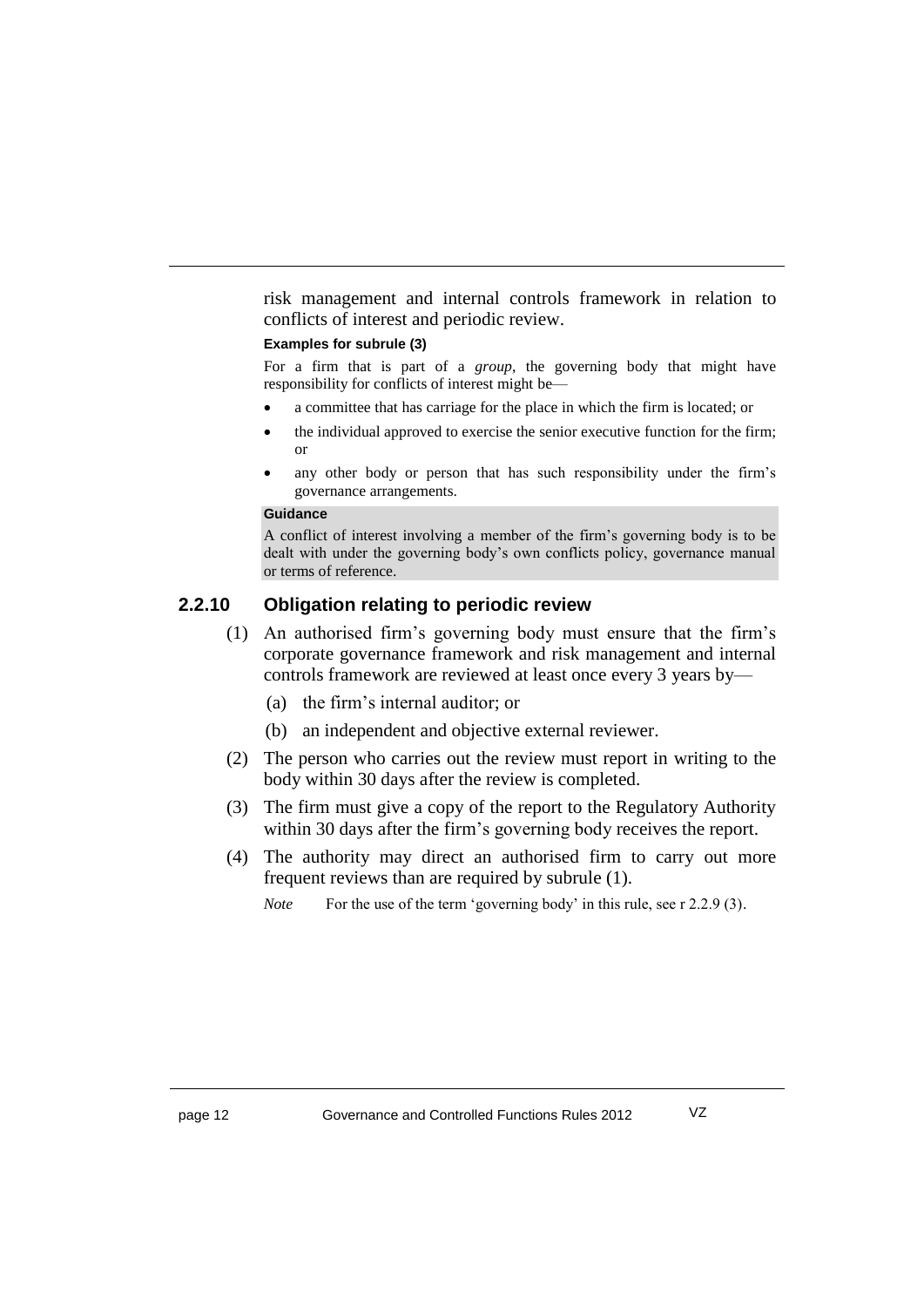# **Part 2.3 Senior management**

#### **2.3.1 What is a firm's** *senior management***?**

A firm's *senior management* is made up of—

- (a) each individual (if any) who is approved to exercise the following controlled functions for the firm:
	- (i) the senior executive function;
	- (ii) the finance function;
	- (iii) the senior management function;
	- (iv) the MLRO function;
	- (v) the risk management function;
	- (vi) the compliance oversight function;
	- (vii) the internal audit function;
	- (viii) the actuarial function; and
- (b) any other individual who, together with the individuals in paragraph (a), the Regulatory Authority considers has overall responsibility for the day-to-day management of the part or parts of the firm's business in or from the QFC.

#### **Guidance for para (b)**

Depending on the governance and reporting structures for the firm, senior management might include—

- a person who reports directly to the individual approved to exercise the senior executive function; or
- a person who oversees the senior executive function; or
- a person who exercises specific risk functions (for example, credit risk, market risk, liquidity risk and operational risk) and who reports to the individual approved to exercise the risk management function or to the person who heads the *group* risk management function.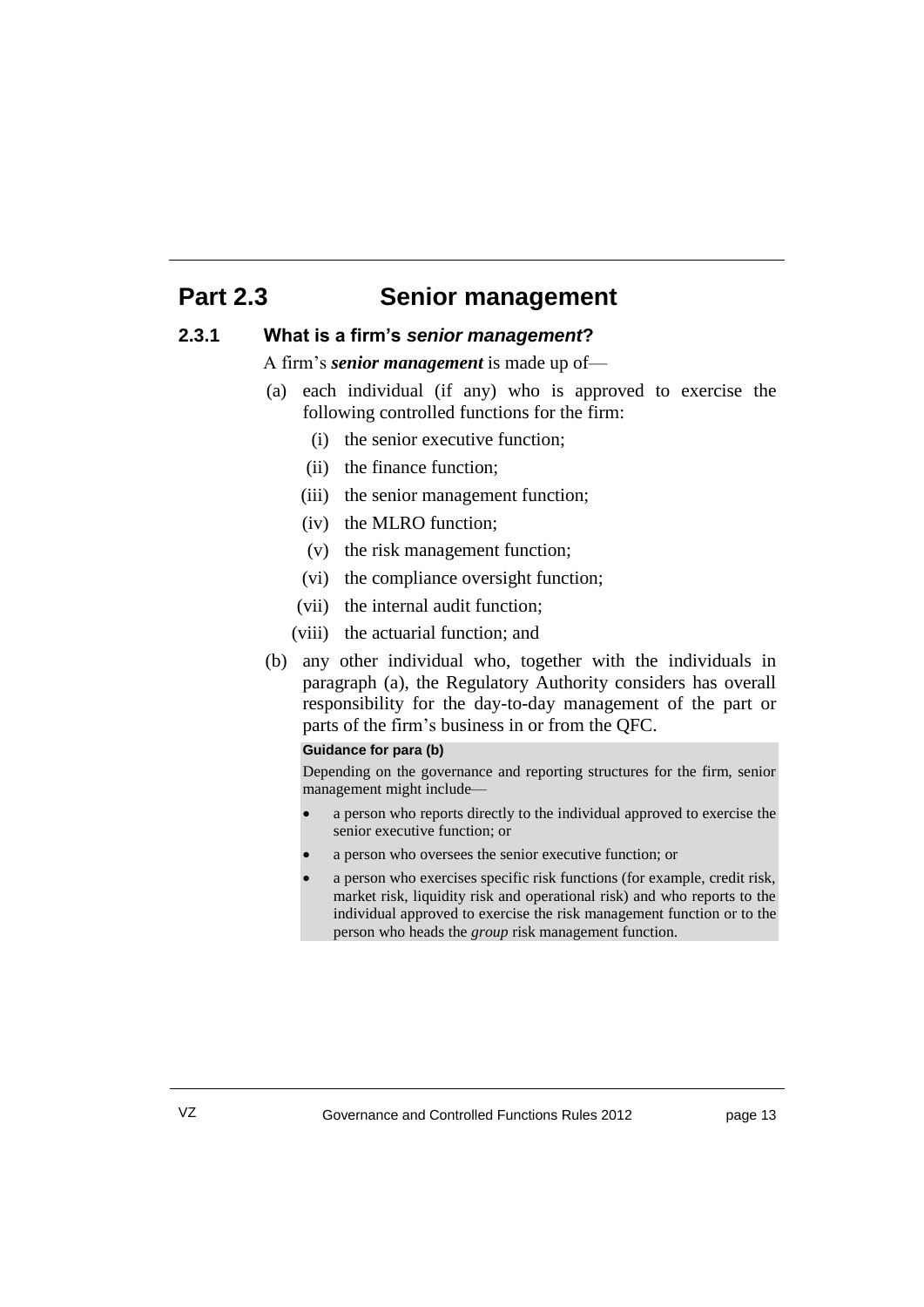#### **2.3.2 Senior management's role**

The senior management of an authorised firm—

- (a) must be responsible for implementing the corporate governance framework and risk management and internal controls framework approved by the governing body; and
- (b) must ensure that the implementation of the frameworks is in accordance with these rules; and
- (c) must oversee the daily operations of the firm; and
- (d) must discharge its management responsibilities conscientiously and prudently; and
- (e) must maintain clear decision-making procedures to the extent appropriate to the nature, scale and complexity of the firm's business; and
- (f) must actively promote a strong governance and risk management culture throughout the firm; and
- (g) must establish and maintain policies and procedures that enable it to satisfy itself of the suitability of any person who acts for the firm, having regard to—
	- (i) the role that he or she is to have in the firm; and
	- (ii) the law applicable in the QFC.

#### **2.3.3 Duties of individuals towards firm**

Each individual who makes up a firm's senior management owes towards the firm the following duties:

- (a) to act for the benefit of the firm;
- (b) to avoid any conflict between his or her interests and those of the firm (or, if this is not possible, to mitigate such conflict);
- (c) to possess and maintain the knowledge and skills that are reasonably expected of a person holding a similar appointment, and carrying out similar functions, in the senior management of that firm;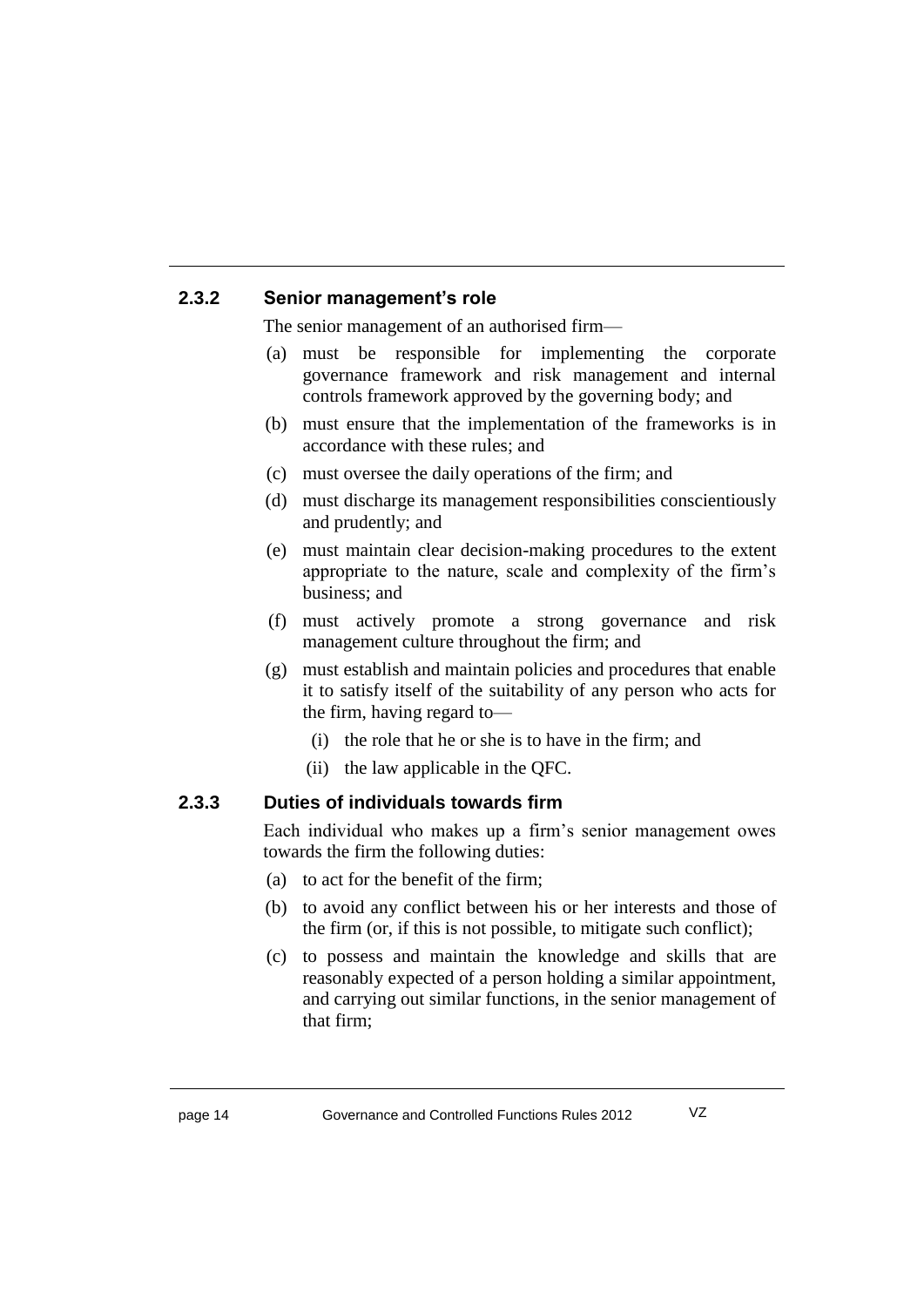- (d) to exercise as much care in the carrying out of his or her functions as might reasonably be expected of a diligent person—
	- (i) who holds the same appointment under similar circumstances; and
	- (ii) who possesses the knowledge and skills in paragraph (c) and any additional knowledge and skills that the individual may have.

#### **2.3.4 Obligation relating to independence**

- (1) The senior management of an authorised firm must ensure that the implementation of the firm's corporate governance framework and risk management and internal controls framework comply with this rule.
- (2) An approved individual who exercises an internal control function, and each *employee* allocated to the frameworks, must be sufficiently free from influence for the framework to be effective in achieving its purposes.
- (3) The requirement in subrule (2) is satisfied if reasonable measures have been taken to ensure that—
	- (a) no such individual, and no such *employee*, is remunerated in a way that would tend to undermine his or her independence and objectivity in exercising the function or performing the duties; and
		- *Note* For the requirements relating to a firm's remuneration policy, see r 2.2.7.
	- (b) no such individual, and no such *employee*, is involved in performing a revenue function of the firm; and
	- (c) no such individual, and no such employee, is limited or restricted as to the matters that he or she can investigate or report on in the exercise of his or her function; and
	- (d) the reports and conclusions of such an individual or employee can be honest and candid, without fear of reprisal; and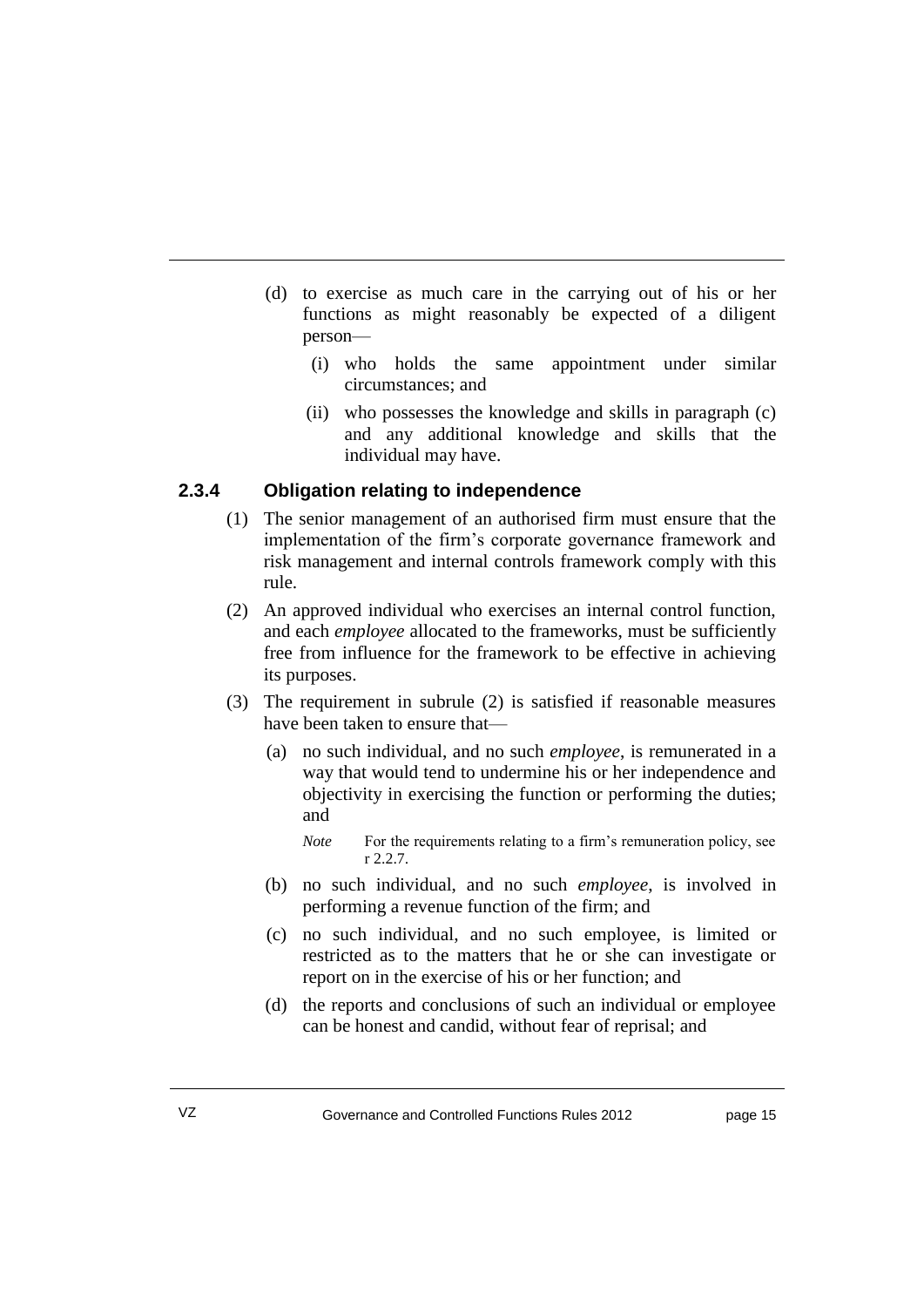(e) pressure or influence is not applied to such an individual or employee to modify his or her reports or conclusions.

#### **Guidance**

An internal control function cannot be effective unless it is independent. *Independent* means, broadly, that it is not subjected to pressure to mould or manipulate its conclusions or results. An internal control function that produces only results that are convenient to the firm's governing body or management would not be regarded as satisfying r 2.3.4.

(4) In subrule  $(3)$ —

*revenue function* of an authorised firm means a function that generates, or is intended to generate, revenue for the firm.

#### **2.3.5 Obligation relating to** *employees*

- (1) The senior management of an authorised firm must ensure that the implementation of the firm's corporate governance framework and risk management and internal controls framework comply with this rule.
- (2) An approved individual who exercises an internal control function, and each *employee* allocated to the frameworks, must have—
	- (a) the necessary authority to exercise the function or carry out his or her duties; and
	- (b) access to all necessary information, documents and records of the firm; and
	- (c) appropriate access to the firm's governing body and senior management.

#### **2.3.6 Obligation relating to documentation**

The senior management of an authorised firm must ensure that the firm maintains a written record of the authority and duties of—

- (a) each approved individual exercising an internal control function; and
- (b) each *employee* allocated to the firm's corporate governance framework and risk management and internal controls framework.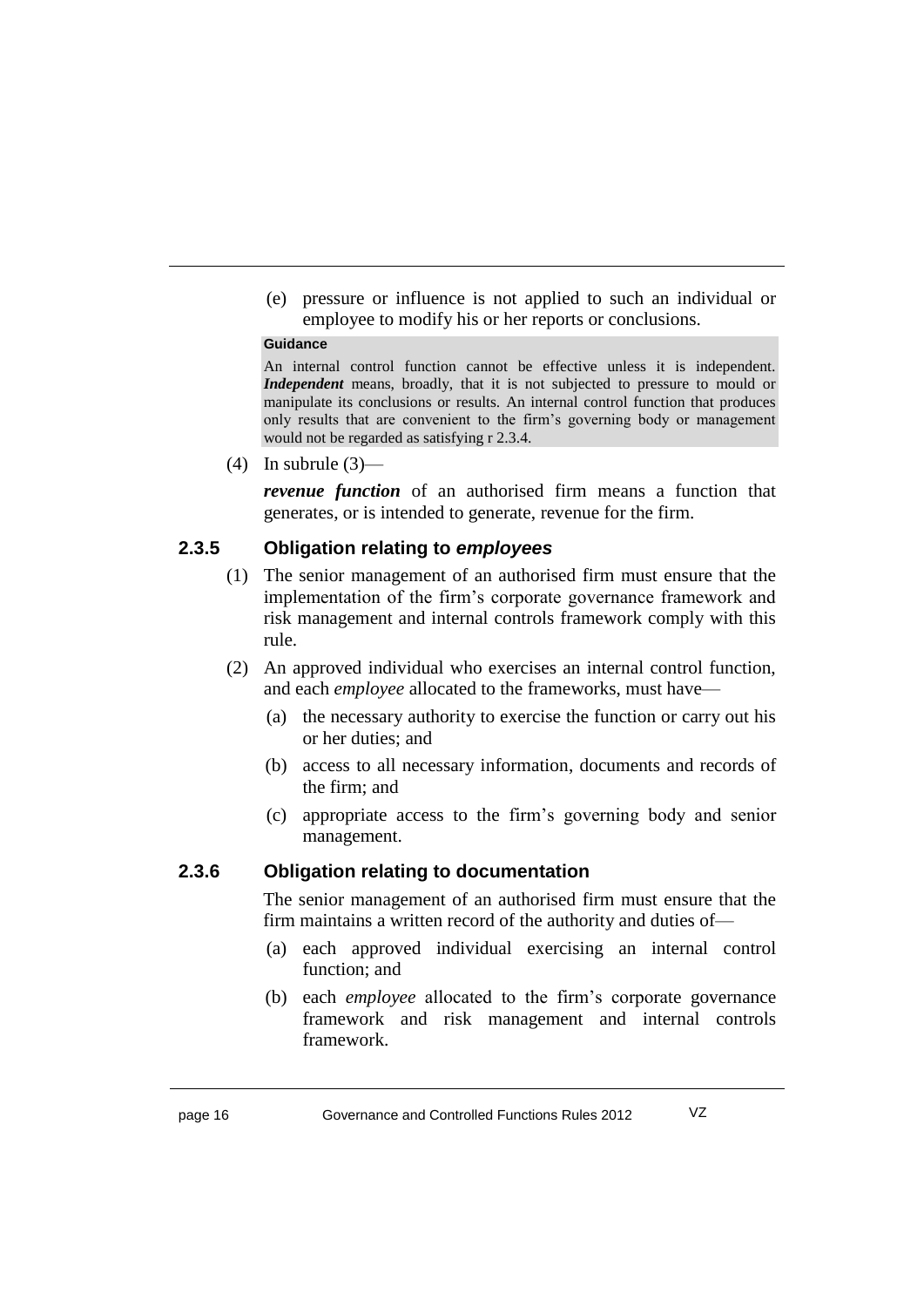# **Chapter 3 Controlled functions**

#### **Notes for ch 3**

- 1 Chapter 3, together with chapters 2 and 4, aims to ensure that authorised firms maintain a culture that promotes effective corporate governance that underpins the transparency and integrity of the financial sector in the QFC, minimises the risk of reputational damage and promotes business conduct in accordance with best international standards.
- 2 Effective corporate governance also serves to strengthen the protection of a firm's depositors, policyholders, clients and other stakeholders.
- 3 FSR, art 41 provides that a person must not perform a controlled function for an authorised firm unless he or she is approved by the Regulatory Authority as an approved individual. In relation to approval as an approved individual, see INDI, pt 4A.3 and pt 4A.4.
- 4 The senior management (which includes approved individuals exercising particular controlled functions**)** is responsible for the daily operations of the firm and implementing the corporate governance framework and risk management and internal controls framework set and approved by the governing body.

# **Part 3.1 Controlled functions—definitions**

#### **3.1.1 What functions are controlled functions?**

For FSR, article 41 (2), each of the following is a *controlled function*:

- (a) the non-executive governance function;
- (b) the executive governance function;
- (c) the senior executive function;
- (d) the finance function;
- (e) the senior management function;
- (f) the MLRO function;
- (g) the risk management function;
- (h) the compliance oversight function;
- (i) the internal audit function;
- (j) the actuarial function;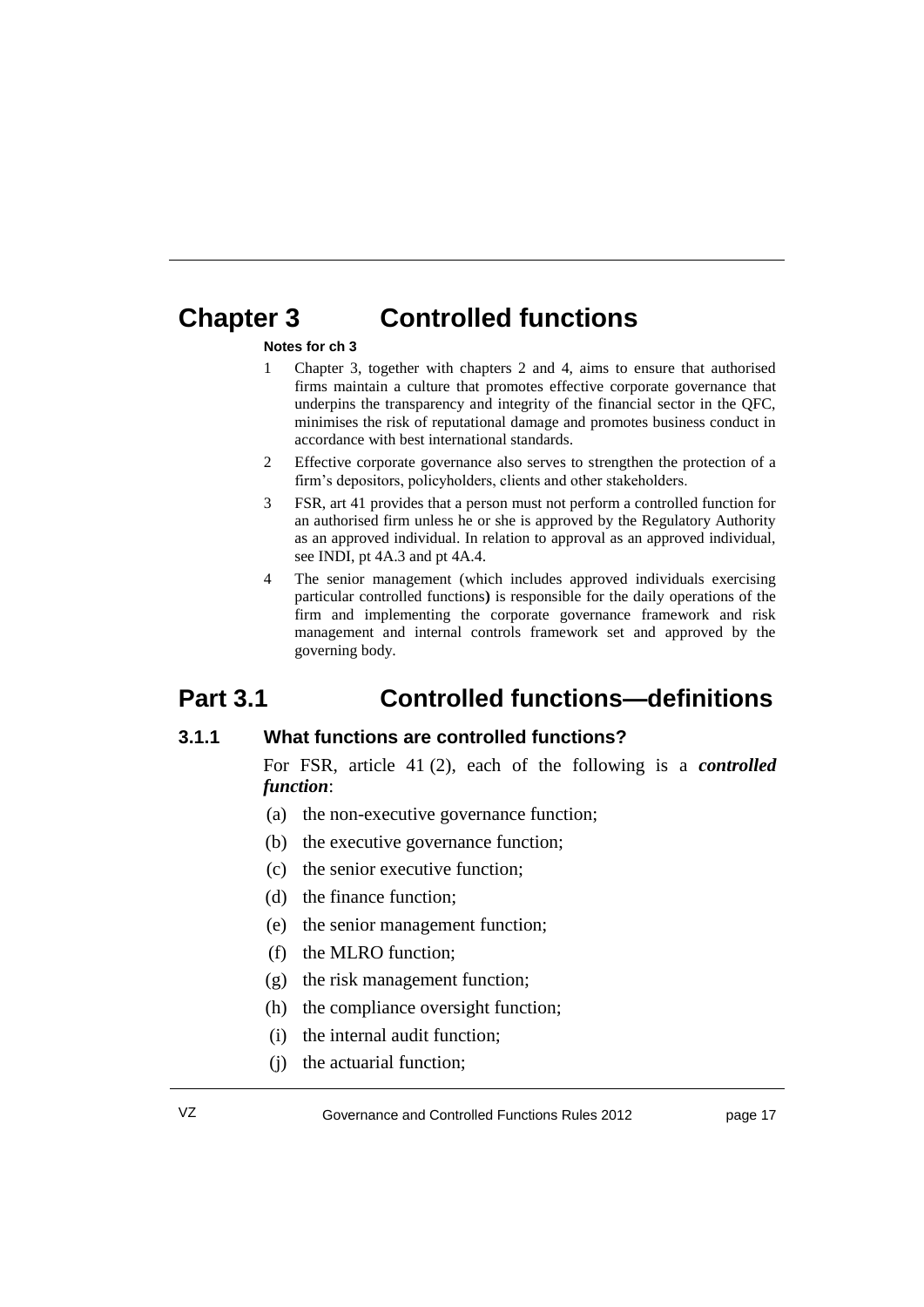- (k) the customer facing function.
- *Note* There are 11 controlled functions and each of them is defined below in the order set out in this rule. Of these 11, 4 functions (compliance oversight, risk management, internal audit and actuarial functions) make up the *internal control functions*.

#### **3.1.2 What is the** *non-executive governance function***?**

The *non-executive governance function* is the function of holding a position on the governing body of an authorised firm that is a *QFC entity* but not having responsibility for the day-to-day direction of the firm's affairs.

*Note QFC entity* is defined in *INAP* as a *company* incorporated under the Companies Regulations 2005 or a *limited liability partnership* incorporated under the Limited Liability Partnership Regulations 2005.

#### **3.1.3 What is the** *executive governance function***?**

- (1) The *executive governance function* for an authorised firm that is a *QFC entity* is the function of acting in the capacity of a director*,*  other than a non-executive director, of the firm.
- (2) The *executive governance function* for an authorised firm that is a branch is the function of acting in the capacity of a director with responsibility for the firm's business in or from the QFC.
	- *Note Branch* is defined in *INAP* as a legal entity incorporated in a jurisdiction outside the QFC. A firm that is a *branch* is the local office in the QFC of a *company* or *limited liability partnership* incorporated in a jurisdiction outside the QFC.

#### **3.1.4 What is the** *senior executive function***?**

The *senior executive function* for an authorised firm is the function of having responsibility for—

- (a) the whole business of the firm; or
- (b) in the case of a non-local firm*—*the business of the firm carried on in or from the QFC*.*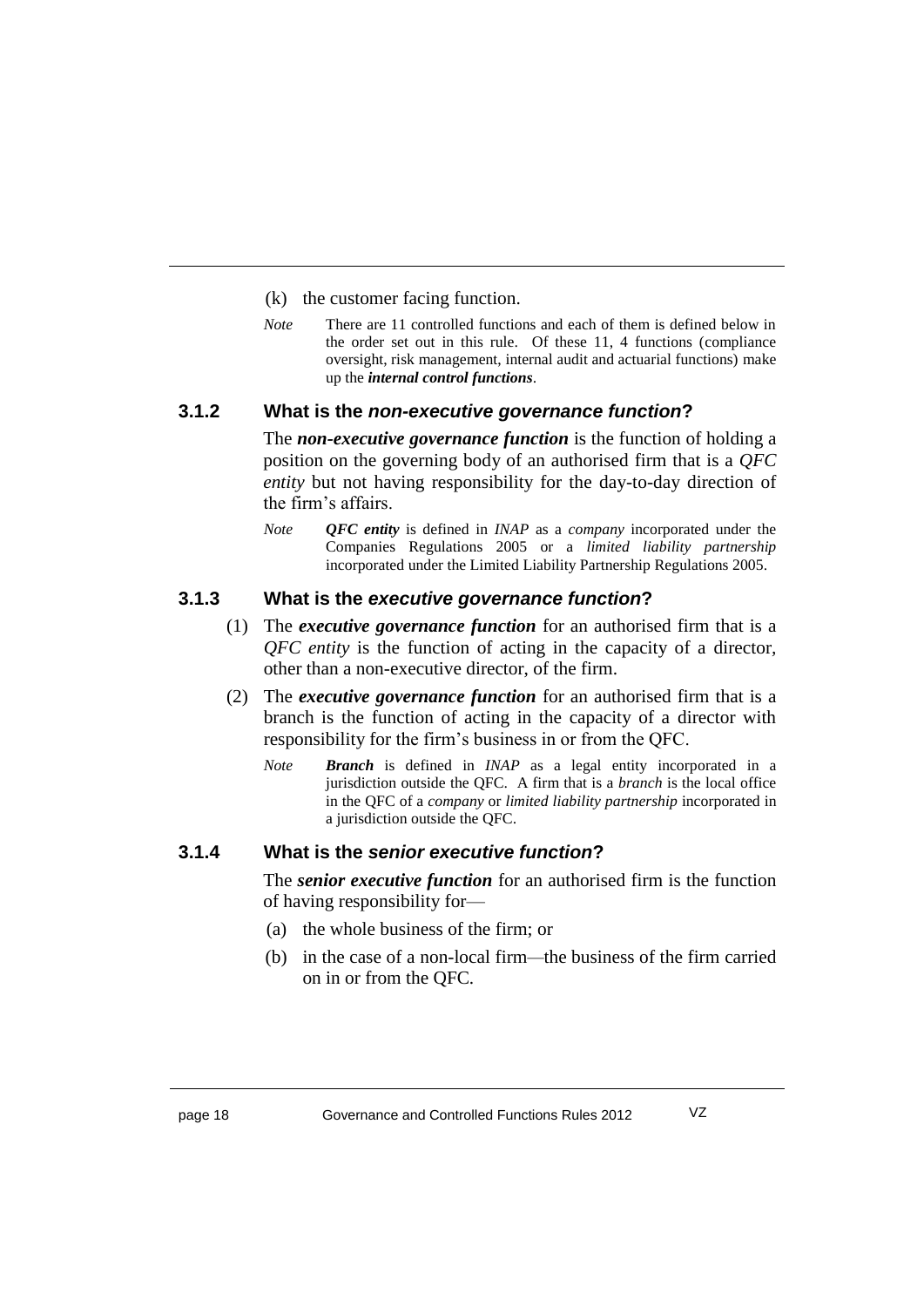### **3.1.5 What is the** *finance function***?**

The *finance function* for an authorised firm includes the function of being responsible for the prudential returns that the firm is required to prepare.

#### **3.1.6 What is the** *senior management function***?**

The *senior management function* for an authorised firm is the function of being responsible (alone or with others) for managing and supervising a part or parts of the firm's business related to its regulated activities (other than those parts that are included in any of the other controlled functions defined in rules 3.1.2 to 3.1.5 and rules 3.1.7 to 3.1.12).

#### **Guidance**

Depending on the governance and reporting structures for the firm, this function may be required for a person to exercise a function (other than the other controlled functions). A person exercising the senior management function may report directly to—

- the individual approved to exercise the senior executive function; or
- a person who oversees the senior executive function; or
- a person who has overall responsibility for the day-to-day management of the part or parts of the firm's business in or from the QFC; or
- a person who exercises specific risk functions (for example, credit risk, market risk, liquidity risk and operational risk) and who reports to the individual approved to exercise the risk management function or to the person who heads the *group* risk management function.

### **3.1.7 What is the** *MLRO function***?**

The *MLRO function* for an authorised firm is the function of being the firm's MLRO under *AML/CFTR* or *AMLG*.

#### **3.1.8 What is the** *risk management function***?**

The *risk management function* for an authorised firm is the function of having responsibility—

(a) for the firm's risk management policies, procedures and controls; and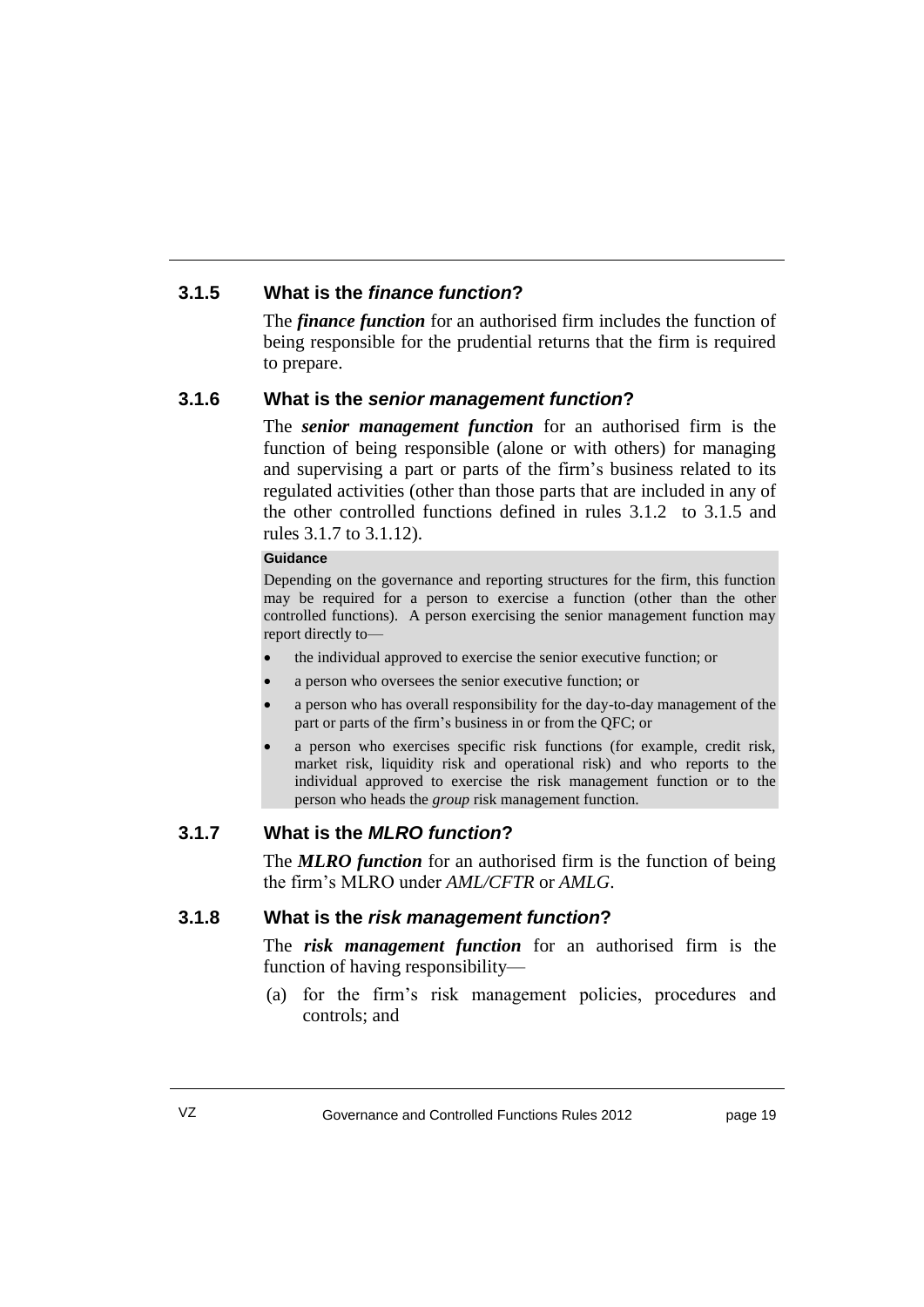(b) for taking appropriate steps to ensure the implementation of and compliance with those policies, procedures and controls.

*Note 1* See also rules 4.1.2 and 4.1.3.

*Note 2* A QFC insurer (other than a *QFC captive insurer*) must have an individual approved to exercise the risk management function. As a general rule, a QFC bank must, from 1 January 2014, have an individual approved to exercise the risk management function—see r 3.2.3.

#### **3.1.9 What is the** *compliance oversight function***?**

The *compliance oversight function* for an authorised firm is the function of having responsibility—

- (a) for the firm's compliance policies, procedures and controls; and
- (b) for taking appropriate steps to ensure the implementation of and compliance with those policies, procedures and controls.

*Note* See also rules 4.1.5 and 4.1.6.

#### **3.1.10 What is the** *internal audit function***?**

The *internal audit function* for an authorised firm is the function of having responsibility—

- (a) for the firm's internal audit policies, procedures and controls; and
- (b) for taking appropriate steps to ensure the implementation of and compliance with those policies, procedures and controls.
- *Note 1* See also rules 4.1.7 and 4.1.8.
- *Note 2* As a general rule, a QFC insurer (other than a *QFC captive insurer*) and a QFC bank must, from 1 January 2014, have an internal auditor—see r 3.2.5.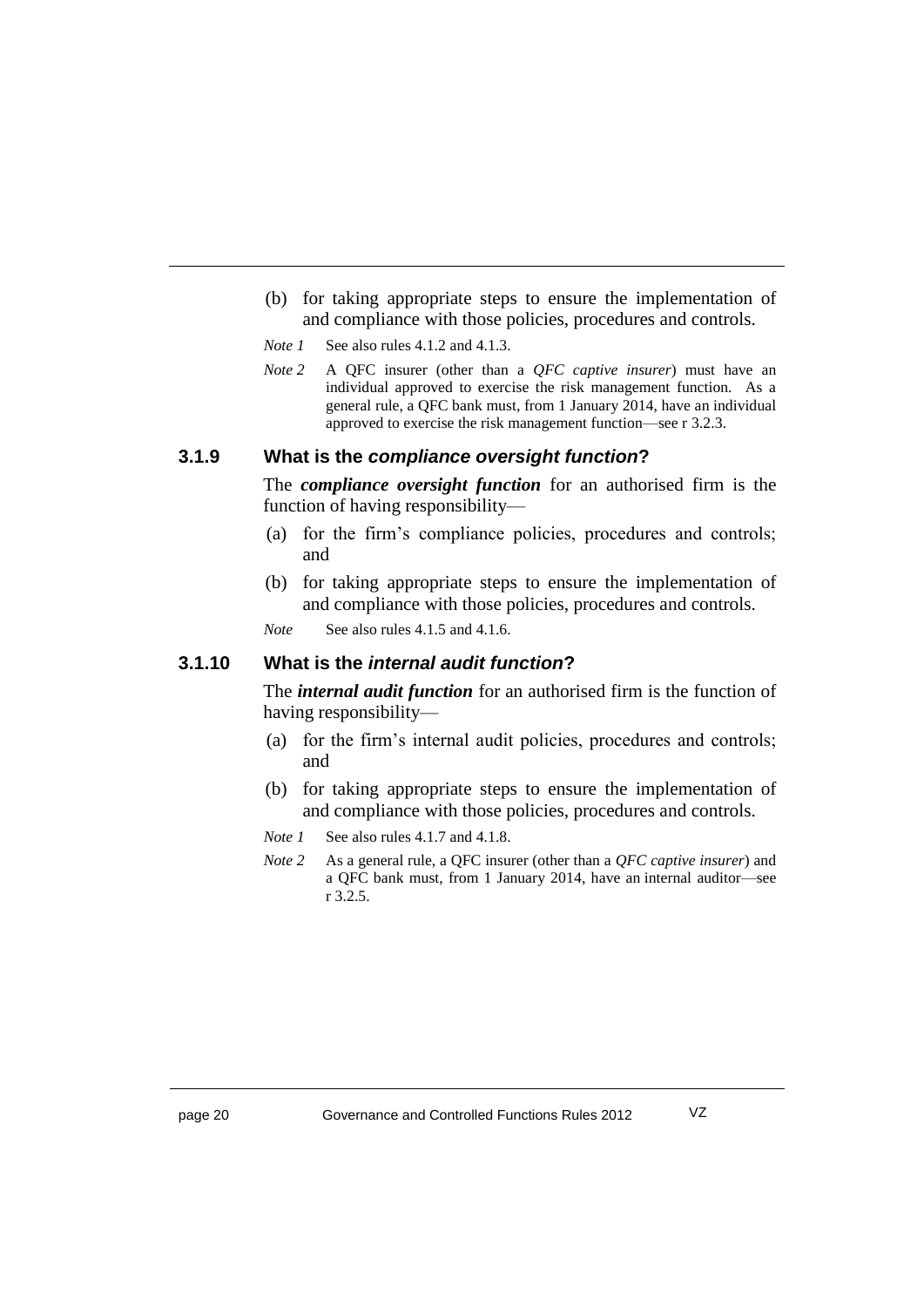### **3.1.11 What is the** *actuarial function***?**

The *actuarial function* for an authorised firm is the function of having responsibility—

- (a) for the firm's actuarial policies, procedures and controls; and
- (b) for taking appropriate steps to ensure the implementation of and compliance with those policies, procedures and controls.

*Note* See also rules 4.1.11 and 4.1.12.

#### **3.1.12 What is the** *customer facing function***?**

The *customer facing function* for an authorised firm is the function of carrying on 1 or more of the following regulated activities with or for *customers*, on behalf of the firm, in or from the QFC:

- (a) *[dealing in investments](javascript:void(gwin=window.open()*;
- (b) *[managing investments](javascript:void(gwin=window.open()*;
- (c) *[advising on investments](javascript:void(gwin=window.open()*;
- (d) *[arranging deals in](javascript:void(gwin=window.open() investments*;
- (e) *insurance mediation*.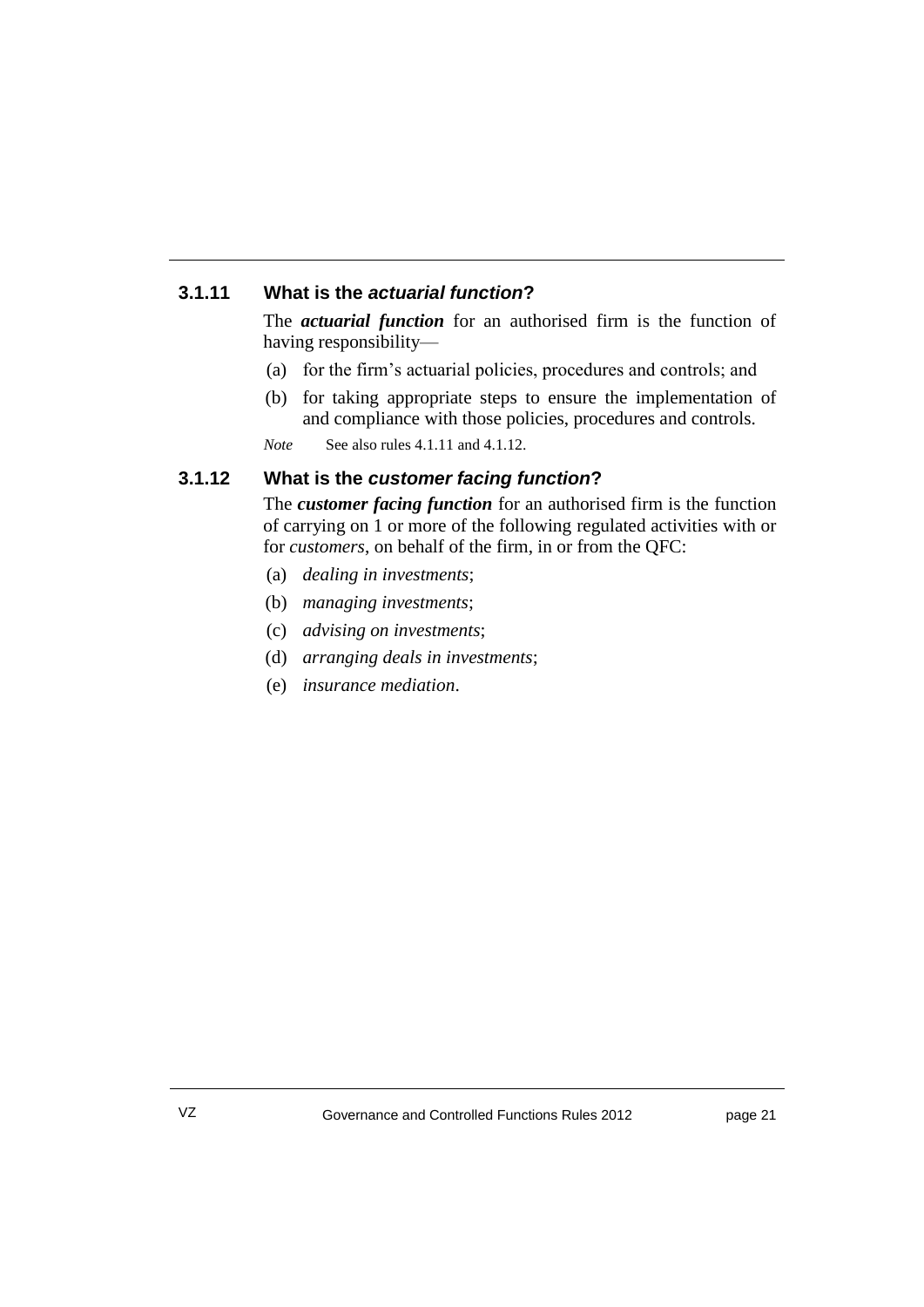# **Part 3.2 Controlled functions—firms' obligations**

#### **Notes for pt 3.2**

- 1 FSR, art 31 provides that, subject to the conditions and requirements in that article, the Regulatory Authority may—
	- (a) impose or vary such conditions, restrictions and requirements on an authorisation as the authority considers appropriate; or
	- (b) require a person specified in the condition, restriction or requirement to take or refrain from taking such action as the authority considers appropriate.
- 2 For this part, the powers in FSR, art 31 enable the Regulatory Authority, for example
	- to direct a firm to appoint an individual who is ordinarily resident in Qatar even if this part does not require the individual to be such a resident; and
	- to direct a firm to appoint an individual to a controlled function even if this part does not require the firm to have such an individual.

#### **3.2.1 Senior executive function**

- (1) An authorised firm must have an individual approved to exercise the senior executive function.
- (2) The individual approved to exercise the senior executive function for the firm must be ordinarily resident in Qatar.

#### **3.2.2 Finance function**

An authorised firm must have an individual approved to exercise the finance function.

#### **3.2.3 Risk management function**

(1) A QFC insurer (other than a *QFC captive insurer*) must have an individual approved to exercise the risk management function.

*Note QFC insurer* and *QFC bank* are defined in the glossary.

(2) From 1 January 2014, a QFC bank must have an individual approved to exercise the risk management function.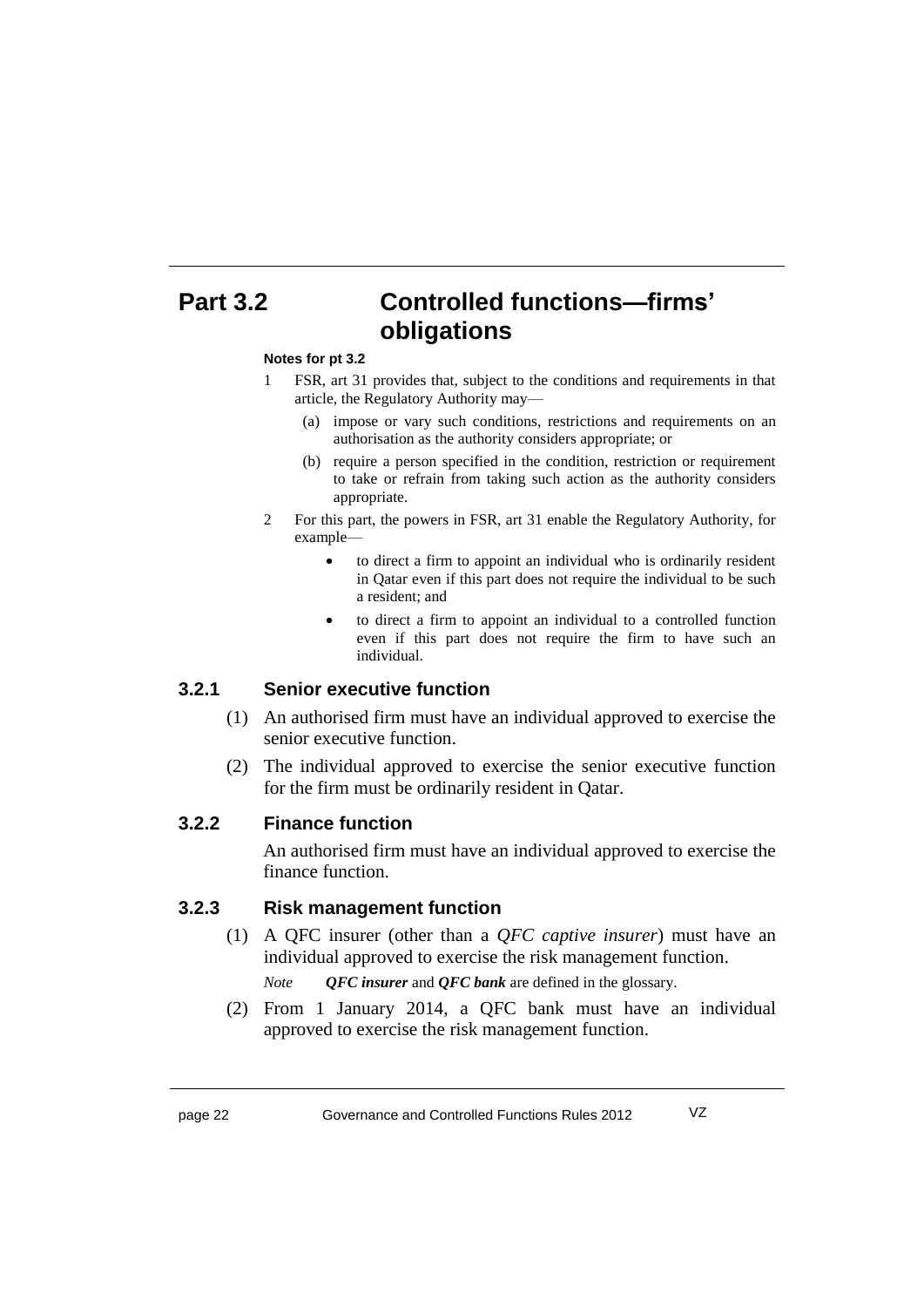- (3) Despite subrules (1) and (2), an authorised firm must appoint an individual to the risk management function if it is appropriate to do so because of the nature, scale and complexity of the firm's business.
	- *Note* An authorised firm that is not a QFC insurer or QFC bank is required by this rule to have an individual approved to exercise the risk management function if it is appropriate to do so. Likewise, a QFC bank is required to have an individual approved to exercise the risk management function before 1 January 2014 if it is appropriate to do so.
- (4) The individual approved to exercise the risk management function for the following firms must be ordinarily resident in Qatar:
	- (a) a QFC bank;
	- (b) a QFC insurer (other than a *QFC captive insurer*) that is a *company* incorporated under the Companies Regulations 2005.

#### **3.2.4 Compliance oversight function**

- (1) An authorised firm must have an individual approved to exercise the compliance oversight function.
- (2) The individual approved to exercise the compliance oversight function for the following firms must be ordinarily resident in Qatar:
	- (a) a QFC bank;
	- (b) a QFC insurer (other than a *QFC captive insurer*) that is a *company* incorporated under the Companies Regulations 2005.
	- *Note QFC bank* and *QFC insurer* are defined in the glossary.

#### **3.2.5 Internal audit function**

- (1) From 1 January 2014, a QFC bank must have an individual approved to exercise the internal audit function.
- (2) From 1 January 2014, a QFC insurer (other than a *QFC captive insurer*)—
	- (a) must have an individual approved to exercise the internal audit function; or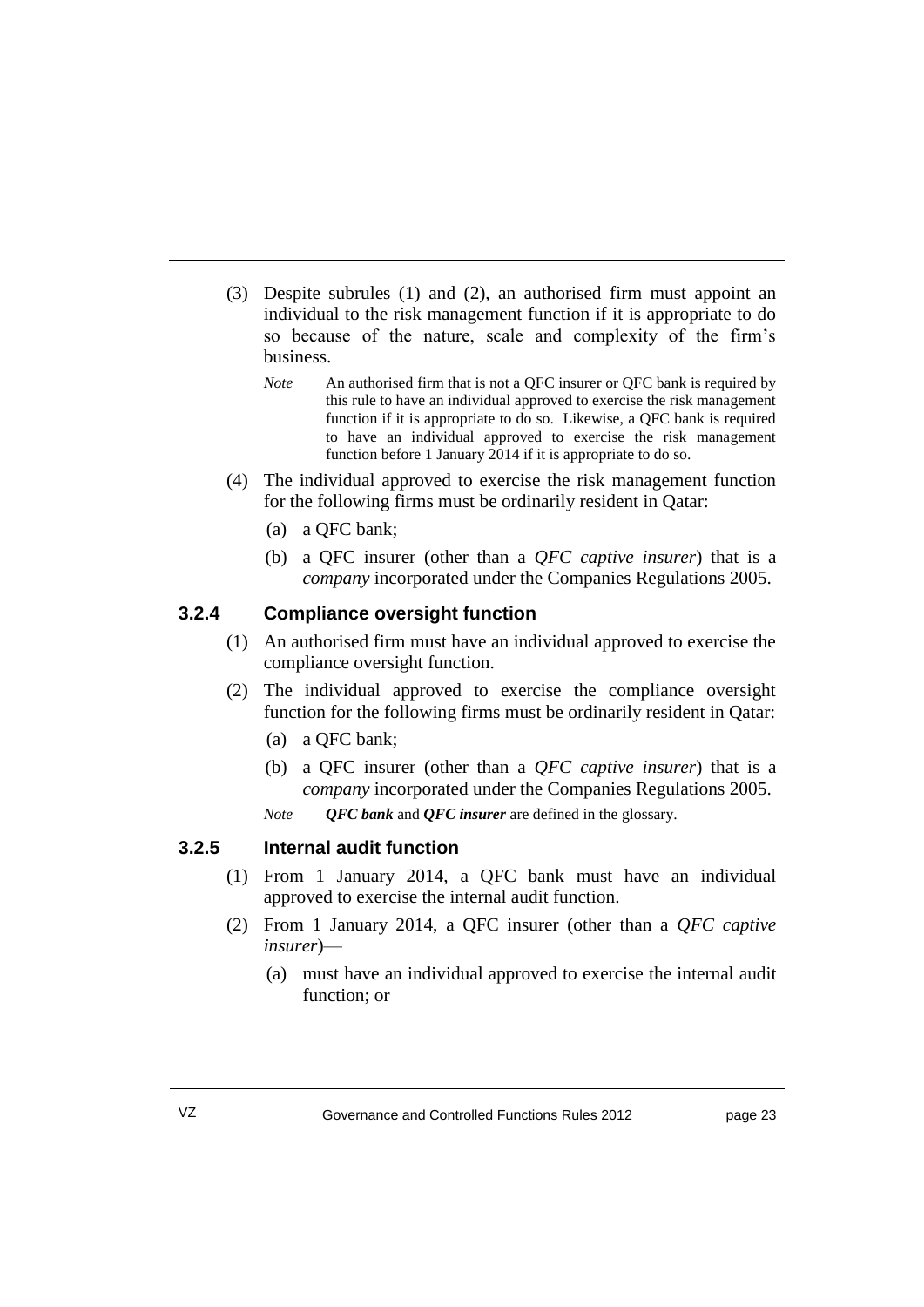(b) must, with the permission of the Regulatory Authority, appoint a firm of auditors as internal auditor under a material outsourcing arrangement to which chapter 5 applies.

*Note QFC bank* and *QFC insurer* are defined in the glossary.

- (3) Despite subrules (1) and (2)—
	- (a) an authorised firm must appoint an individual to the internal audit function if it is appropriate to do so because of the nature, scale and complexity of the firm's business; and
	- (b) the Regulatory Authority may direct an authorised firm to appoint an individual to the internal audit function.
	- *Note* Nothing in this rule prevents a firm from appointing a *group employee*  to the internal audit function.

#### **Guidance**

- 1 A firm should use separate audit firms for its external audit and internal audit functions. If the firm chooses to use the same audit firm, the firm should satisfy itself that there are appropriate 'Chinese walls' in the audit firm between internal and external audit to ensure that there are arrangements in place to avoid conflicts of interest (or, if this is not possible, to mitigate such conflicts).
- 2 For a firm that is part of a *group*, the *group* internal audit function may be used to perform the function for the firm. This means that the firm is not required to have a dedicated resource for the internal audit function. The work to be undertaken by the internal audit function will depend on the agreed risk-based audit plan for the firm and the *group*-wide auditor would be best placed to determine this.

#### **3.2.6 Actuarial function**

- (1) This rule applies to a QFC insurer if—
	- (a) the insurer conducts *long term insurance business*; or
	- (b) the insurer conducts general insurance business and—
		- (i) more than 15% of the insurer's gross outstanding liabilities are attributable to *contracts of insurance* for general insurance business in PINS category 1; or
		- (ii) more than 20% of the insurer's gross outstanding liabilities are attributable to *contracts of insurance* for general insurance business in PINS category 4.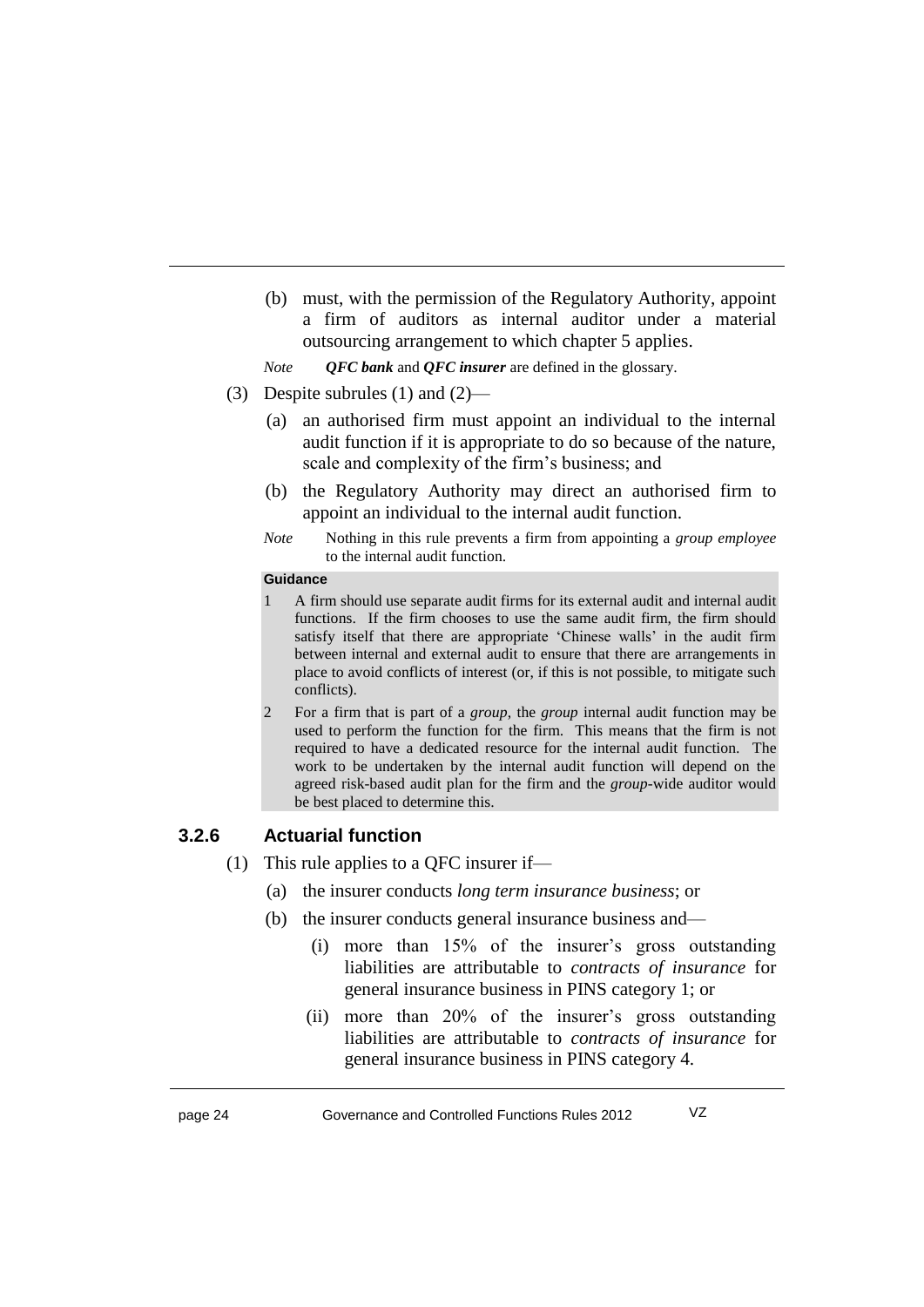- (2) However, this rule does not apply to a *QFC captive insurer*.
	- *Note* For the obligations of a *QFC captive insurer* in relation to the actuarial function, see *CAPI*, ch 7.
- (3) A QFC insurer to which this rule applies must have an individual approved to exercise the actuarial function.
- (4) The individual must not be one who—
	- (a) exercises the senior executive, executive governance or nonexecutive governance function for the insurer or a *related* body corporate (except a *related* body corporate that is a *subsidiary* of the insurer); or
	- (b) is an *employee* or director of an approved auditor (under the Companies Regulations 2005, article 85 (1), or the Limited Liability Partnerships Regulations 2005, article 37) for the insurer.
- (5) In subrule  $(1)$ —

*general insurance business* has the meaning given by PINS, rule 1.2.5 (1).

*PINS category 1* and *PINS category 4* have the respective meanings given by PINS, rule 1.2.8.

#### **3.2.7 Temporary exercise of customer facing function**

- (1) An individual who is not ordinarily resident in Qatar and is not approved to exercise the customer facing function for an authorised firm may exercise that function for the firm during a visit or visits to the QFC if (but only if)—
	- (a) he or she is an *employee* of the firm or its *group*; and
	- (b) each visit does not exceed 5 days and the visits do not, in aggregate, exceed 45 days in any calendar year; and
	- (c) he or she is appropriately supervised by the firm; and
	- (d) the firm is satisfied that he or she has the skills and experience, and is fit and proper, to exercise the function; and
	- (e) the firm is regulated by an *overseas regulator*; and
	- (f) the firm maintains a written record of each such visit.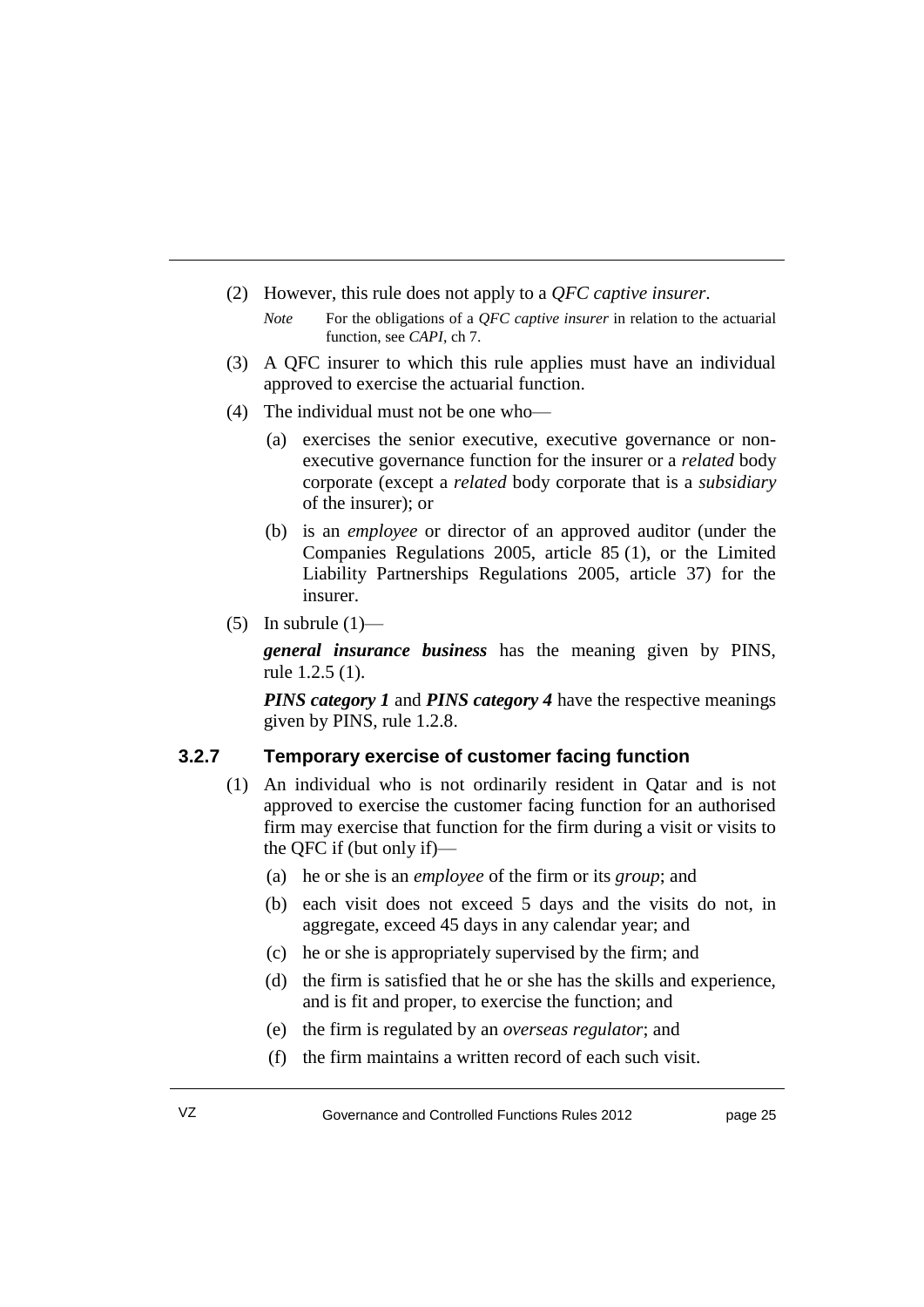(2) The Regulatory Authority may exercise its powers under FSR, article 45 (Misconduct) and article 46 (Own initiative action by the Regulatory Authority), in relation to an individual referred to in subrule (1) as if he or she were an approved individual.

#### **3.2.8 Exercise of 2 or more controlled functions by the same individual**

- (1) An individual may exercise 2 or more controlled functions for an authorised firm if (but only if)—
	- (a) the firm's governing body confirms to the Regulatory Authority that it is satisfied that—
		- (i) his or her exercise of those controlled functions in combination does not —
			- (A) give rise to any internal or external conflict of interest; and
			- (B) compromise the independence, objectivity and effectiveness of the exercise of any of the functions; and
		- (ii) the combined exercise of the functions will not increase the firm's risk of non-compliance with the law applicable in the QFC or any other applicable law; and
		- (iii) it is appropriate, having regard to the nature, scale and complexity of the firm's business, for him or her to exercise both or all the controlled functions; and
	- (b) the Regulatory Authority is satisfied that the conditions in paragraph (a) have been met and the individual can adequately exercise the functions together.
- (2) The firm's senior management must annually review—
	- (a) the firm's policies, procedures and controls for combining the functions, including its procedures for assessing—
		- (i) the continuing feasibility of combining the functions; and
		- (ii) the risk in doing so; and
		- (iii) the likely effect on the firm's business; and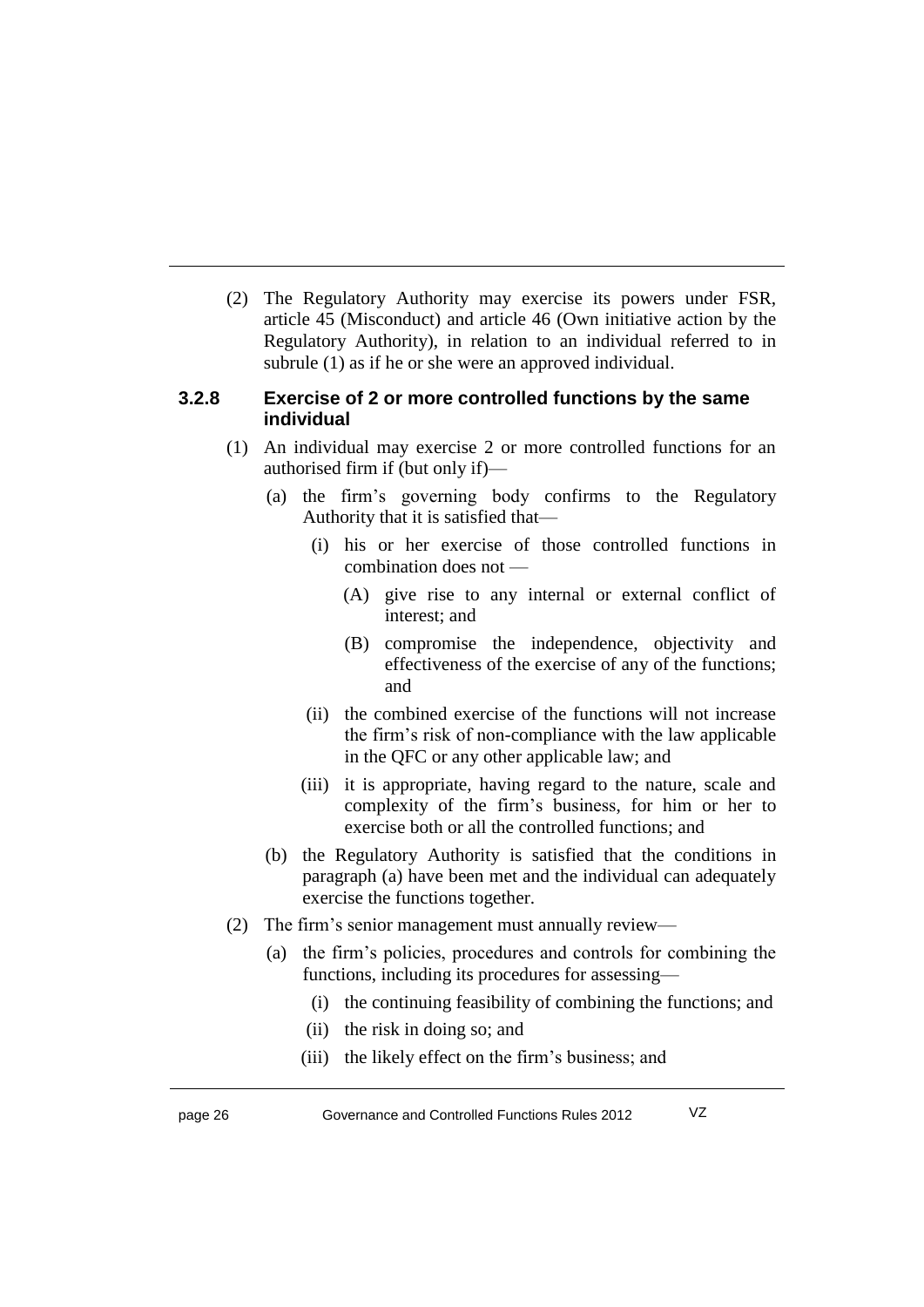- (b) any combined exercise of functions to satisfy itself that—
	- (i) the continued combined exercise does not compromise the independence, objectivity and effectiveness of the exercise of each function; and
	- (ii) no internal or external conflict of interest arises; and
	- (iii) the combined exercise has not increased, and will not increase, the firm's risk of non-compliance with the law applicable in the QFC or any other applicable law; and
	- (iv) the combined exercise continues to be appropriate, having regard to the nature, scale and complexity of the firm's business.
- (3) The senior management must report the results of the review to the firm's governing body within 30 days after the review.
- (4) If the Regulatory Authority is satisfied that it is no longer appropriate for 2 or more functions to be exercised by the same individual, the authority may, by written notice, direct the firm—
	- (a) to stop combining the functions; and
	- (b) to appoint 1 or more individuals to exercise the functions.

#### **Guidance**

As a general rule, the Regulatory Authority would not permit combining the internal audit function with the risk management, compliance oversight, MLRO or other controlled functions.

#### **3.2.9 Performing controlled functions within a** *group*

An individual may perform controlled functions for more than 1 authorised firm if the firms are part of the same *group* or are owned by the same shareholders.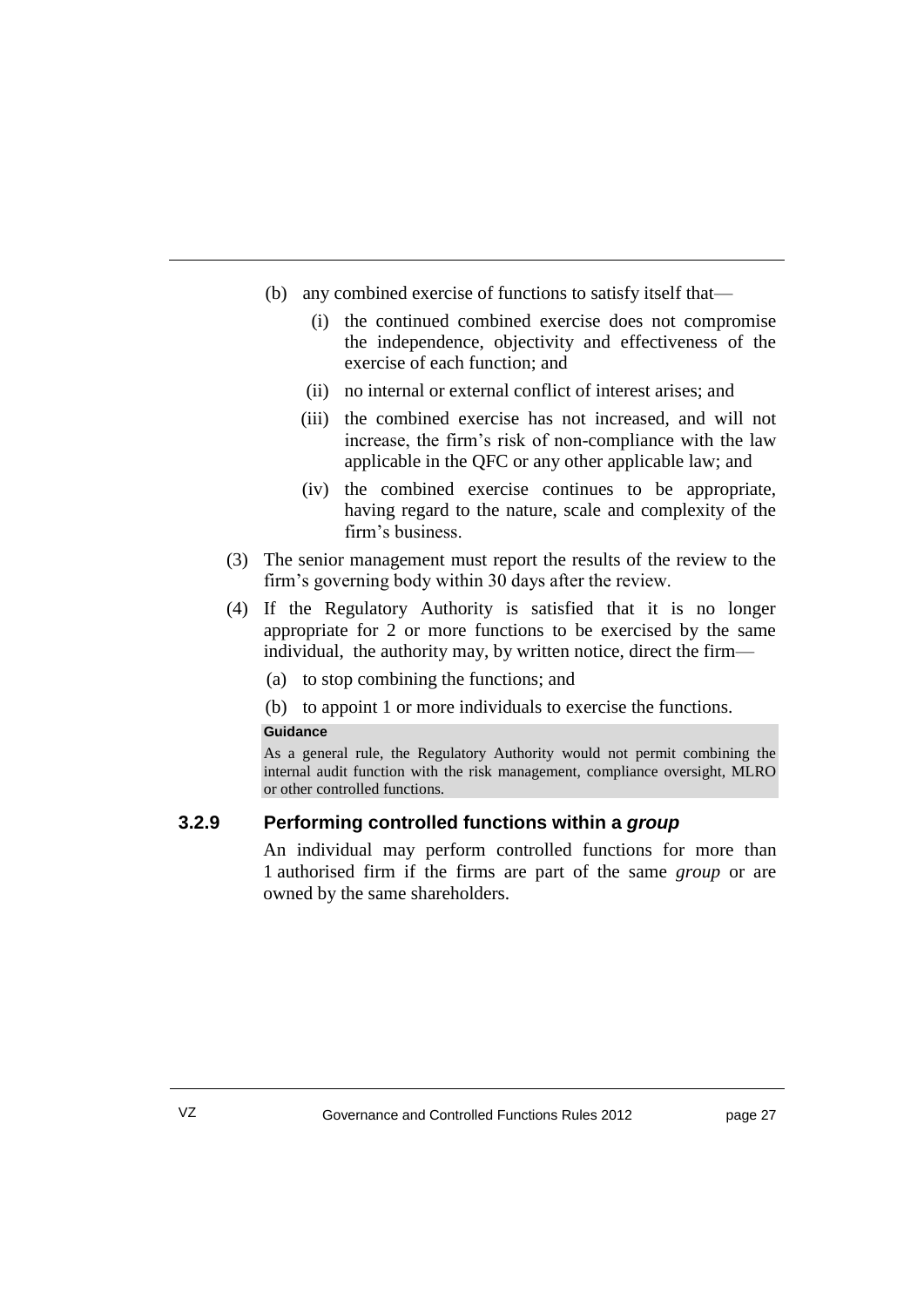# **Chapter 4 Risk management and internal controls framework**

#### **Notes for ch 4**

- 1 Chapter 4, together with chapters 2 and 3, aims to ensure that authorised firms maintain a culture that promotes effective corporate governance that underpins the transparency and integrity of the financial sector in the QFC, minimises the risk of reputational damage and promotes business conduct in accordance with best international standards.
- 2 Effective corporate governance also serves to strengthen the protection of a firm's depositors, policyholders, clients and other stakeholders.

# **Part 4.1 Composition of framework**

### **Division 4.1.A Internal control functions**

#### **4.1.1 What makes up the** *risk management and internal controls framework***?**

An authorised firm's risk management and internal controls framework is made up of its internal control functions.

*Note* The 4 internal control functions of risk management, compliance oversight, internal audit and actuarial functions are described in the following divisions.

### **Division 4.1.B Risk management function**

#### **4.1.2 Authorised firms to have risk management function**

- (1) The senior management of an authorised firm must establish and maintain a risk management function appropriate to the nature, scale and complexity of the firm's business.
- (2) The risk management function—
	- (a) must provide for the timely monitoring of, advising on, investigating of and reporting on all reasonably foreseeable material risks; and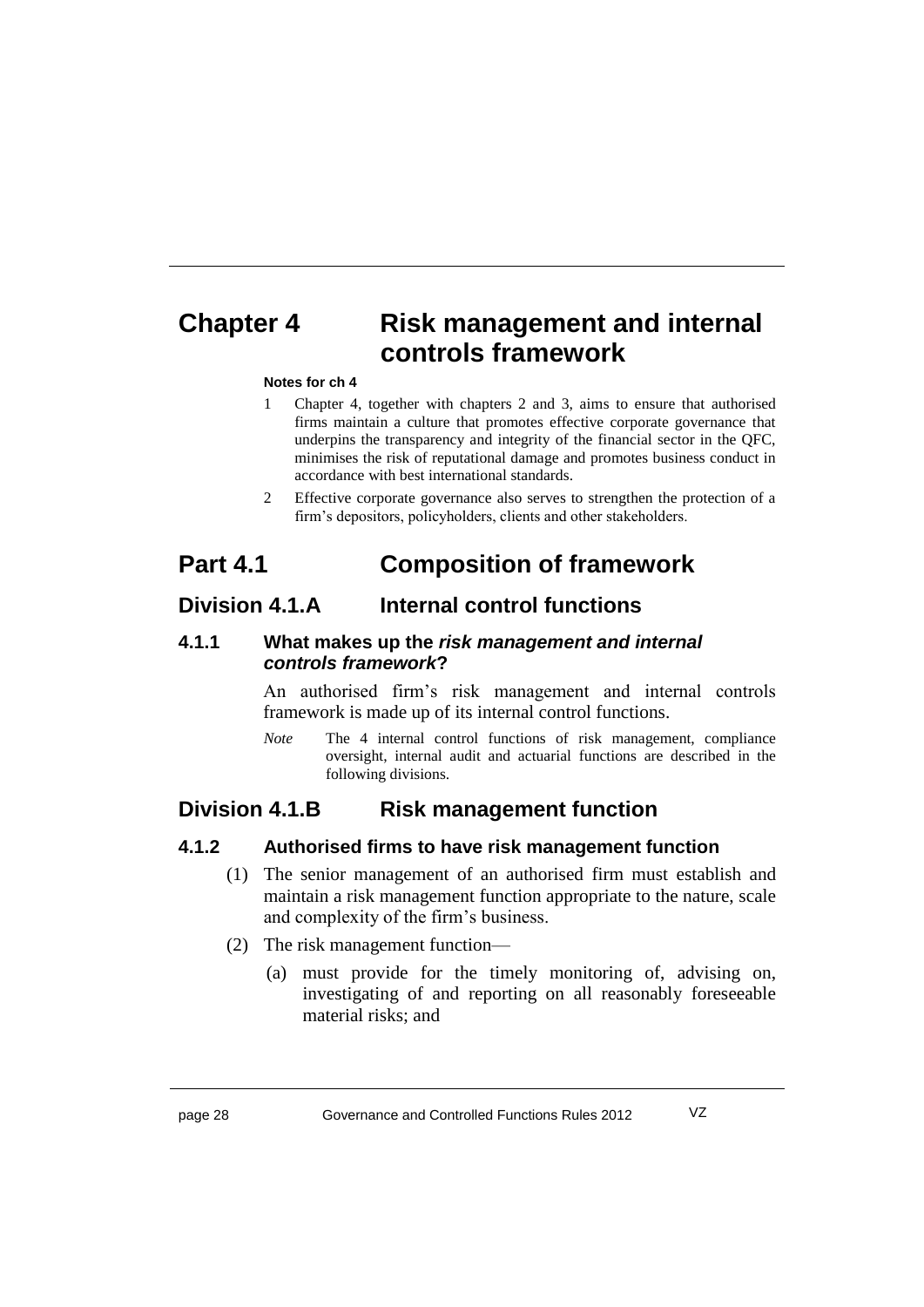- (b) for each such risk, must take into account—
	- (i) its likelihood; and
	- (ii) its possible consequences; and
	- (iii) its duration.
- *Note* As a general rule, a QFC bank is not required to have an individual approved to exercise the risk management function until 1 January 2014—see r 3.2.3.

#### **4.1.3 What makes up an authorised firm's** *risk management function***?**

- (1) An authorised firm's *risk management function* is made up of—
	- (a) the individual (if any) approved to exercise the risk management function for the firm; and
	- (b) any other *employees* allocated to the function; and
	- (c) the part of the firm's resources (other than staff) allocated to the function; and
	- (d) the firm's risk management strategy; and
	- (e) the firm's risk management policy; and
	- (f) the records that the firm keeps in relation to risk management.
	- *Note 1* For the requirements relating to risk management strategy, see r 4.1.4.
	- *Note 2* There are also requirements in PINS for a OFC insurer's risk management strategy and policy.
- (2) The purpose of an authorised firm's risk management function is to monitor and control the firm's risk exposure.

#### **4.1.4 Risk management strategy**

- (1) An authorised firm's risk management strategy must be appropriate to the nature, scale and complexity of the firm's business.
	- *Note* The risk management and internal controls framework includes the risk management framework approved by the firm's governing body.
- (2) The strategy—
	- (a) must make provision for assessing material risks; and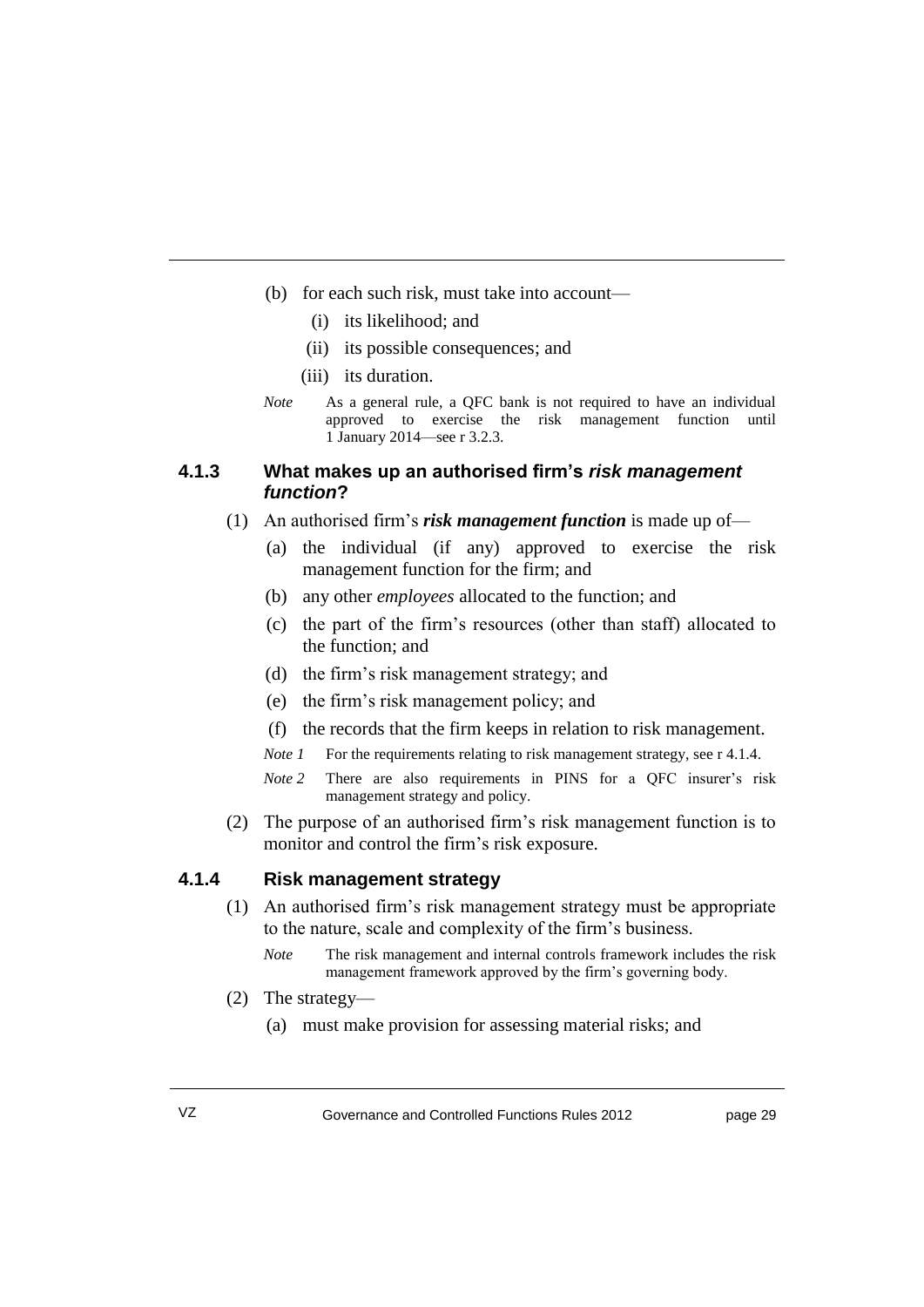- (b) must set out policies and procedures for monitoring, prioritising and managing major risk exposures; and
- (c) must make provision for monitoring significant changes to the firm's risk profile; and
- (d) must state the firm's risk tolerance.

#### **Guidance**

The firm's risk management strategy will usually refer to risk tolerance although risk appetite may also be used. The terms 'risk tolerance' and 'risk appetite' embrace all relevant definitions used by different institutions and supervisory authorities. These 2 terms are used interchangeably to describe both the absolute risks a firm is open to take (which some may call risk appetite) and the actual limits within its risk appetite that a firm pursues (which some call risk tolerance).

- (3) The strategy must include—
	- (a) objectives, principles and allocation of responsibility for dealing with risk across the firm, including any branches; and
	- (b) definition and categorisation of the types of risk to which the firm is exposed; and
	- (c) processes (covering contingency planning, business continuity, crisis management and fraud) for identifying, assessing, monitoring, managing and reporting on risks; and
	- (d) a process for obtaining and recording the governing body's approval for any material change to, or deviation from, the strategy; and
	- (e) a process for obtaining a governing body direction settling any major question of the interpretation of the strategy.
- (4) The firm must ensure—
	- (a) that there are written records of the firm's risk management strategy; and
	- (b) that the strategy is kept up to date to take into account new internal and external circumstances; and
	- (c) that the strategy is reviewed at least annually.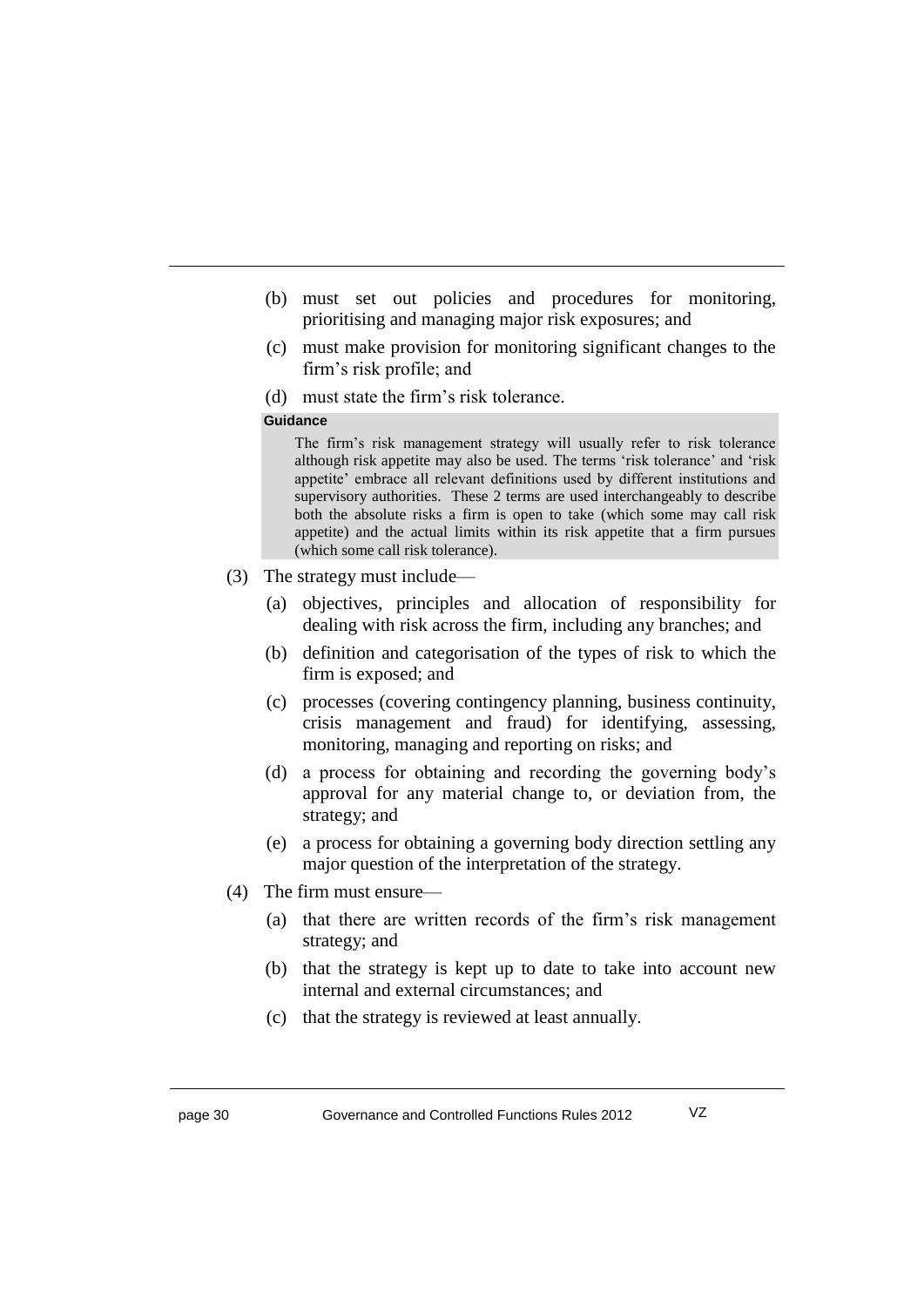(5) In determining the risk management strategy of an authorised firm that is part of a *group*, the governing body must know the implications for the firm of any *group*-wide risk management strategy.

#### **Guidance**

Risk management includes—

- identifying, assessing and reporting risk management information (including information dealing with issues of corporate strategy, mergers and acquisitions, and major projects and investments) to the governing body and the firm's senior managers in a timely way; and
- assessing risk positions, risk exposures, the steps being taken to manage them and, if appropriate, pre-defined risk limits; and
- participating in the process of approving new products or significant changes to existing products; and
- preparing periodic reports to the firm's governing body setting out an overview of risk management during the relevant period, sending a copy of each such report to the firm's internal auditor and making the report available to the firm's external auditors; and
- assessing risk events and identifying appropriate remedial action; and
- assessing changes in the firm's risk profile; and
- identifying available resources to manage the firm's risks; and
- facilitating business continuity planning and disaster recovery for the firm; and
- developing and maintaining external relationships relevant to risk management in the firm; and
- developing and maintaining effective risk management communication within the firm; and
- monitoring and assessing the adequacy and effectiveness of the firm's risk management policies, procedures and controls.
- *Note 1* Additional requirements in relation to risk management apply to a OFC insurer. See PINS, ch 2.
- *Note 2* Additional requirements may apply in relation to an authorised firm in PIIB category 1, 2, 3 or 5 (within the meaning given in PIIB, pt 1.3). See PIIB.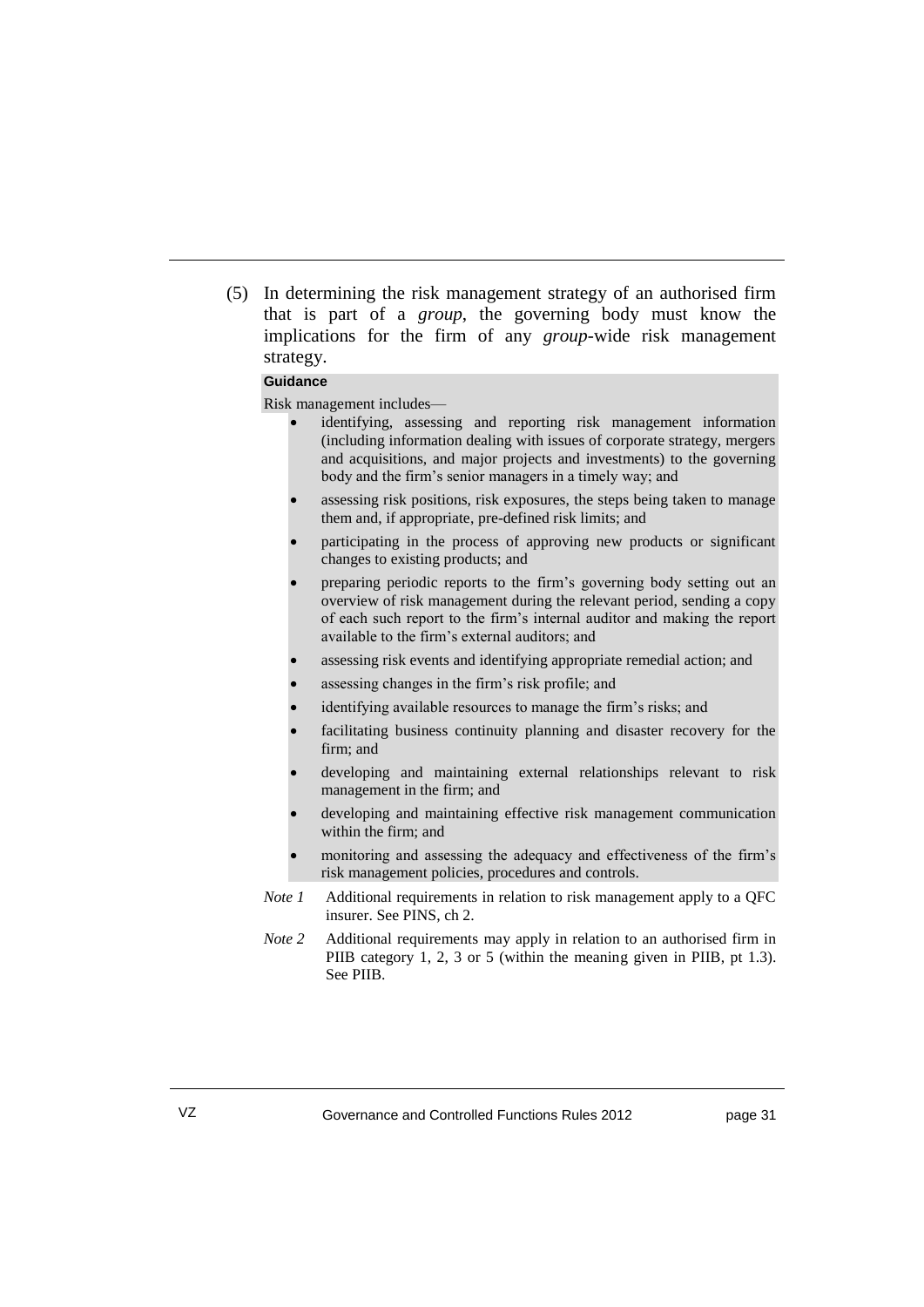# **Division 4.1.C Compliance oversight function**

#### **4.1.5 Authorised firms to have compliance oversight function**

The senior management of an authorised firm must establish and maintain a compliance oversight function appropriate to the nature, scale and complexity of the firm's business.

#### **4.1.6 What makes up an authorised firm's** *compliance oversight function***?**

- (1) An authorised firm's *compliance oversight function* is made up of—
	- (a) the individual approved to exercise the compliance oversight function for the firm; and
	- (b) any other *employee*s allocated to the function; and
	- (c) the part of the firm's resources (other than staff) allocated to the function; and
	- (d) the firm's compliance policies and procedures; and
	- (e) the records that the firm keeps in relation to compliance matters.
	- *Note* Appropriate records must be kept of policies and procedures—see GENE, r 6.1.1.
- (2) The purposes of an authorised firm's compliance oversight function are the following:
	- (a) to ensure that the firm complies with—
		- (i) supervisory decisions; and
		- (ii) the firm's internal policies, procedures and controls; and
		- (iii) requirements and standards applicable to the firm under the law applicable in the QFC or any other applicable law;
	- (b) to ensure that the firm's business is conducted ethically and responsibly;
	- (c) to minimise the risk of the firm or its facilities being used in the furtherance of *financial crime.*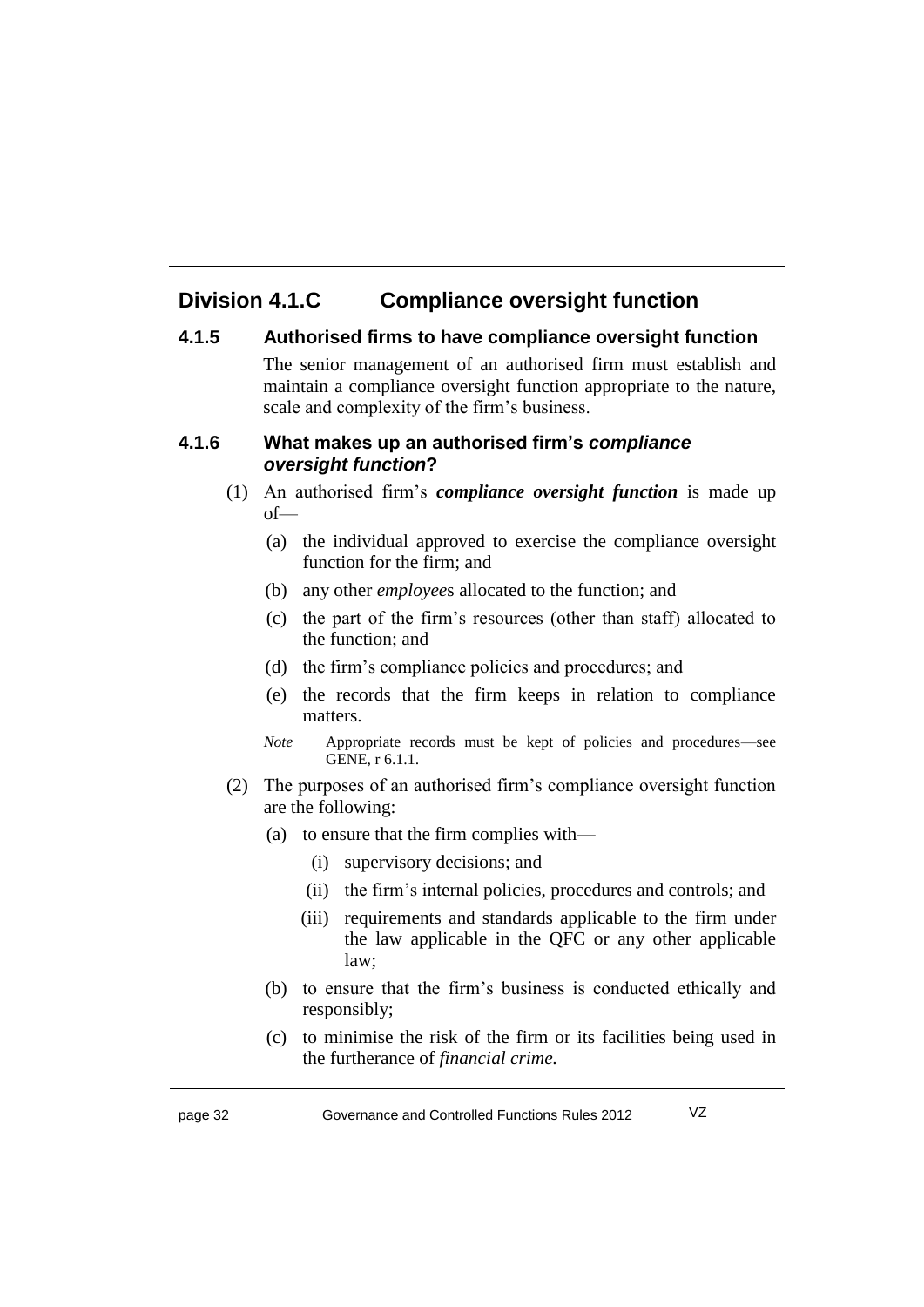#### **Guidance**

The compliance oversight function includes—

- monitoring and assessing the adequacy and effectiveness of the firm's compliance policies and procedures; and
- participating in the process of approving new products or significant changes to existing products; and
- monitoring and assessing the extent to which it complies with those policies and procedures; and
- monitoring and assessing the adequacy and effectiveness of measures taken to correct any deficiencies; and
- reporting to the firm's governing body on the matters mentioned in rule 4.1.6 (2) (a); and
- maintaining and updating the firm's compliance policies and procedures in conjunction with the firm's senior managers; and
- providing advice and support to the firm's senior managers about compliance issues.

### **Division 4.1.D Internal audit function**

#### **4.1.7 Which authorised firms must have internal audit function?**

(1) The senior management of a QFC insurer (other than a *QFC captive insurer*) or QFC bank must establish and maintain an internal audit function.

*Note QFC insurer* and *QFC bank* are defined in the glossary.

- (2) An authorised firm that is not required by subrule (1) to have an internal audit function must establish and maintain such a function if appropriate because of the nature, scale and complexity of its business.
- (3) The Regulatory Authority may direct an authorised firm to establish and maintain an internal audit function.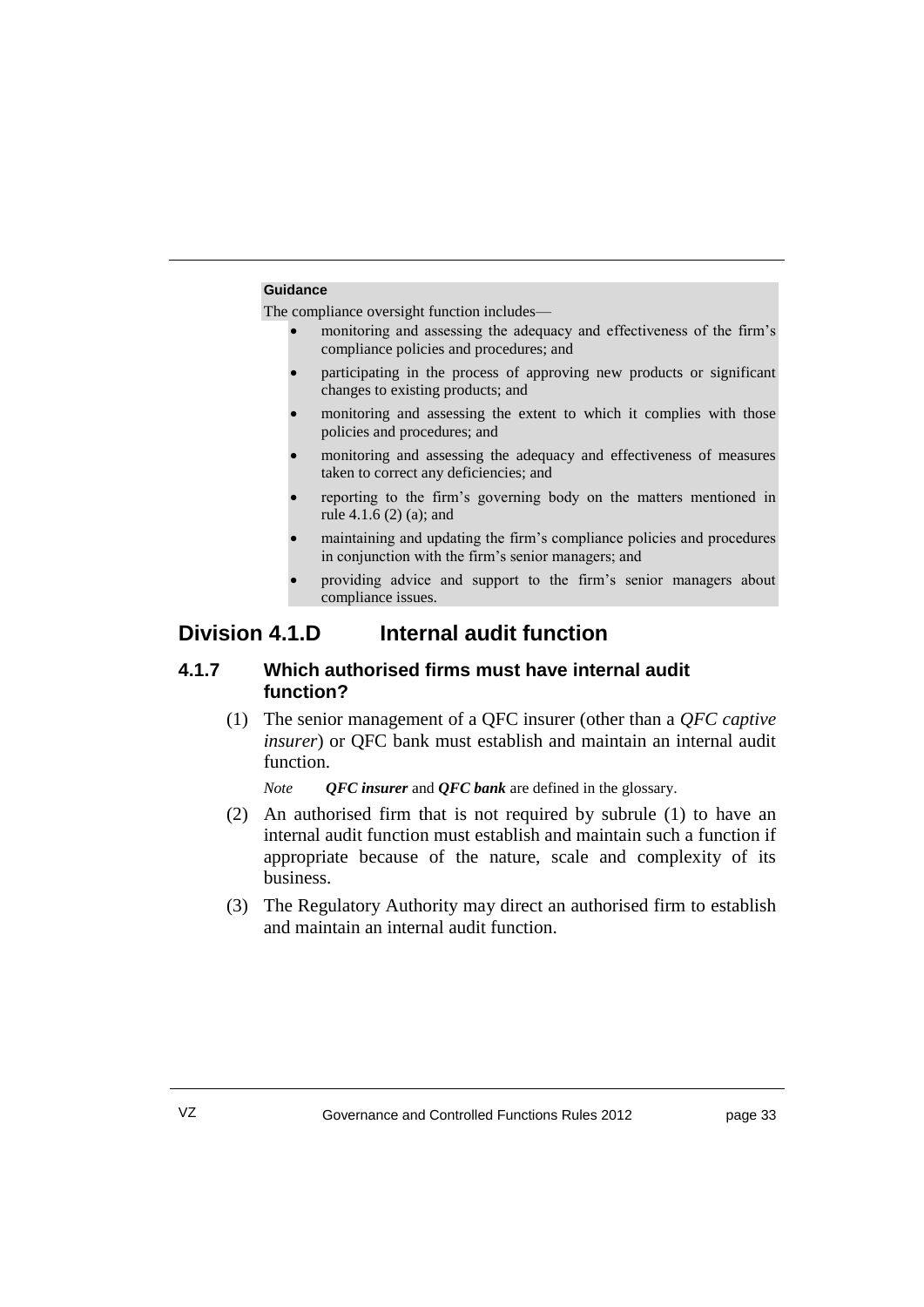- (4) An authorised firm's internal audit function must be appropriate  $to$ —
	- (a) the nature, scale and complexity of the firm's business; and
	- (b) its risk profile and legal status.
	- *Note* As a general rule, QFC banks and QFC insurers (other than *QFC captive insurers*) are not required to have individuals approved to exercise the internal audit function until 1 January 2014—see r 3.2.5.

#### **4.1.8 What makes up an authorised firm's** *internal audit function***?**

- (1) An authorised firm's *internal audit function* is made up of—
	- (a) firm's internal auditor (if any); and
	- (b) any other *employee*s allocated to the function; and
	- (c) the part of the firm's resources (other than staff) allocated to the function; and
	- (d) the firm's audit charter and risk-based audit plan; and
	- (e) the records that the firm keeps in relation to internal audit.
	- *Note* For other audit requirements for firms, see GENE, s 9.5.
- (2) The purpose of an authorised firm's internal audit function is to assess the adequacy and effectiveness of—
	- (a) the firm's internal control functions, policies and procedures; and
	- (b) its financial and other controls; and
	- (c) its governance.

#### **Guidance**

The internal audit function includes—

- establishing, implementing and maintaining a risk-based audit plan to review the firm's whole business or parts of it, both reactively and preventively; and
- reviewing and assessing the adequacy and effectiveness of the firm's policies and procedures and the documentation concerning them for the firm as a whole, its *group*, each *subsidiary* if any and each part of the firm (such as a business unit, business area or department); and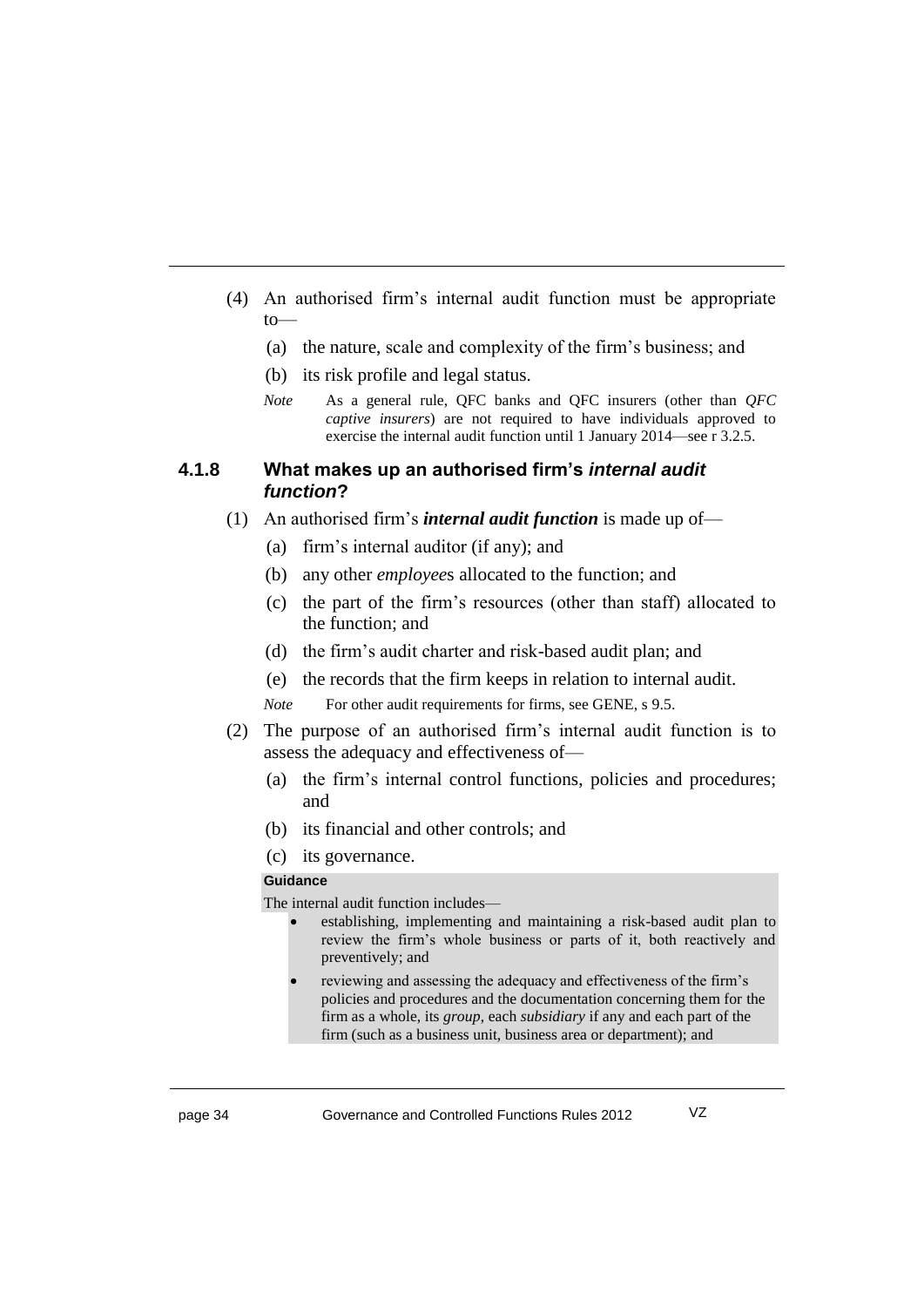- assessing the reliability and integrity of information and the means used to identify, measure, classify and report such information; and
- ensuring that the identified risks and the agreed actions to address them are accurate and current; and
- assessing the means of safeguarding the assets of the firm and its depositors, policyholders, clients and other stakeholders, verifying the existence of those assets and verifying that the firm's assets are appropriately segregated from the assets of its depositors, policyholders, clients and other stakeholders; and
- coordinating with the firm's external auditors and, to the extent requested by its governing body and consistently with applicable law, assessing the performance of the external auditors; and
- conducting regular assessments of the firm's internal audit policies, procedures and controls and incorporating any necessary improvements.

#### **4.1.9 Authority of internal auditor**

An authorised firm's internal audit policies, procedures and controls must provide that—

- (a) the firm's internal auditor, and any *employee* allocated to the internal audit function, must have access to, and must review, any information, documents and records of the firm that he or she considers necessary to carry out an audit or other review; and
- (b) the internal auditor has the authority—
	- (i) to undertake, on his or her own initiative, a review of any area or any function of the firm consistently with the internal audit function's purpose; and
	- (ii) to require an appropriate management response to an internal audit report, including the development of a suitable remediation or mitigation plan or other follow-up plan; and
	- (iii) to decline to undertake an audit or review, or take on any other duty, that he or she believes is inconsistent with the internal audit function's purpose or the firm's internal audit policies and procedures.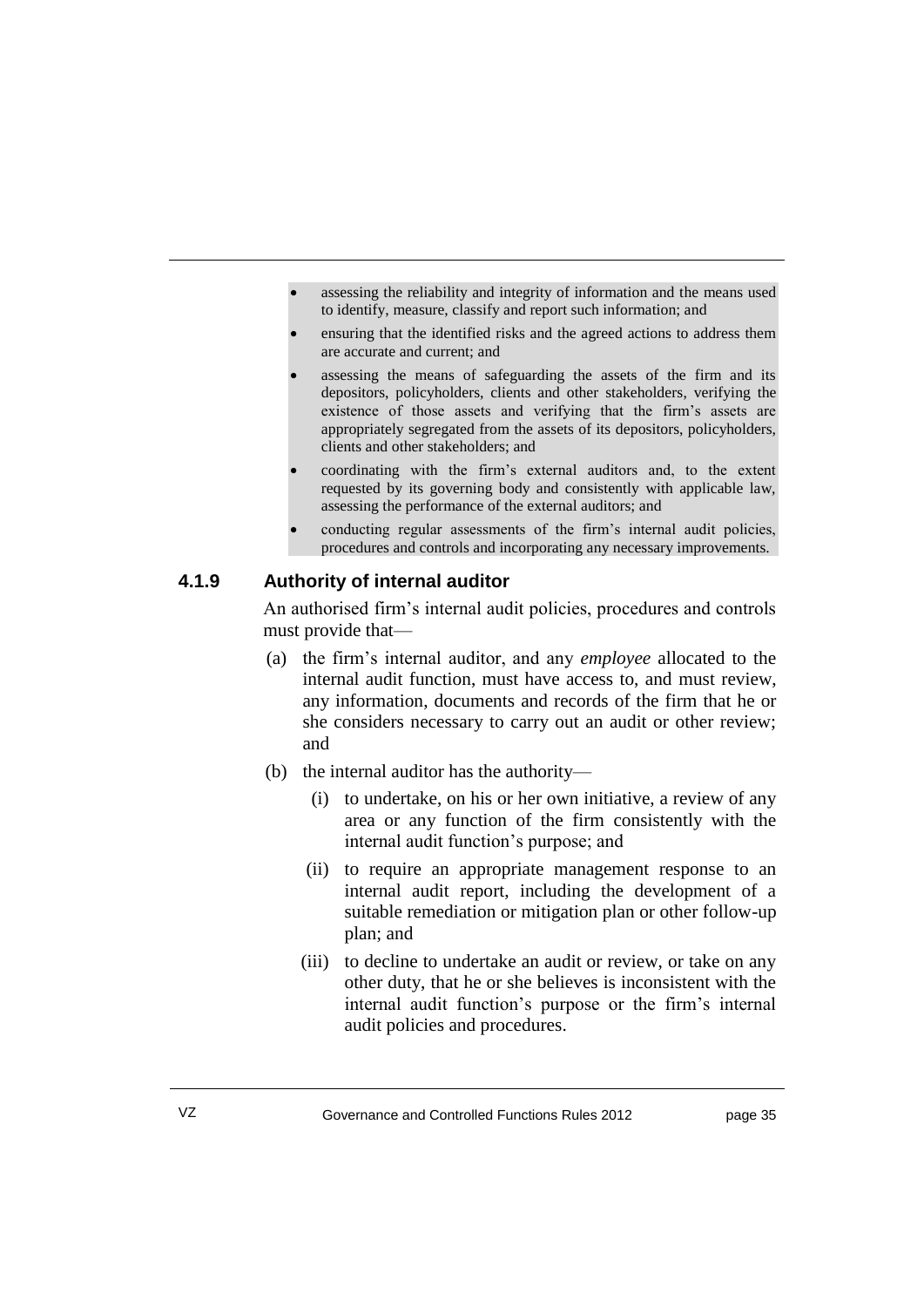### **Division 4.1.E Actuarial function**

#### **4.1.10 Application—div 4.1.E**

This division applies to a QFC insurer if the insurer is required by rule 3.2.6 (Actuarial function) to have an approved actuary.

#### **4.1.11 Certain insurers to have actuarial function**

The senior management of a QFC insurer to which this division applies must establish and maintain an actuarial function appropriate to the nature, scale and complexity of the insurer's business.

#### **4.1.12 What makes up an authorised firm's** *actuarial function***?**

#### (1) An insurer's *actuarial function* is made up of—

- (a) each approved actuary for the insurer; and
- (b) any other *employee*s allocated to the actuarial function; and
- (c) the part of the insurer's resources (other than staff) allocated to the function; and
- (d) the insurer's actuarial policies and procedures; and
- (e) the records that the insurer keeps in relation to actuarial matters.
- *Note* See PINS, ch 9, for an insurer's obligations in relation to actuarial reporting.
- (2) The purpose of the actuarial function of a QFC insurer is to advise on, monitor, investigate and report on risks that materially affect the insurer's—
	- (a) ability to meet its liabilities to policyholders; and
	- (b) capital requirements and solvency position; and
	- (c) technical provisions; and
	- (d) setting of premiums or prices.

#### **Guidance**

The matters about which an insurer's actuary might advise the insurer include—

- the insurer's actuarial and financial risks; and
- its investment policies and the valuation of assets; and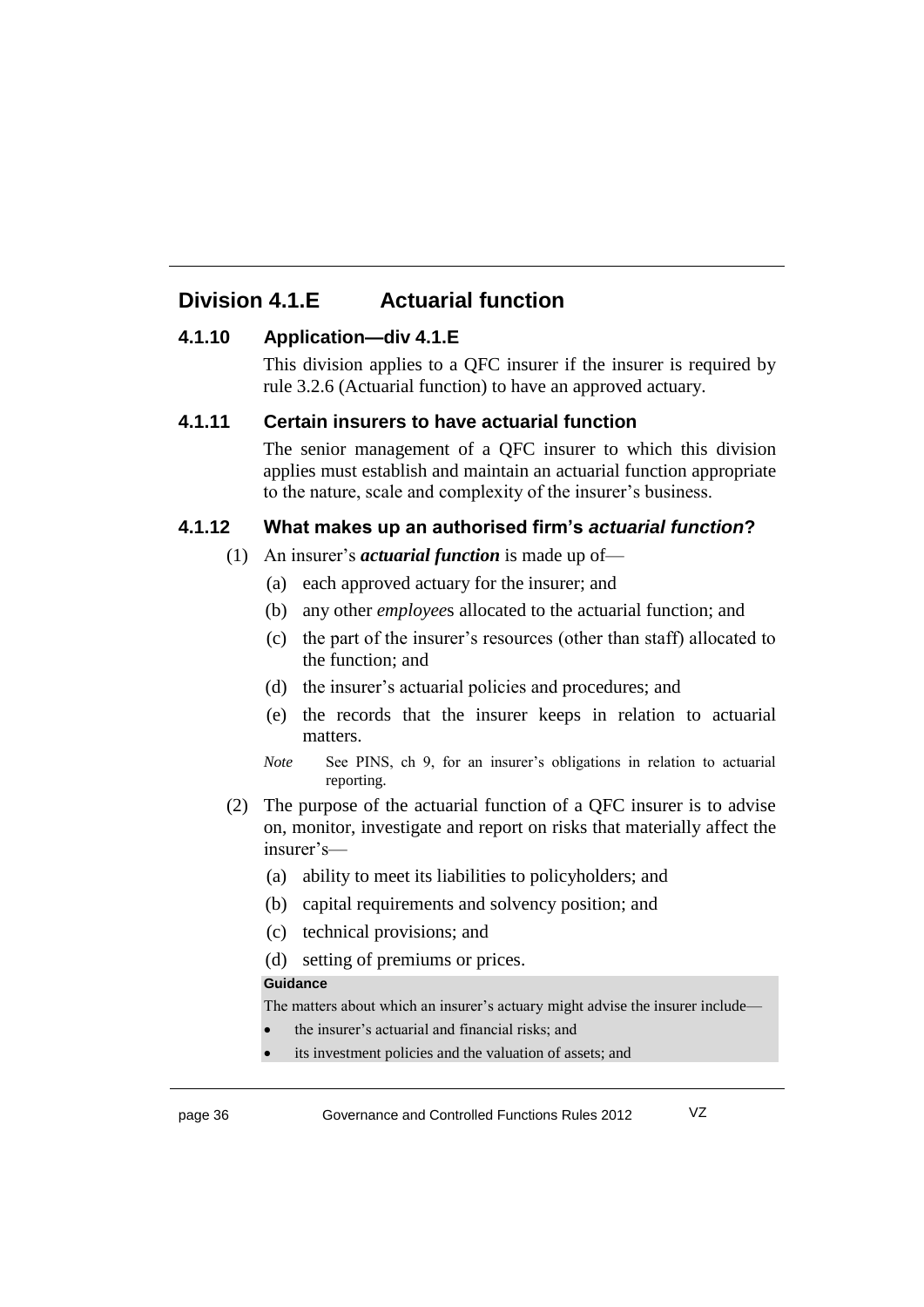- its solvency position, including the calculation of the minimum capital required for regulatory purposes and liability and loss provision; and
- its prospective solvency position; and
- its risk management strategy, risk assessment and management policies, procedures and controls relevant to actuarial matters or the financial condition of the firm; and
- distribution of policy dividends or other benefits; and
- underwriting policies; and
- reinsurance arrangements; and
- product development and design, including the terms and conditions of insurance contracts; and
- the sufficiency and quality of data used in the calculation of technical provisions; and
- risk modelling in the insurer's own risk and solvency assessment; and
- its use of internal models.

#### **4.1.13 Insurer to give notice before removal of approved actuary**

- (1) A QFC insurer that has an approved actuary must give the Regulatory Authority reasonable advance notice of any intention to remove the actuary.
- (2) The notice must set out the reasons for the removal.

#### **4.1.14 Insurer to give notice if appointment of approved actuary ends**

If the appointment of a QFC insurer's approved actuary ends for any reason, the insurer must tell the Regulatory Authority immediately, but by no later than the second *business day* after the day the appointment ends—

- (a) that the appointment has ended; and
- (b) the reasons for the ending of the appointment.
- *Note* For the obligation of the approved actuary to notify the Regulatory Authority if his or her appointment ends, see FSR, art 91 (Resignation of auditors and actuaries).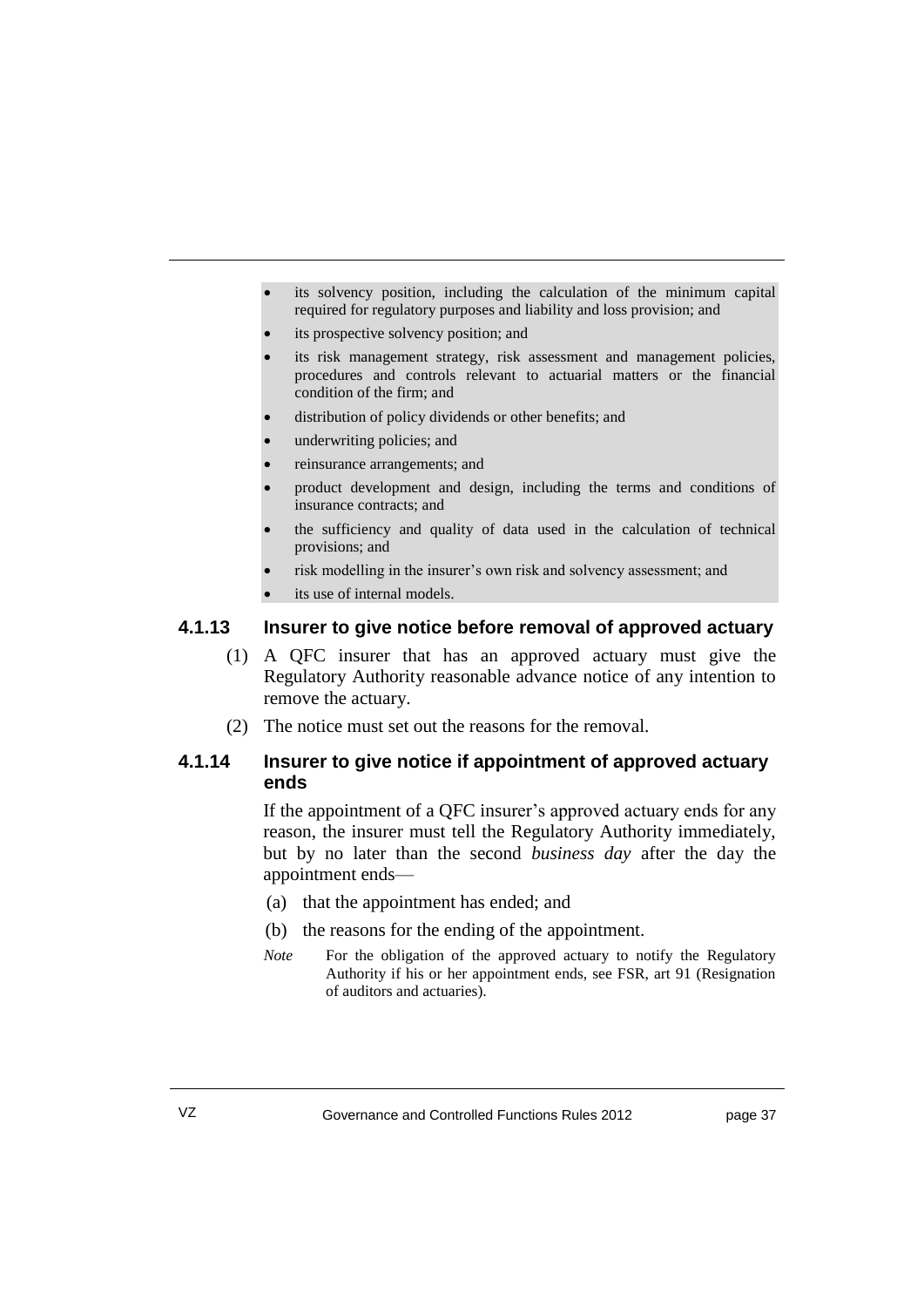### **4.1.15 Insurer to appoint actuary if vacancy arises**

If at any time there is no approved actuary for a QFC insurer, the insurer must appoint an individual to the actuarial function as soon as practicable, but within 3 months after the day the vacancy arises.

#### **4.1.16 Authority of insurer's approved actuary**

A QFC insurer's actuarial policies, procedures and controls must provide that—

- (a) the insurer's approved actuary must have access to, and must review, any information, documents and records of the insurer that he or she considers necessary to carry out a review; and
- (b) the approved actuary has the authority—
	- (i) to undertake, on his or her own initiative, a review of any area or any function of the insurer consistently with the actuarial function's purpose; and
	- (ii) to require an appropriate management response to an actuarial report, including the development of a suitable remediation or mitigation plan or other follow-up plan; and
	- (iii) to decline to undertake a review, or take on any other duty, that he or she believes is inconsistent with the actuarial function's purpose or the insurer's actuarial policies and procedures.

#### **4.1.17 Regulatory Authority may appoint actuary in certain circumstances**

- (1) If no individual is approved to exercise the actuarial function for a QFC insurer within 28 days of a vacancy arising, the Regulatory Authority may appoint an actuary, or 2 or more actuaries, to exercise any part of the actuarial function for the insurer on the following terms:
	- (a) the insurer is to remunerate the actuary or actuaries on a basis agreed between the insurer and the actuary or, if there is no agreement, on a reasonable basis;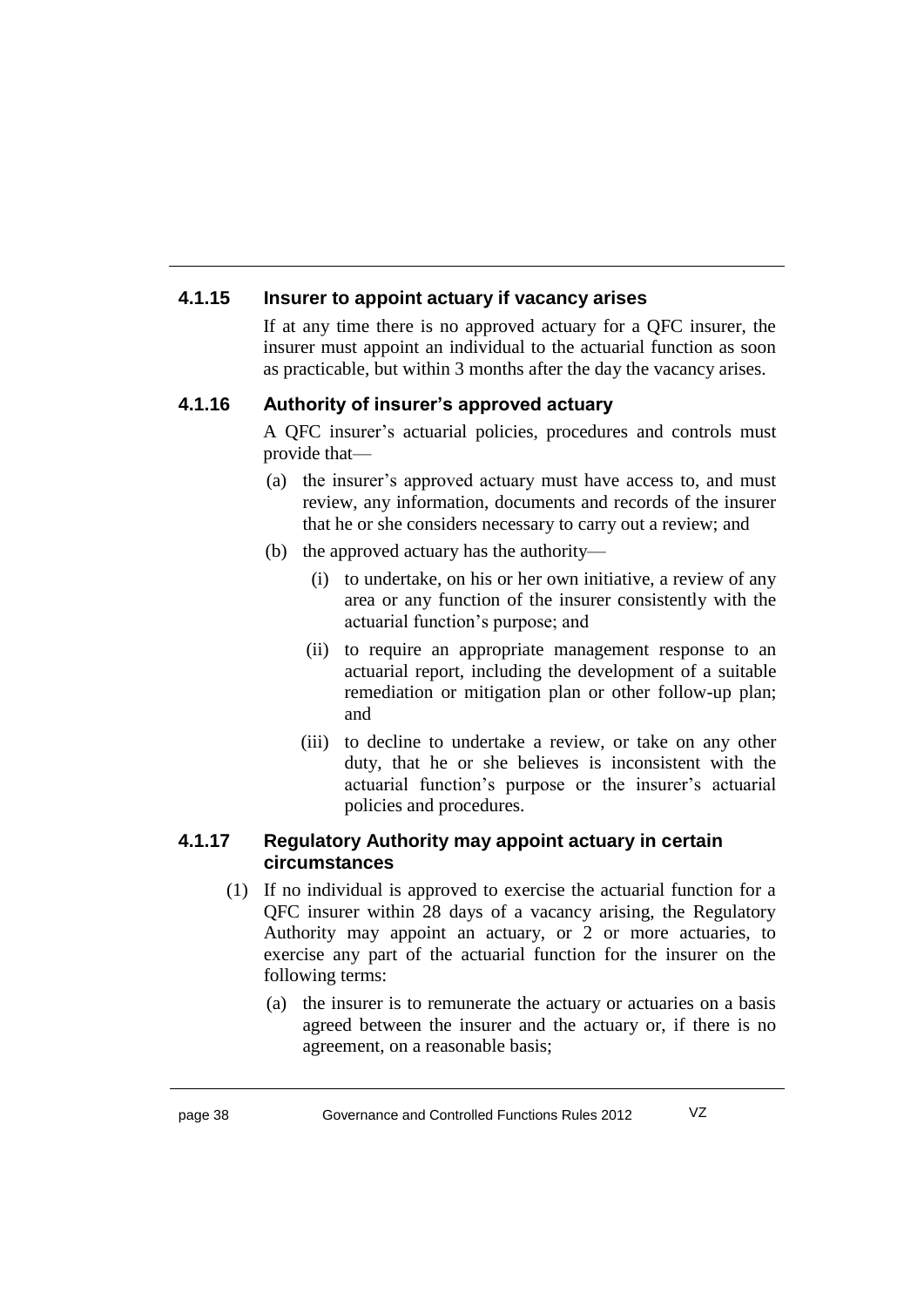- (b) each actuary is to hold office until he or she resigns or an actuary is approved for the insurer;
- (c) each actuary has the same authority within the insurer that he or she would have as an approved actuary.
- (2) The insurer must comply with, and is bound by, the terms on which the Regulatory Authority appoints an actuary under subrule (1).
- (3) An actuary appointed by the Regulatory Authority under subrule (1) is not an approved actuary.

#### **Guidance**

- 1 Rule 4.1.17 allows, but does not require, the Regulatory Authority to appoint an actuary if no actuary has been approved for the insurer within the 28-day period referred to in r 4.1.17 (1). In considering whether to use that power, the authority would take into account the likely delay until the insurer can make an appointment, and the urgency of any pending duties of the actuary.
- 2 The authority would not normally seek to appoint an actuary under r 4.1.17 if the insurer concerned has applied for the approval of an individual to exercise the actuarial function and that application is still being considered.
- 3 If the authority appoints an actuary, the insurer remains obliged to appoint an individual to the actuarial function and must seek the authority's approval of the individual (even if the individual it proposes to appoint is the actuary appointed by the authority).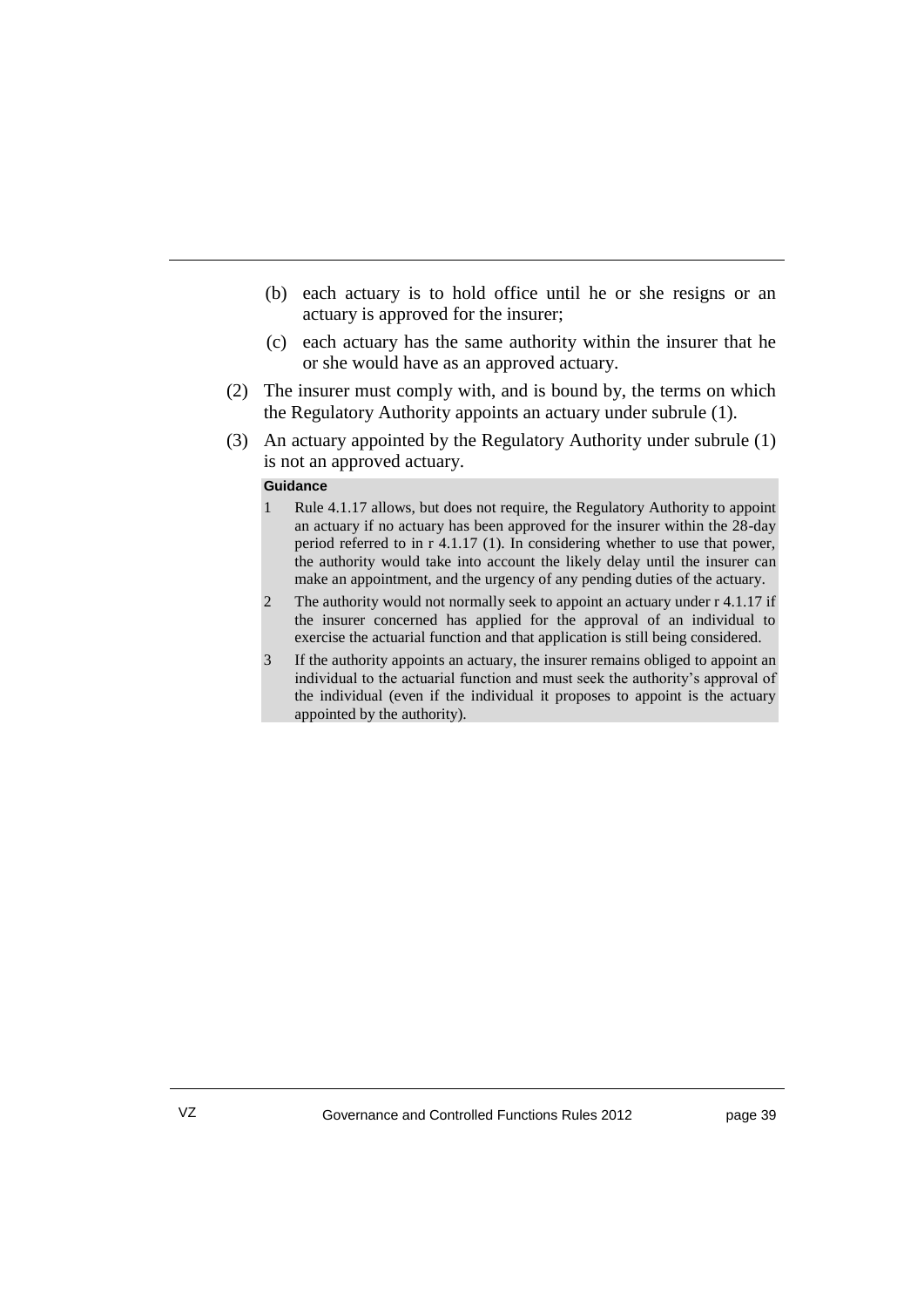# **Part 4.2 Reporting**

#### **4.2.1 Reports about internal control functions**

- (1) The senior management of an authorised firm must ensure that periodic reports about each internal control function are given to the firm's governing body or a relevant committee of the body about the matters in subrule (2).
- (2) A report under subrule (1) must be in writing and include—
	- (a) how each function is performing against the policies, procedures and controls for the function; and
	- (b) shorter-term and longer-term objectives of each internal control function, and the progress made in achieving those objectives; and
	- (c) resources of staff, equipment, time and budget allocated to the framework and an analysis of the adequacy of those resources; and
	- (d) any material deficiency, material weakness or material failure of an internal control function, and the response to the deficiency, weakness or failure.
- (3) The body or committee must determine—
	- (a) how often the report must be made; and
	- (b) how serious a deficiency, weakness or failure must be to require reporting under subrule (2) (d).
	- *Note* Under GENE, r 4.1.3 (2) (g) an authorised firm must immediately tell the Regulatory Authority about any material deficiency, material weakness or material failure in the firm's internal control functions.

### **4.2.2 Direct access to governing body by certain individuals**

- (1) This rule applies to the following individuals:
	- (a) an individual approved to exercise the compliance oversight function for a firm;
	- (b) an individual approved to exercise the risk management function for a firm;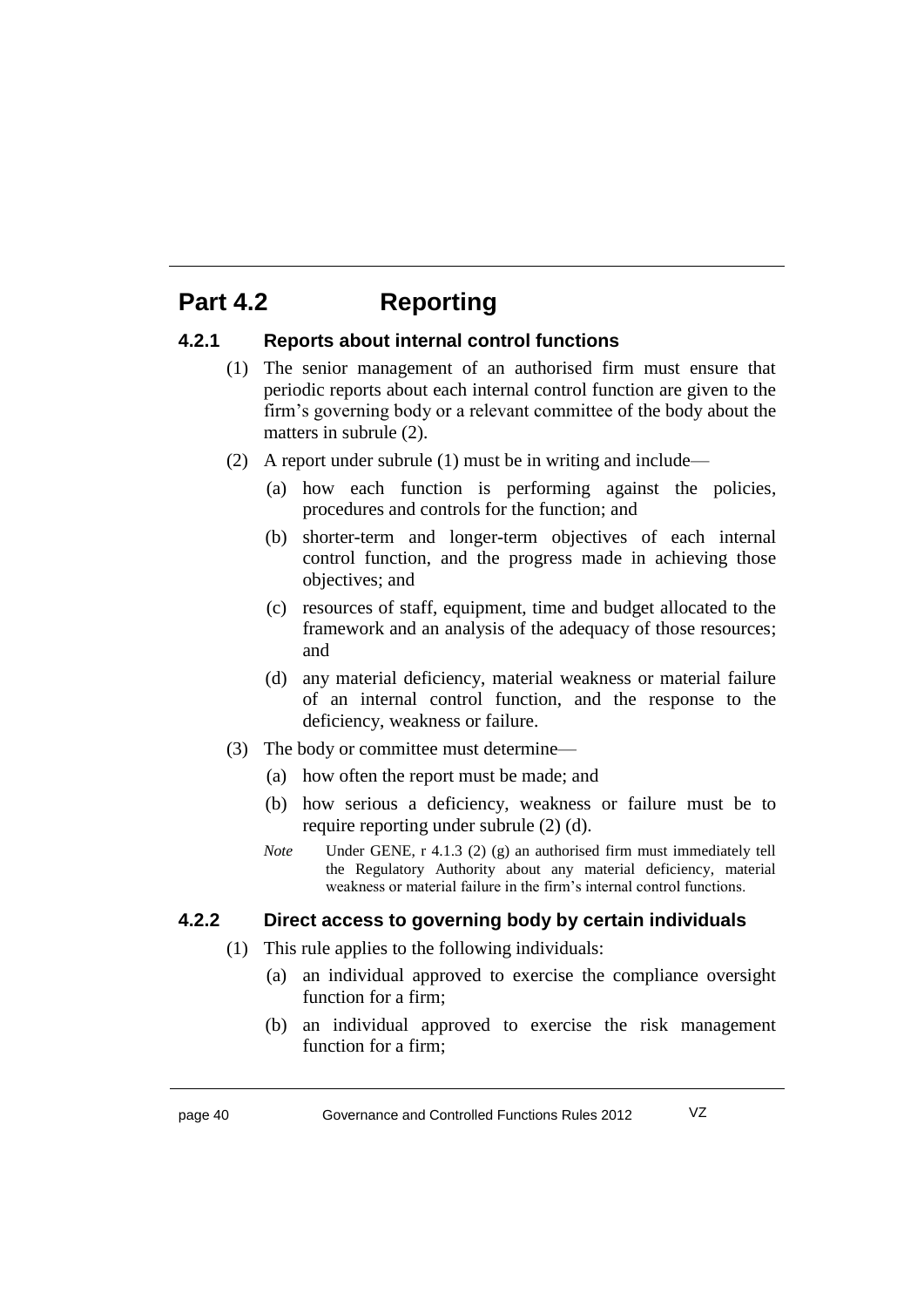- (c) a firm's internal auditor;
- (d) a firm's approved actuary.
	- *Note Internal auditor and approved actuary* are defined in the glossary.
- (2) An authorised firm's policies, procedures and controls must provide that an individual to whom this rule applies—
	- (a) must promptly raise material matters directly with the firm's governing body, the chair of the body, or any relevant committee of the body (without the presence of any representative of the firm's senior management); and
	- (b) must promptly tell any other individual to whom this rule applies if the individual becomes aware of a risk that might have (or a number of risks that, taken together, might have) a material effect on—
		- (i) the firm's risk management strategy; or
		- (ii) the other individual's functions.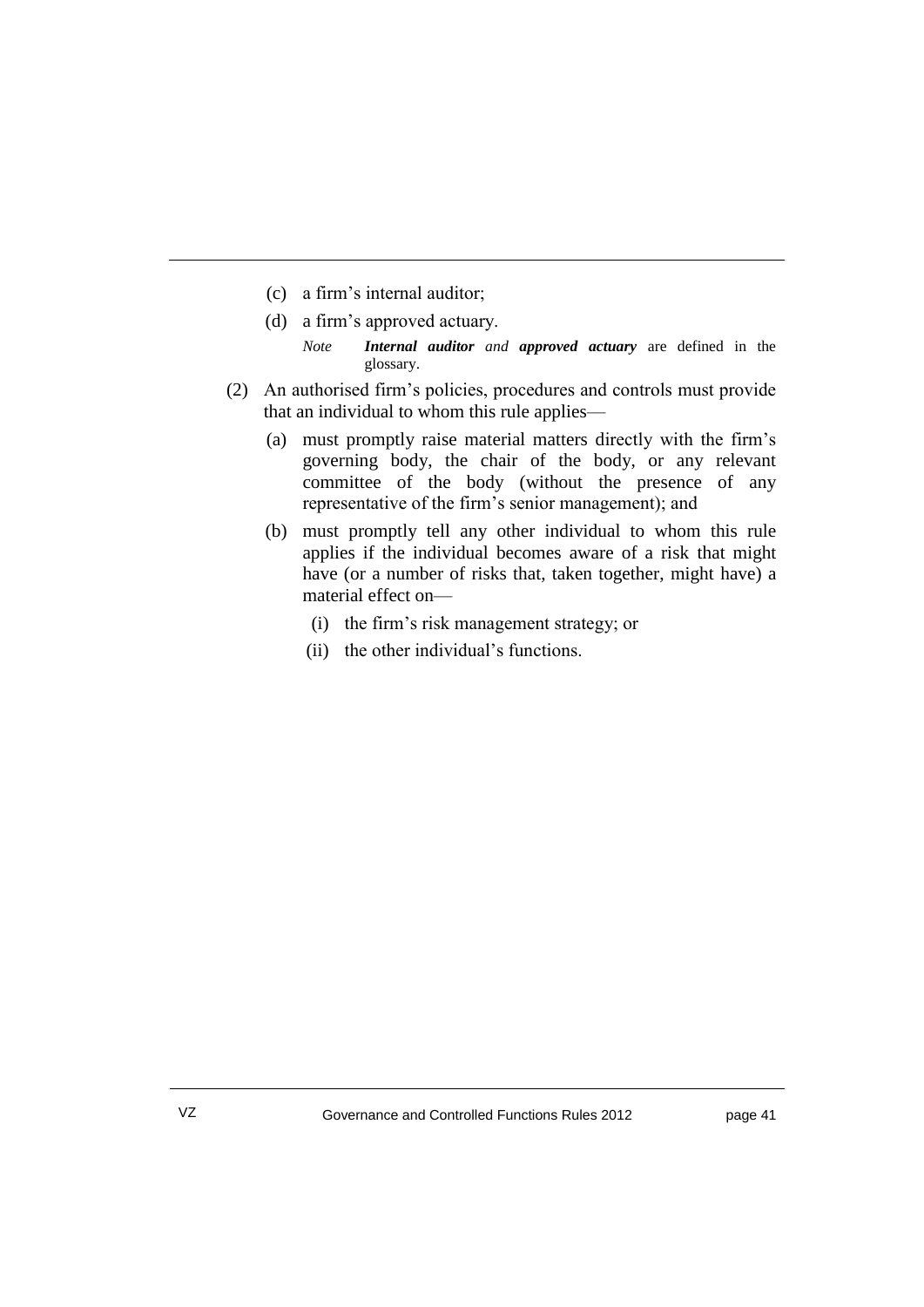# **Chapter 5 Outsourcing**

#### **Note for ch 5**

This chapter is drafted so that the governing body of a firm is responsible for the outsourcing policy (see r 5.1.2) while the firm's senior management is responsible for implementing that policy (see r 5.2.1).

# **Part 5.1 Outsourcing generally**

#### **5.1.1 Application of ch 5**

This chapter does not apply to the outsourcing of a function by an authorised firm if the functions are outsourced by the firm under *COLL*, *PRIV* or *CAPI*.

- *Note 1* Each of *COLL*, *PRIV* and *CAPI* contains separate outsourcing rules for functions outsourced by authorised firms under those rules.
- *Note 2 Outsourcing* is defined in the glossary.

#### **5.1.2 Obligation to have outsourcing policy**

- (1) An authorised firm's governing body must establish and maintain an outsourcing policy.
- (2) The policy must at least provide for—
	- (a) whether the firm will outsource any function at all; and
	- (b) what functions may be outsourced.
	- *Note* Appropriate records must be kept of policies and procedures—see GENE, r 6.1.1.
- (3) A policy that the firm will not outsource any function satisfies subrule (1).
- (4) The governing body must review, at least once every 2 years, the firm's outsourcing policy and procedures, including—
	- (a) its procedures for—
		- (i) assessing the feasibility of a proposed outsourcing and the risks that the outsourcing poses to the firm's business; and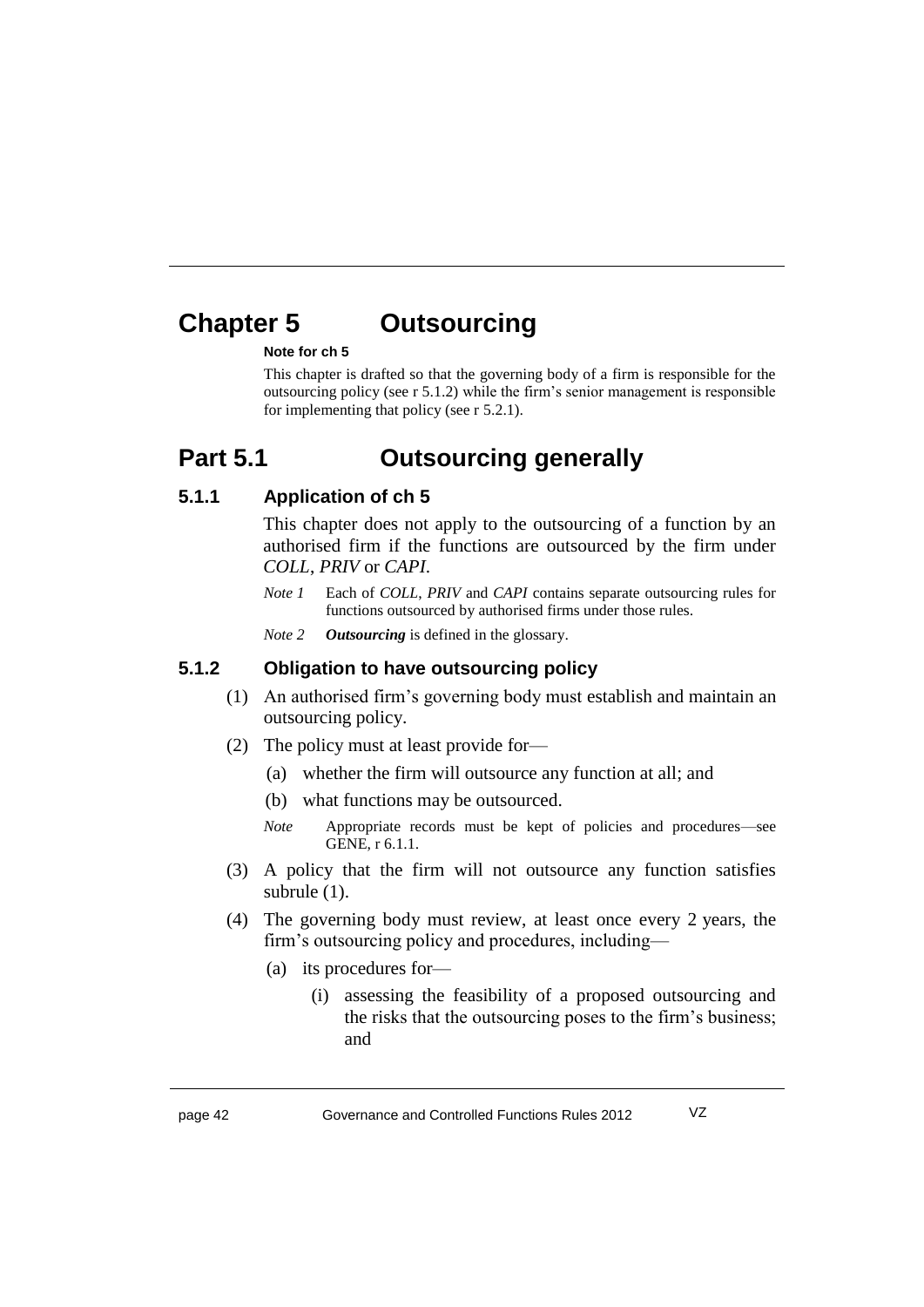- (ii) costing any proposed material outsourcing; and
- (b) the criteria for selecting service providers.
	- *Note Material outsourcing* is defined in the glossary.
- (5) In this rule and rule 5.1.3, a reference to a firm's governing body is a reference to the board, membership, committee, body (whatever it is called) or person (however it might be delegated) that has responsibility for the outsourcing policy.

#### **Examples for subrule (5)**

For a firm that is part of a *group*, the governing body that might have responsibility for outsourcing policy might be—

- a committee that has carriage for the place where the firm is located; or
- the individual approved to exercise the senior executive function for the firm; or
- any other body or person that has such responsibility under the firm's governance arrangements.

#### **5.1.3 Responsibility for outsourced functions**

- (1) The outsourcing of a function by an authorised firm does not relieve the firm's governing body from any obligation in relation to the function under the law applicable in the QFC.
- (2) The governing body remains responsible for ensuring—
	- (a) that all requirements are complied with in relation to the function; and
	- (b) that the function is otherwise properly exercised.
- (3) The governing body must exercise due skill, care and diligence in carrying out its obligations in relation to outsourced functions.

*Note* For the use of the term 'governing body' in this rule, see r 5.1.2 (5).

#### **5.1.4 Outsourcing arrangements**

- (1) An authorised firm may enter into an outsourcing arrangement only if—
	- (a) the firm's governing body has approved the firm's outsourcing policy; and
	- (b) the outsourcing arrangement is permitted by the policy; and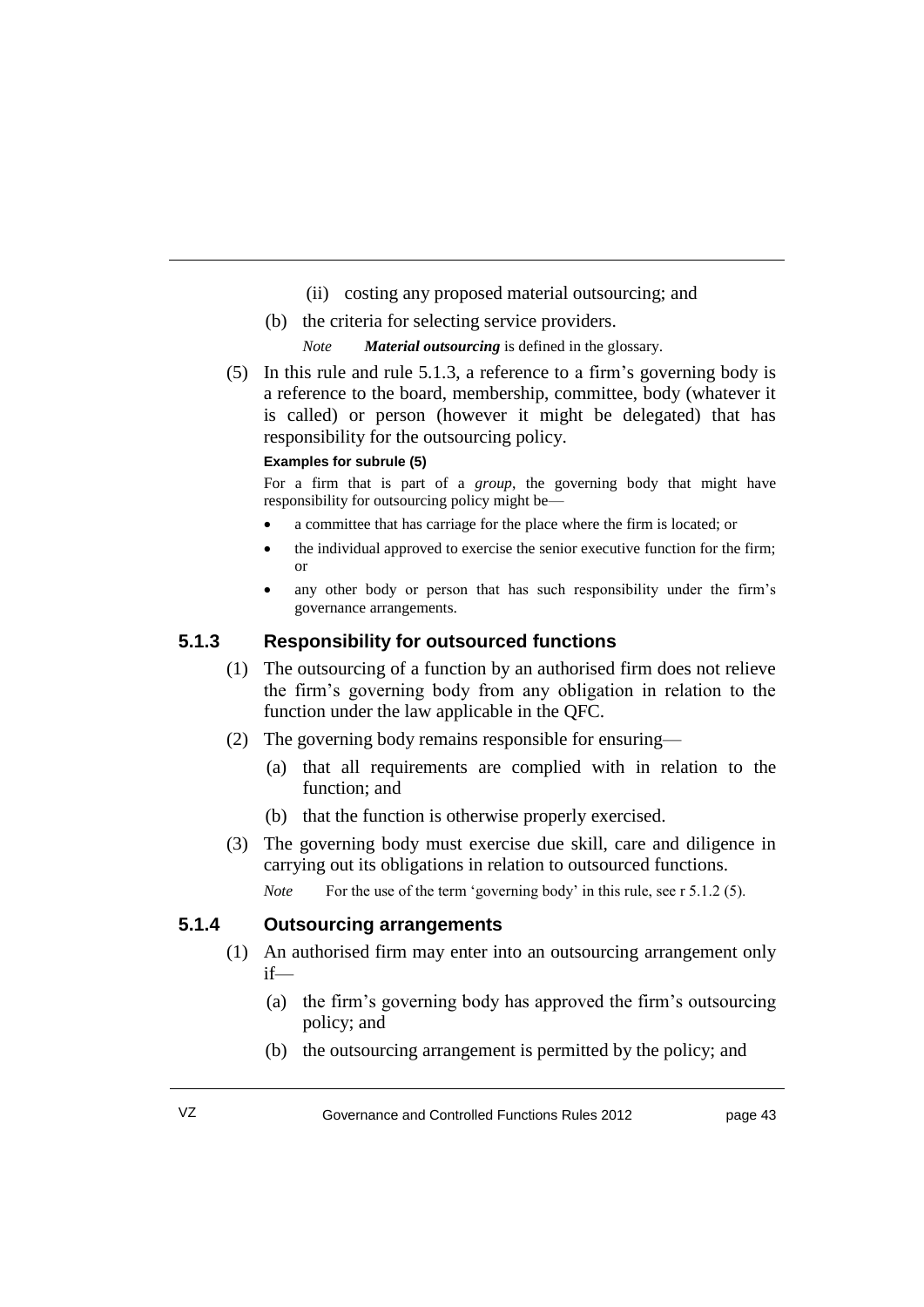- (c) the arrangement will neither—
	- (i) reduce the firm's ability to fulfil its obligations to depositors, policyholders, clients and other stakeholders; nor
	- (ii) increase the firm's risk of non-compliance with the law applicable in the QFC or any other applicable law; nor
	- (iii) affect the Regulatory Authority's ability to appropriately supervise the firm.

#### **Example**

The place where the service provider is located, or that place's legal system, could prevent the Regulatory Authority from appropriately supervising the firm.

(2) The outsourcing arrangement must be in writing.

#### **5.1.5 Review of outsourcing of controlled functions**

- (1) This rule applies if an authorised firm outsources a controlled function.
- (2) The senior management of the firm must annually review the arrangements for the outsourcing to ensure that the independence, objectivity and effectiveness of the exercise of the function are not adversely affected.
- (3) The senior management must report the results of the review to the firm's governing body.
	- *Note* The outsourcing of a function by an authorised firm does not relieve the firm from any obligation in relation to the function (see  $r 5.1.3$  (1)) and the firm's governing body is ultimately responsible for ensuring that the firm carries out the firm's obligations under these rules (see r 2.1.1).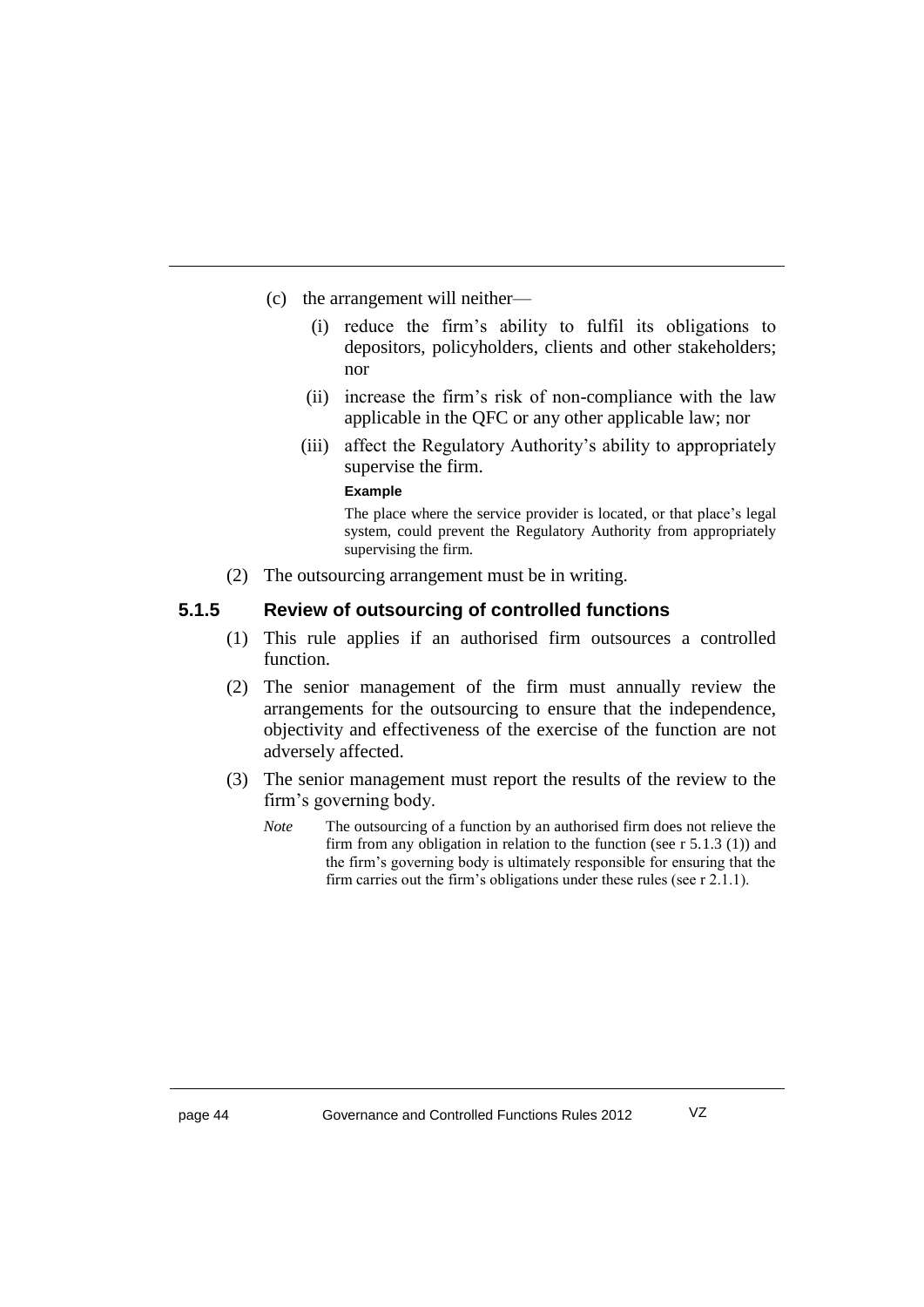# **Part 5.2 Material outsourcing arrangements**

#### **5.2.1 Due skill in material outsourcing arrangements**

(1) The senior management of an authorised firm must exercise due skill, care and diligence in selecting, entering into, managing and exiting from a material outsourcing arrangement.

*Note Material outsourcing* is defined in the glossary.

- (2) Before entering into a material outsourcing arrangement, the senior management must—
	- (a) ensure that the service provider selected has the ability and capacity to perform the relevant function reliably and professionally at the start and during the life cycle of the outsourcing; and
	- (b) assess the risks that the outsourcing poses to the firm's business.
- (3) For this rule, the senior management must take into account at least the following matters:
	- (a) whether the service provider is regulated, to what extent, and by whom;
	- (b) whether the function is subject to specific regulation or supervision;
	- (c) the risk that the service provider's service may become unavailable because of the number of other persons using the service provider;
	- (d) the financial stability and expertise of the service provider;
	- (e) any conflict of interest that might arise from the provision of the function by the service provider.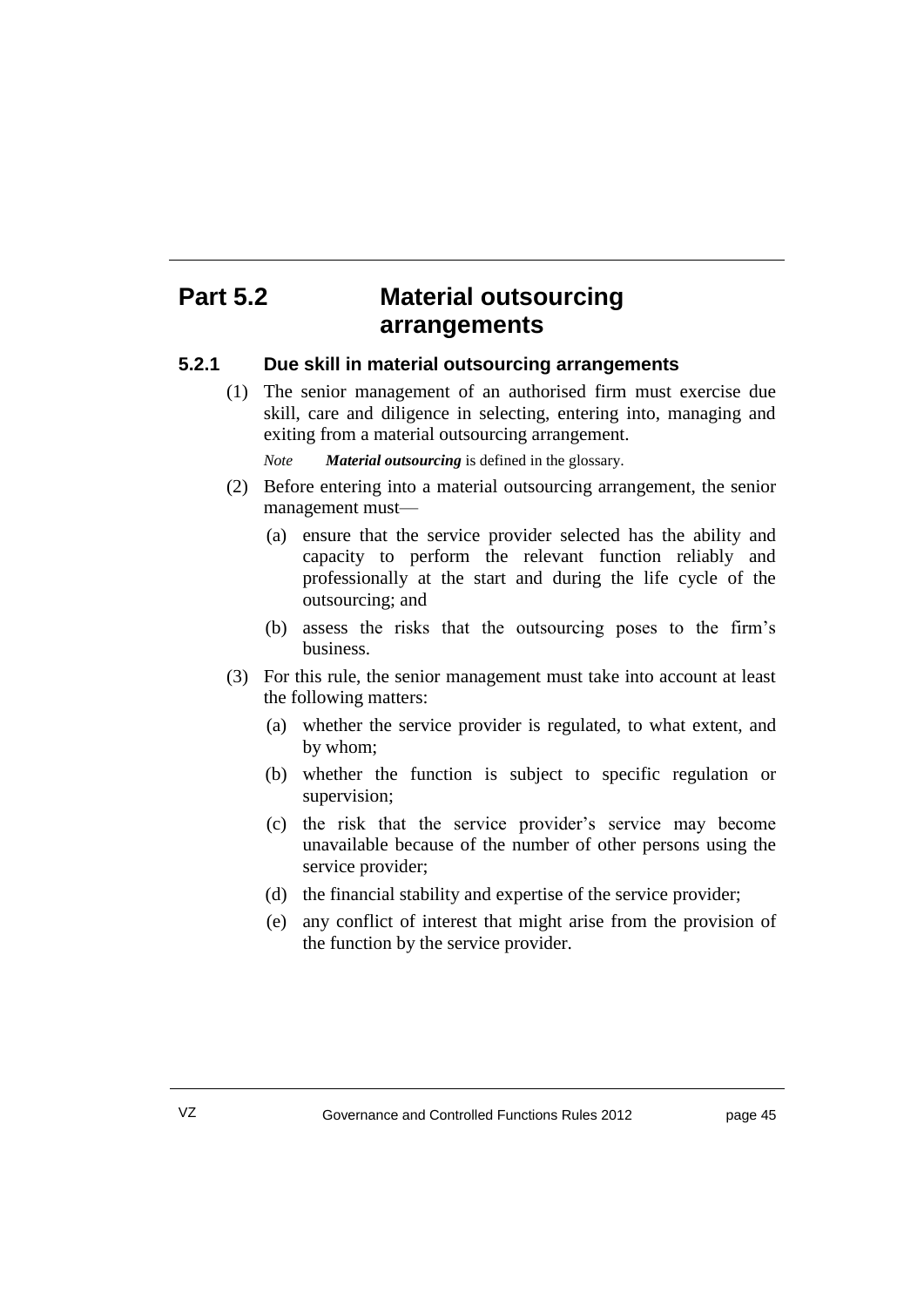#### **5.2.2 Written agreement required for material outsourcing arrangements**

- (1) An authorised firm that enters into a material outsourcing arrangement must enter into a written agreement with the service provider concerned.
- (2) The agreement must require the service provider—
	- (a) to deal with the Regulatory Authority in an open and cooperative way in relation to matters relating to the firm under the material outsourcing; and
	- (b) to grant the Regulatory Authority access to the firm's books, records and data in the possession or control of the service provider.

#### **Guidance**

The Regulatory expects firms to be able to demonstrate that the outsourced function is being performed effectively. The authority may seek documentary evidence relating to the performance of the service provider.

- (3) The agreement must include, if appropriate, provisions as to—
	- (a) the law applicable to the agreement; and
	- (b) the reporting or notification requirements on the service provider and the means for measuring quantitative and qualitative performance by the service provider; and
	- (c) access by the firm, its internal auditors, external auditors or actuaries to its books, records and data in the possession or control of the service provider; and
	- (d) the obligation to protect confidential information and *personal data*; and
	- (e) the rules for subcontracting, if the arrangement permits it; and
	- (f) the termination rights of each party; and
	- (g) contingency arrangements.
	- *Note* Rule 5.2.5 requires the making of contingency arrangements to allow the business of the firm to continue in the event of a significant loss of services from the service provider.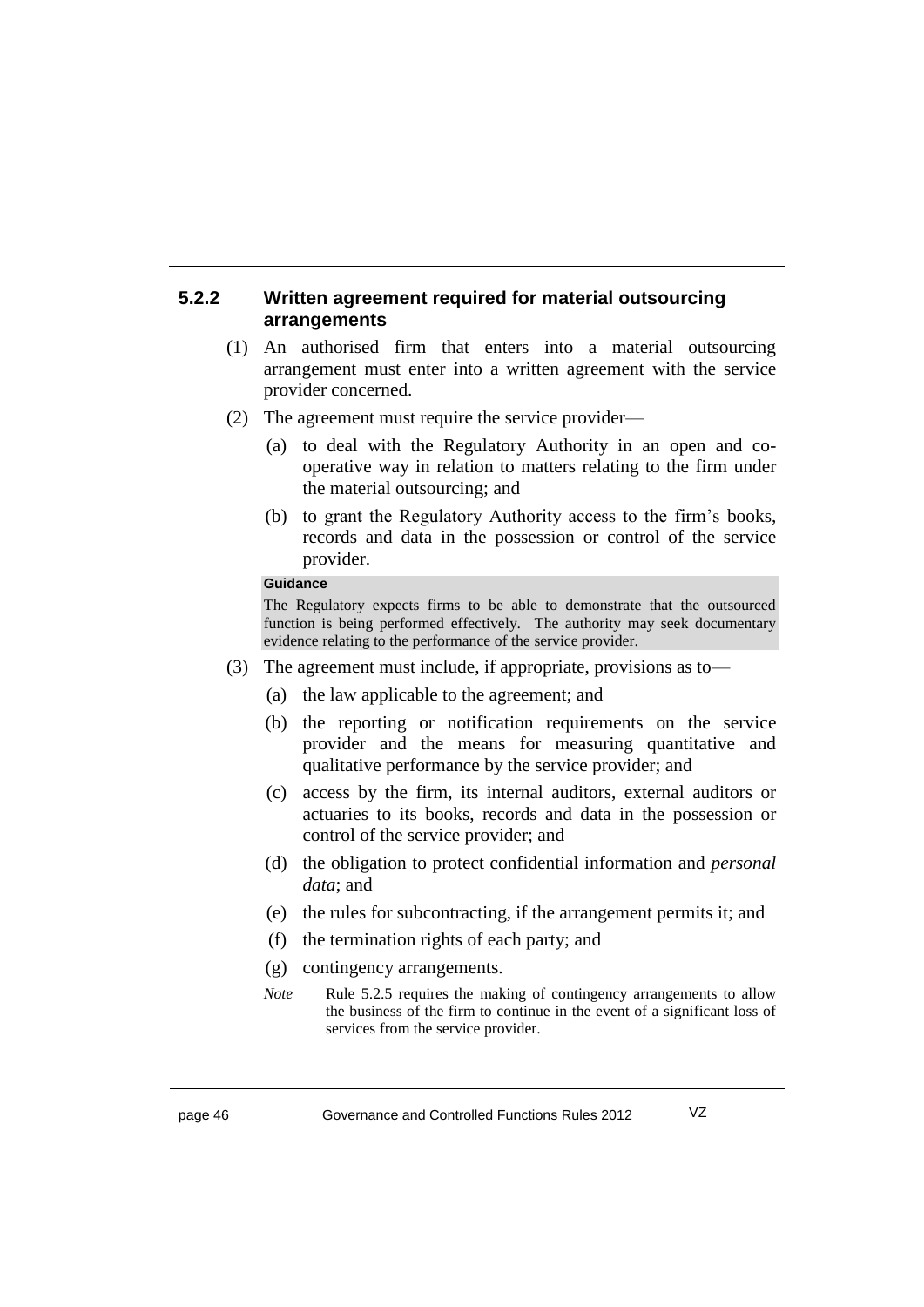### **5.2.3 Regulatory Authority to be notified of certain matters**

- (1) An authorised firm must not enter into a material outsourcing arrangement unless it notifies the Regulatory Authority of its intention to enter into the arrangement at least 30 *business days* before the day it enters into the arrangement.
- (2) If the material outsourcing arrangement permits subcontracting to a third party, the firm must give the Regulatory Authority notice of that fact.

#### **5.2.4 Additional information about material outsourcing arrangements**

- (1) The Regulatory Authority may, by written notice to an authorised firm, require the firm to give the authority, within a stated reasonable period, information about a material outsourcing arrangement (or proposed material outsourcing arrangement) that the authority reasonably needs to enable it to decide whether the arrangement complies with this chapter.
- (2) The power given by this rule is additional to the Regulatory Authority's other powers.
	- *Note* See for example FSR, art 48 (Powers to obtain documents and information).

### **5.2.5 Contingency arrangements**

- (1) An authorised firm that enters into a material outsourcing arrangement must make comprehensive contingency arrangements to allow its business to continue in the event of a significant loss of services from the service provider.
- (2) The contingency arrangements must include—
	- (a) an exit strategy; and
	- (b) if appropriate, provision for partial exit and step-in.
- (3) The contingency arrangements must cover at least the following—
	- (a) a significant loss of resources at the service provider;
	- (b) financial failure of the service provider;
	- (c) unexpected termination of the outsourcing arrangement.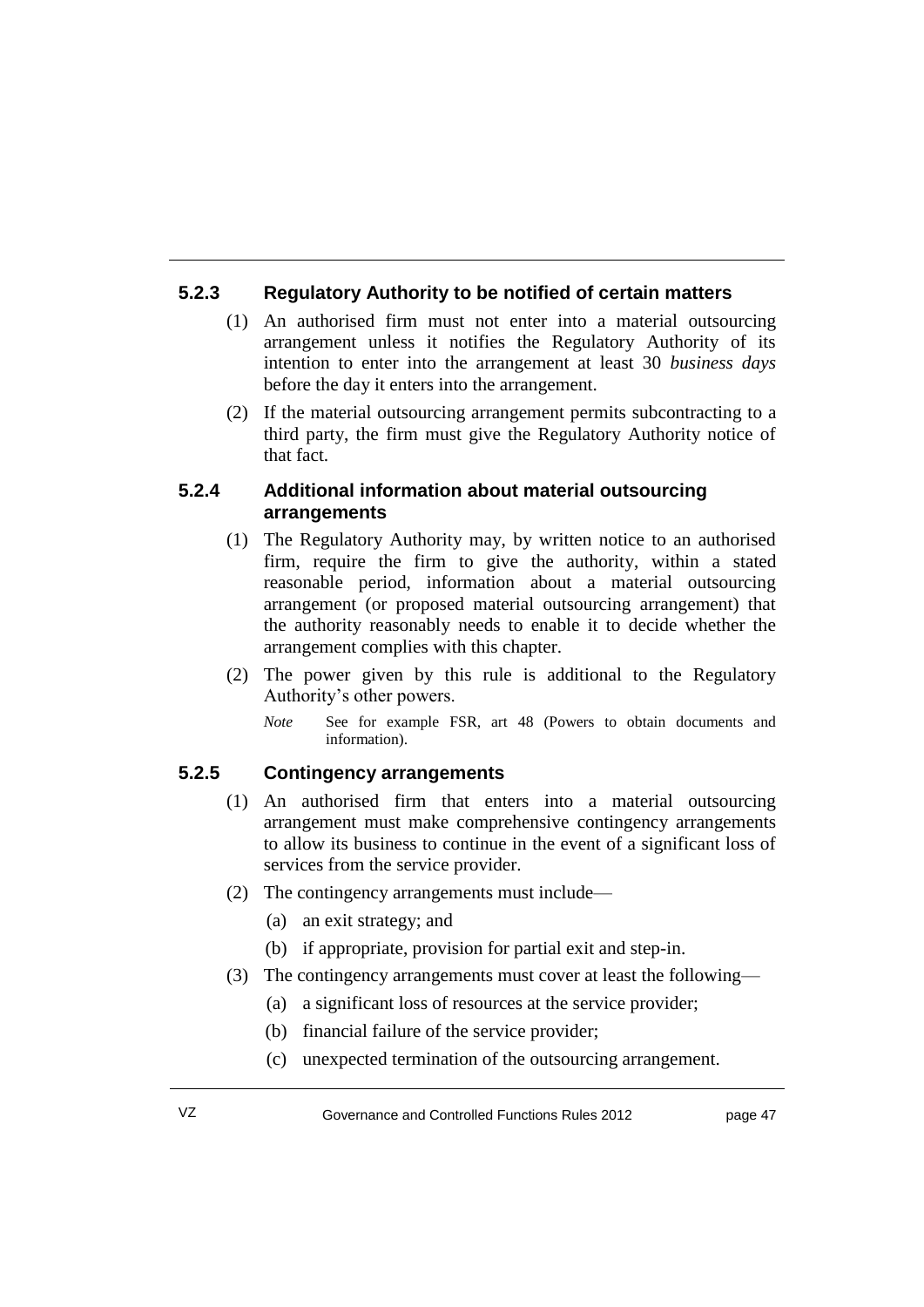# **Glossary**

(see r 1.1.4)

*actuarial function* means the function described in rule 3.1.11.

*approved actuary* of a firm means the individual approved under FSR, article 41 to exercise the actuarial function for the firm.

*approved individual* means an individual approved under FSR, article 41 to exercise 1 or more controlled functions.

*authorisation* means an authorisation granted under FSR, part 5.

*authorised firm* (or *firm*) means a person that has been granted an authorisation in accordance with FSR, part 5.

*compliance oversight function* means the function described in rule 3.1.9

*controlled function* has the meaning given by FSR, article 41 (2).

*corporate governance framework* has the meaning given by rule 2.2.2 (2).

*customer facing function* means the function described in rule 3.1.12.

*director* of an authorised firm includes any person appointed as a director of the firm and any person in accordance with whose instructions the firm is accustomed to act.

*document* means a record of information in any form (including electronic form), and includes, for example—

- (a) anything in writing or on which there is writing; and
- (b) anything on which there are figures, marks, numbers, perforations, symbols or anything else having a meaning for individuals qualified to interpret them; and
- (c) a drawing, map or photograph or plan; and
- (d) any other item or matter (in whatever form) that is, or could reasonably be considerer to be, a record of information.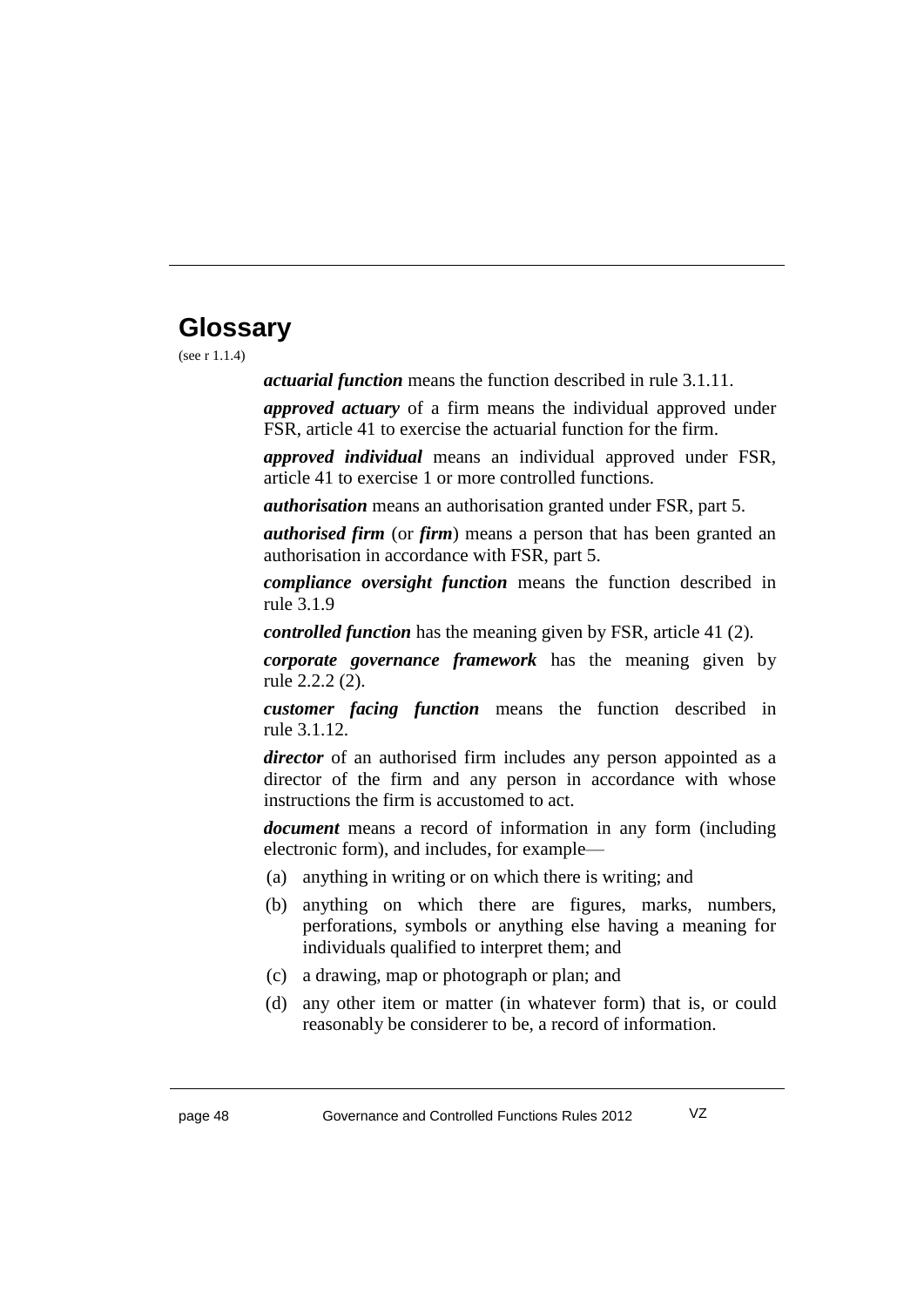*entity* means any kind of entity, and includes, for example, any person.

*executive governance function* means the function described in rule 3.1.3.

*exercise* a function includes perform the function.

*finance function* means the function described in rule 3.1.5.

*firm* (or *authorised firm*) means a person that has been granted an authorisation in accordance with FSR, part 5.

*FSR* means the *Financial Services Regulations*.

*function* includes power.

*GENE* means the *General Rules 2005*.

*governing body* of an authorised firm has the meaning given by rule 2.2.1.

*insurer* (or *QFC insurer*) means an authorised firm that has an authorisation to conduct *insurance business*.

#### *internal auditor* means—

- (a) in the case of an authorised firm that has an individual approved to exercise the internal audit function—that individual; and
- (b) in the case of an insurer that does not have such an individual—the firm of auditors appointed under a material outsourcing arrangement to which chapter 5 applies.

*Note* For the approval or appointment of internal auditors, see r 3.2.5.

*internal audit function* means the function described in rule 3.1.10.

*internal control function* means each of the following controlled functions:

- (a) the compliance oversight function;
- (b) the risk management function;
- (c) the internal audit function;
- (d) the actuarial function.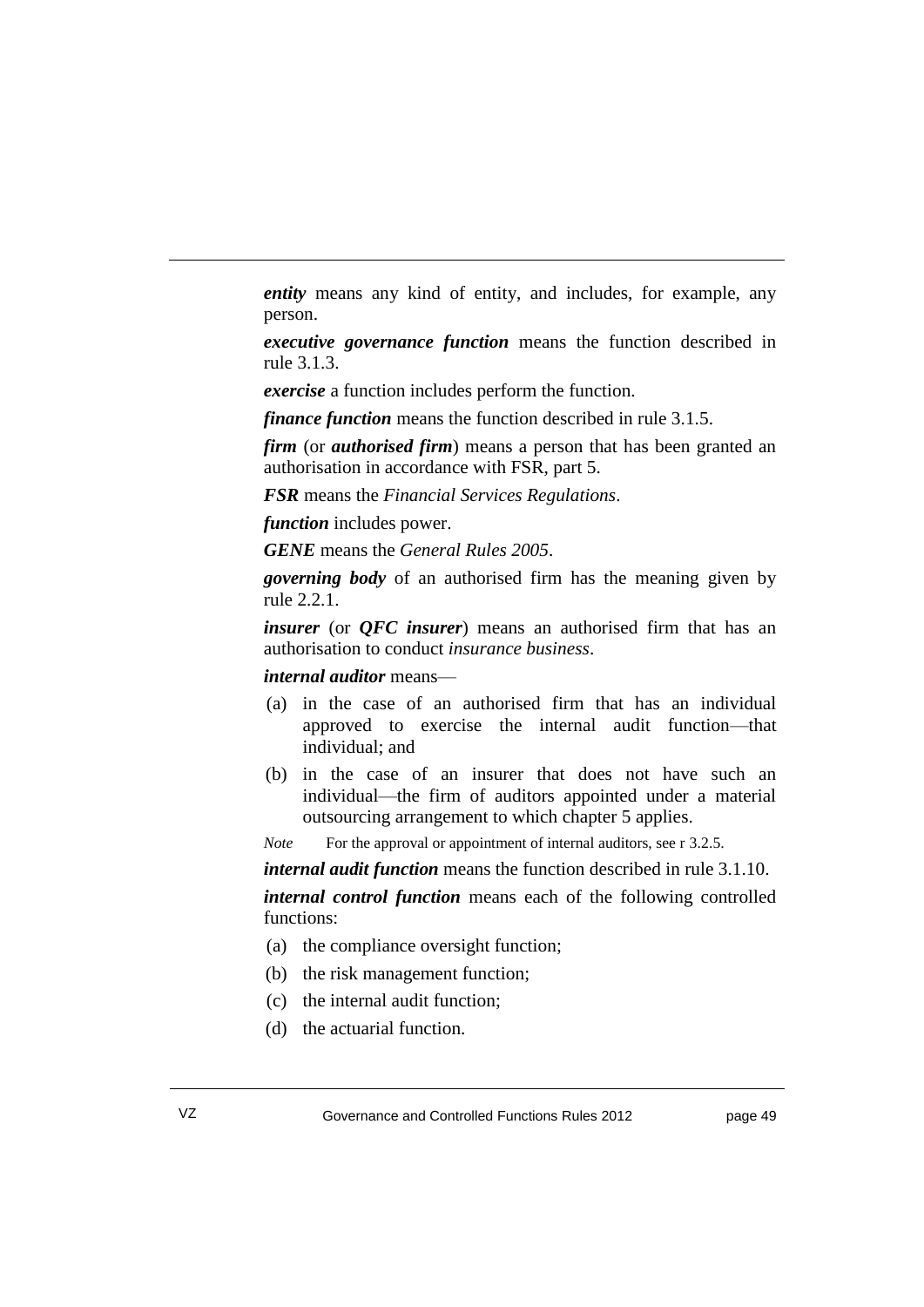*material outsourcing*, for an authorised firm, means the outsourcing of a function of such importance that weakness or failure in the exercise of the function would cast serious doubt on—

- (a) the firm's ability to comply with—
	- (i) any regulations, rules or principles; or
	- (ii) any condition, restriction or requirement of its authorisation; or
- (b) its financial performance or position; or
- (c) its ability to continue in business.

*MLRO function* means the function described in rule 3.1.7.

*non-executive director* of a firm means a director who has no responsibility for implementing the decisions or the policies of the firm's governing body.

*non-executive governance function* means the function described in rule 3.1.2.

*non-local firm* means an authorised firm that is neither—

- (a) a *company* incorporated under the Companies Regulations 2005; nor
- (b) a *limited liability partnership* incorporated under the Limited Liability Partnership Regulations 2005.

*outsourcing*, for an authorised firm, means any arrangement that involves the firm relying on a separate service provider (including a member of the firm's *group*) for the exercise of a function relating to a regulated activity of the firm that would otherwise be exercised by the firm, but does not include the following arrangements:

- (a) advisory services (such as the provision of legal advice), audit services, training of personnel, billing, and physical security;
- (b) supply arrangements and functions (including, for example, the supply of electricity or water and the provision of catering and cleaning services);
- (c) the purchase of standardised services (such as, for example, market information services and the provision of prices);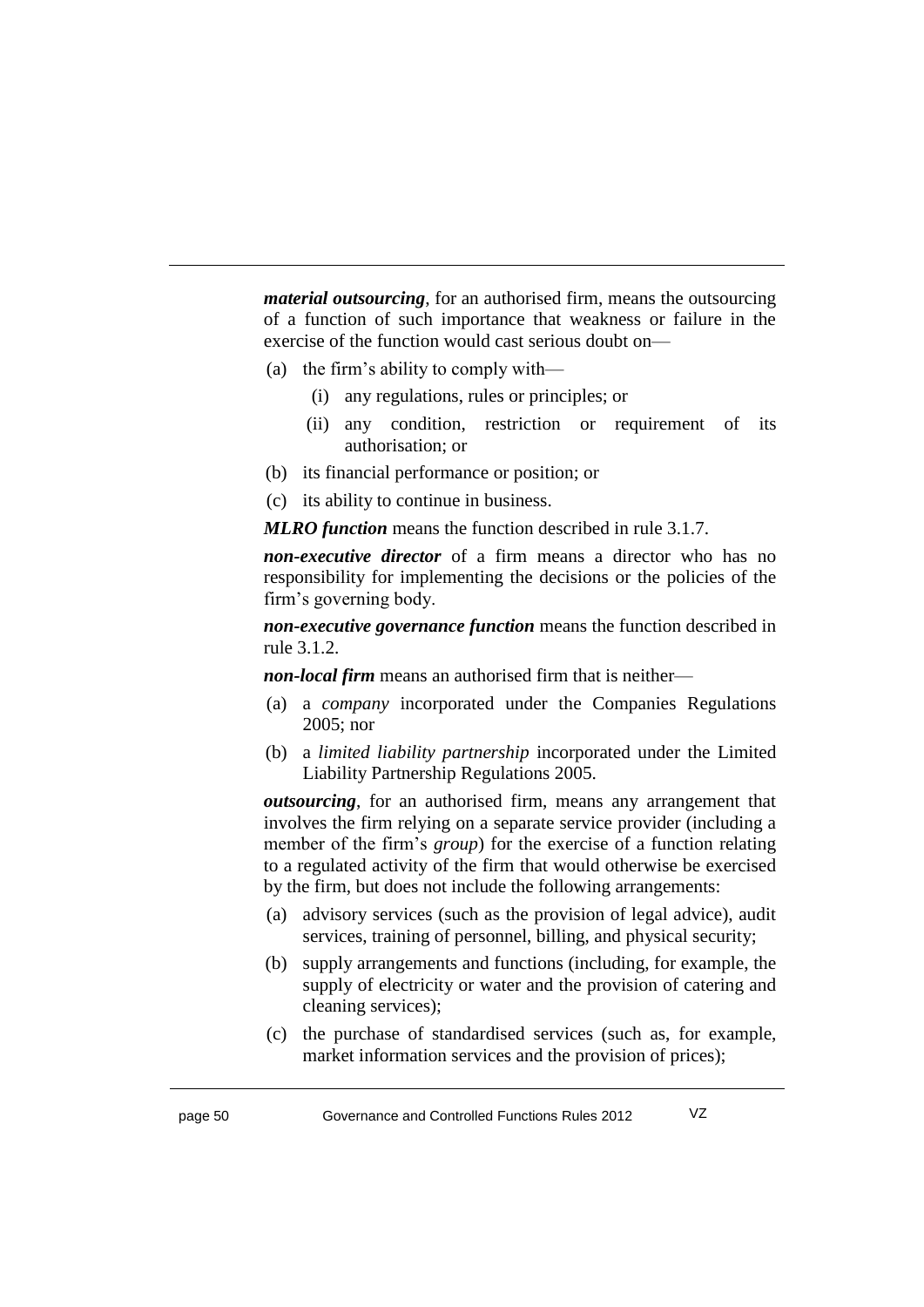(d) the appointment of a *group employee* to a controlled function for the firm.

*person* means—

- (a) an individual (including an individual occupying an office or position from time to time); or
- (b) a legal person—that is, an entity, other than an individual, on which the legal system of a jurisdiction confers rights and imposes duties (including, for example, any entity that can own, deal with or dispose of property).

*PIIB* means the *Investment and Banking Rules 2005.*

*PINS* means the *Insurance Business Rules 2006*.

*QFC* means the Qatar Financial Centre.

*QFC bank* means an authorised firm that is in PIIB category 1 (within the meaning given by PIIB, rule 1.3.1) or PIIB category 5 (within the meaning given by PIIB, rule 1.3.5).

*QFC insurer* (or *insurer*) means an authorised firm that has an authorisation to conduct *insurance business*.

*regulated activity* means an activity that is a regulated activity under FSR.

*Regulatory Authority* means the Qatar Financial Centre Regulatory Authority established under the *QFC Law*, article 9.

*risk management and internal controls framework* has the meaning given by rule 4.1.1.

*risk management function* means the function described in rule 3.1.8

*risk management strategy* means the document described in rule 4.1.4.

*senior executive function* means the function described in rule 3.1.4.

*senior management* of an authorised firm has the meaning given by rule 2.3.1.